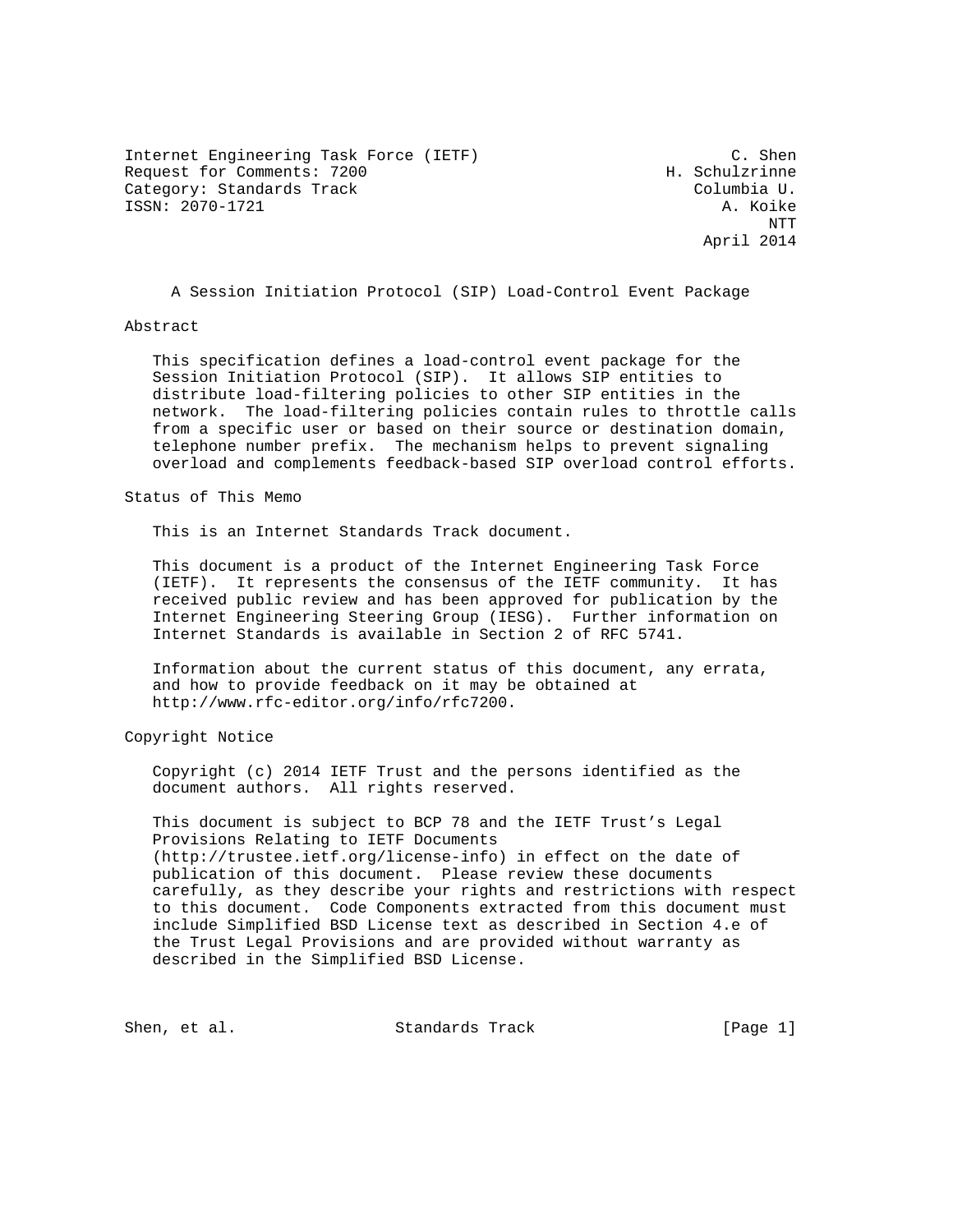| Table of Contents |  |
|-------------------|--|
|-------------------|--|

|  | 3.2. Load-Filtering Policy Computation 4                     |  |
|--|--------------------------------------------------------------|--|
|  | 3.3. Load-Filtering Policy Distribution 4                    |  |
|  |                                                              |  |
|  |                                                              |  |
|  |                                                              |  |
|  |                                                              |  |
|  |                                                              |  |
|  |                                                              |  |
|  |                                                              |  |
|  | 4.6. Notifier Processing of SUBSCRIBE Requests 10            |  |
|  | 4.7. Notifier Generation of NOTIFY Requests 10               |  |
|  | 4.8. Subscriber Processing of NOTIFY Requests 10             |  |
|  | 4.9. Handling of Forked Requests 12                          |  |
|  |                                                              |  |
|  |                                                              |  |
|  |                                                              |  |
|  |                                                              |  |
|  |                                                              |  |
|  |                                                              |  |
|  |                                                              |  |
|  |                                                              |  |
|  |                                                              |  |
|  |                                                              |  |
|  |                                                              |  |
|  | 6. XML Schema Definition for Load Control 20                 |  |
|  |                                                              |  |
|  |                                                              |  |
|  | 8.1. Load-Control Event Package Registration 24              |  |
|  | 8.2. application/load-control+xml Media Type Registration 24 |  |
|  | 8.3. URN Sub-Namespace Registration 25                       |  |
|  | 8.4. Load-Control Schema Registration 26                     |  |
|  |                                                              |  |
|  |                                                              |  |
|  |                                                              |  |
|  |                                                              |  |
|  |                                                              |  |
|  |                                                              |  |
|  | Appendix C. Discussion of How This Specification Meets the   |  |
|  | Requirements of RFC 5390 31                                  |  |
|  |                                                              |  |
|  | D.1. Load-Control Document Examples 36                       |  |
|  |                                                              |  |
|  |                                                              |  |

Shen, et al. Standards Track [Page 2]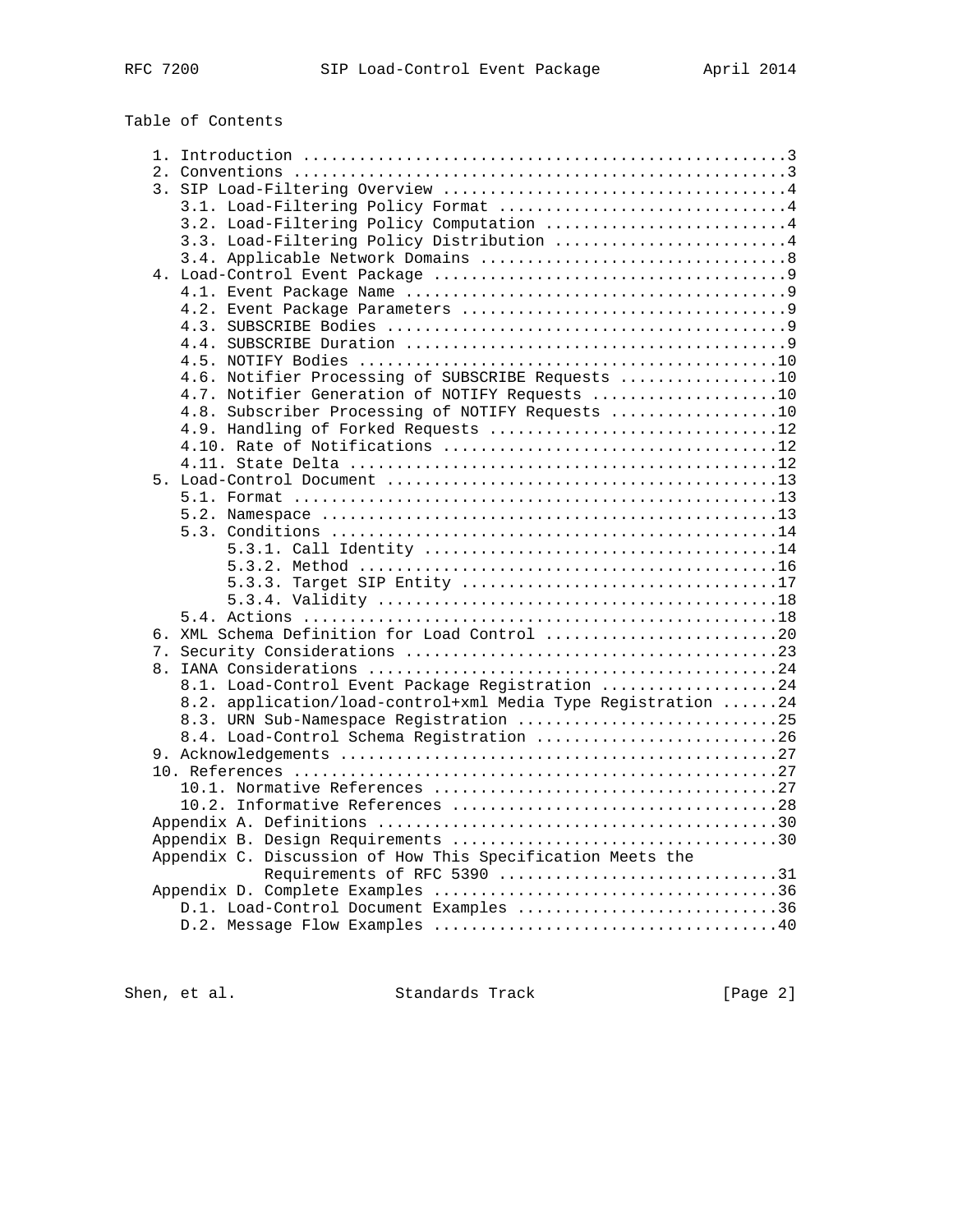|  | E.1. Relationship to Load Filtering in PSTN 41                     |  |  |  |  |  |  |
|--|--------------------------------------------------------------------|--|--|--|--|--|--|
|  | E.2. Relationship with Other IETF SIP Overload Control Efforts .42 |  |  |  |  |  |  |

## 1. Introduction

 SIP load-control mechanisms are needed to prevent congestion collapse [RFC6357] in cases of SIP server overload [RFC5390]. There are two types of load-control approaches. In the first approach, feedback control, SIP servers provide load limits to upstream servers, to reduce the incoming rate of all SIP requests [SIP-OVERLOAD]. These upstream servers then drop or delay incoming SIP requests. Feedback control is reactive and affects signaling messages that have already been issued by user agent clients. This approach works well when SIP proxy servers in the core networks (core proxy servers) or destination-specific SIP proxy servers in the edge networks (edge proxy servers) are overloaded. By their nature, they need to distribute rate, drop, or window information to all upstream SIP proxy servers and normally affect all calls equally, regardless of destination.

 This specification proposes an additional, complementary load-control mechanism, called "load filtering". It is most applicable for situations where a traffic surge and its source/destination distribution can be predicted in advance. In those cases, network operators create load-filtering policies that indicate calls to specific destinations or from specific sources should be rate-limited or randomly dropped. These load-filtering policies are then distributed to SIP servers and possibly SIP user agents that are likely to generate calls to the affected destinations or from the affected sources. Load filtering works best if it prevents calls as close to the originating user agent clients as possible. The applicability of SIP load filtering can also be extended beyond overload control, e.g., to implement service level agreement commitments.

2. Conventions

 The key words "MUST", "MUST NOT", "REQUIRED", "SHALL", "SHALL NOT", "SHOULD", "SHOULD NOT", "RECOMMENDED", "MAY", and "OPTIONAL" in this document are to be interpreted as described in [RFC2119].

Shen, et al. Standards Track [Page 3]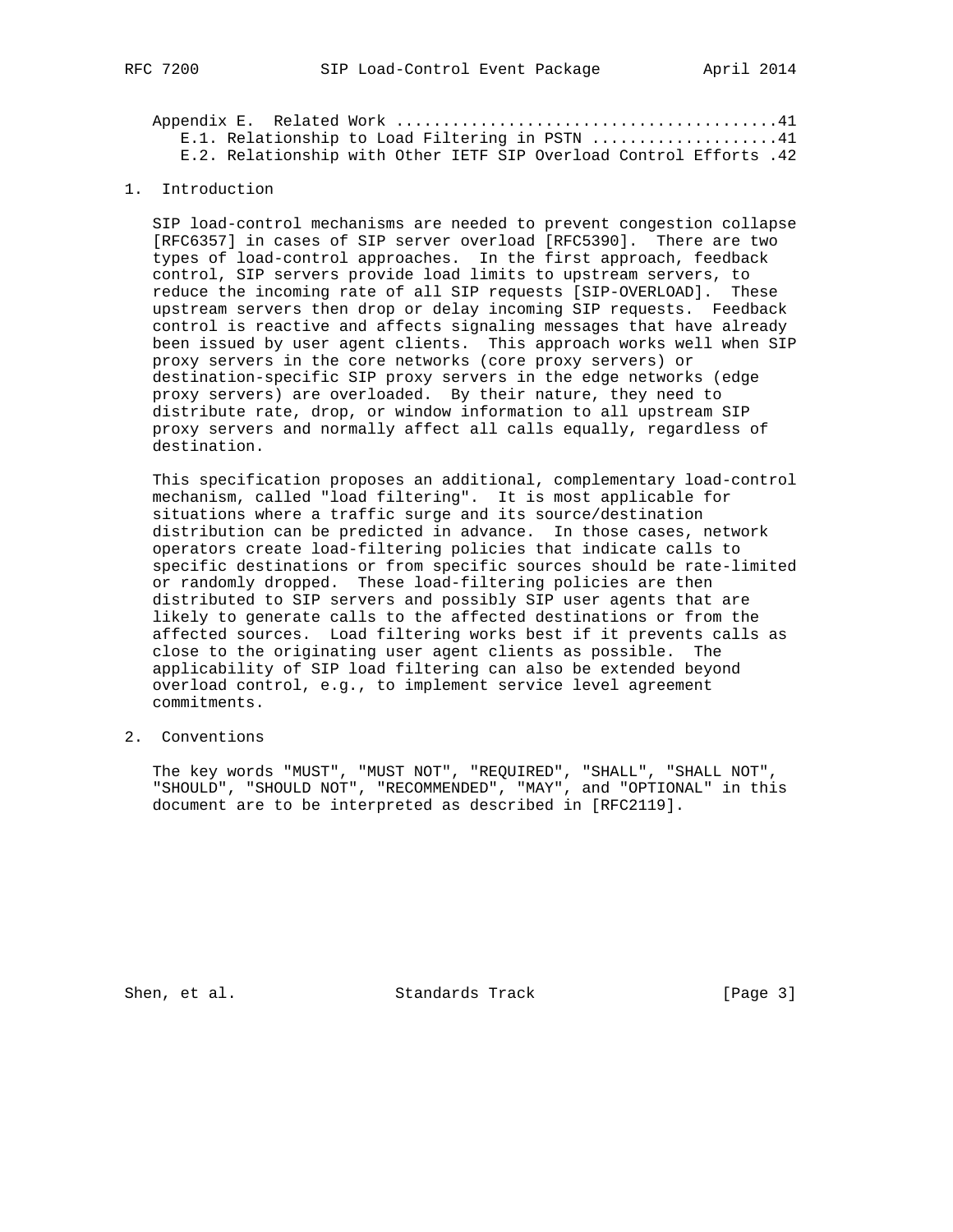## 3. SIP Load-Filtering Overview

#### 3.1. Load-Filtering Policy Format

 Load-filtering policies are specified by sets of rules. Each rule contains both load-filtering conditions and actions. The load filtering conditions define identities of the targets to be filtered (Section 5.3.1). For example, there are two typical resource limits in a possible overload situation, i.e., human destination limits (number of call takers) and node capacity limits. The load-filtering targets in these two cases can be the specific callee numbers or the destination domain corresponding to the overload. Load-filtering conditions also indicate the specific message type to be matched (Section 5.3.2), with which target SIP entity the filtering policy is associated (Section 5.3.3), and the period of time when the filtering policy should be activated and deactivated (Section 5.3.4). Load filtering actions describe the desired control functions such as keeping the request rate below a specified level (Section 5.4).

#### 3.2. Load-Filtering Policy Computation

 When computing the load-filtering policies, one needs to take into consideration information such as overload time, scope and network topology, as well as service policies. It is also important to make sure that there is no resource allocation loop and that server capacity is allocated in a way that both prevents overload and maximizes effective throughput (commonly called goodput). In some cases, in order to better utilize system resources, it may be preferable to employ an algorithm that dynamically computes the load filtering policies based on currently observed server load status, rather than using a purely static filtering policy assignment. The computation algorithm for load-filtering policies is beyond the scope of this specification.

#### 3.3. Load-Filtering Policy Distribution

 For distributing load-filtering policies, this specification defines the SIP event package for load control, which is an "instantiation" of the generic SIP event notification framework [RFC6665]. This specification also defines the XML schema of a load-control document (Section 5), which is used to encode load-filtering policies.

 In order for load-filtering policies to be properly distributed, each capable SIP entity in the network subscribes to the SIP load-control event package of each SIP entity to which it sends signaling requests. A SIP entity that accepts subscription requests is called a "notifier" (Section 4.6). Subscription is initiated and maintained during normal server operation. The subscription of neighboring SIP

Shen, et al. Standards Track [Page 4]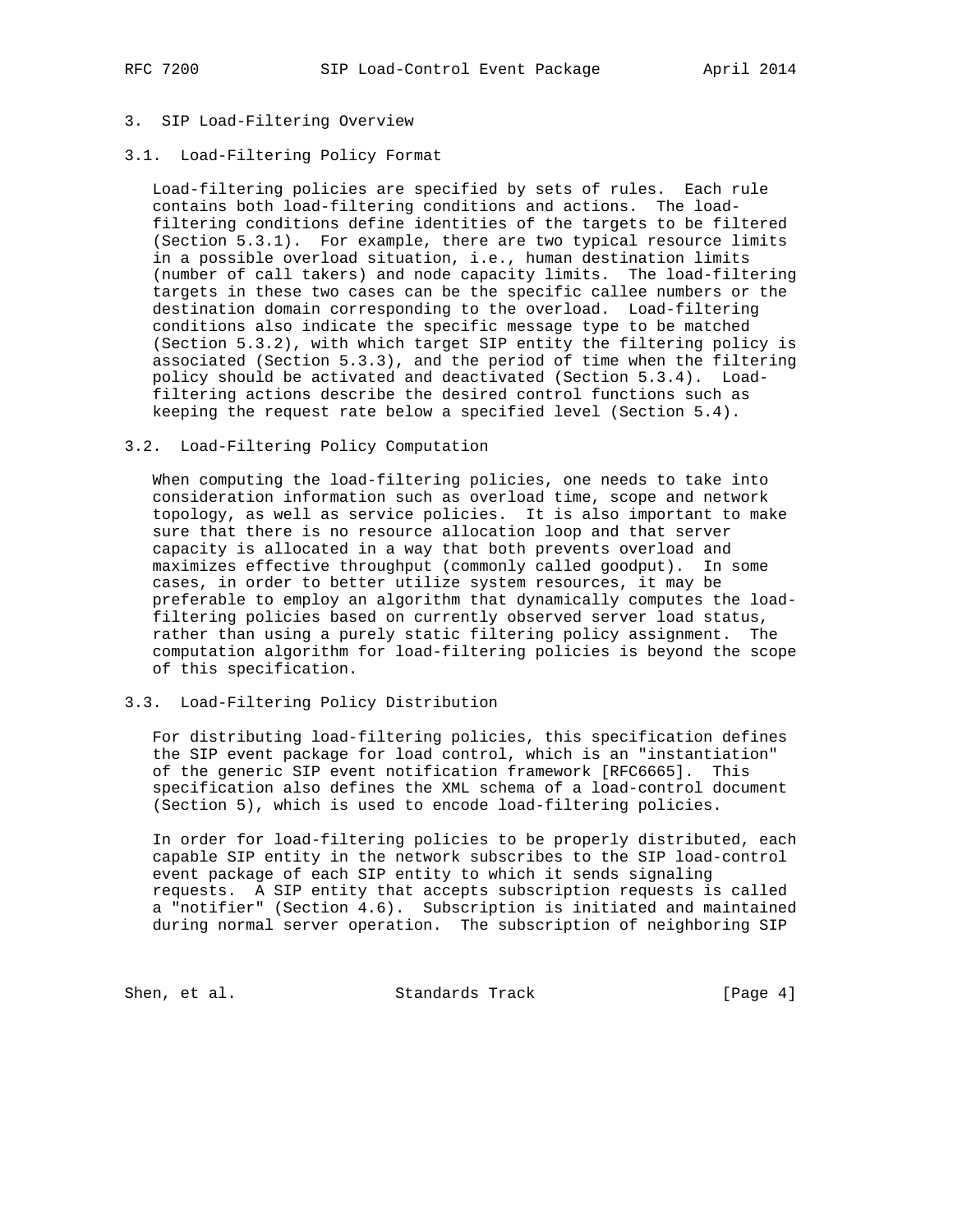entities needs to be persistent, as described in Sections 4.1 and 4.2 of [RFC6665]. The refresh procedure is described in Section 4.7 below. Subscribers may terminate the subscription if they have not received notifications for an extended time period, and can resubscribe if they determine that signaling with the notifier becomes active again.

 An example architecture is shown in Figure 1 to illustrate SIP load filtering policy distribution. This scenario consists of two networks belonging to Service Provider A and Service Provider B, respectively. Each provider's network is made up of two SIP core proxy servers and four SIP edge proxy servers. The core proxy servers and edge proxy servers of Service Provider A are denoted as CPa1 to CPa2 and EPa1 to EPa4; the core proxy servers and edge proxy servers of Service Provider B are denoted as CPb1 to CPb2 and EPb1 to EPb4.

Shen, et al. Standards Track [Page 5]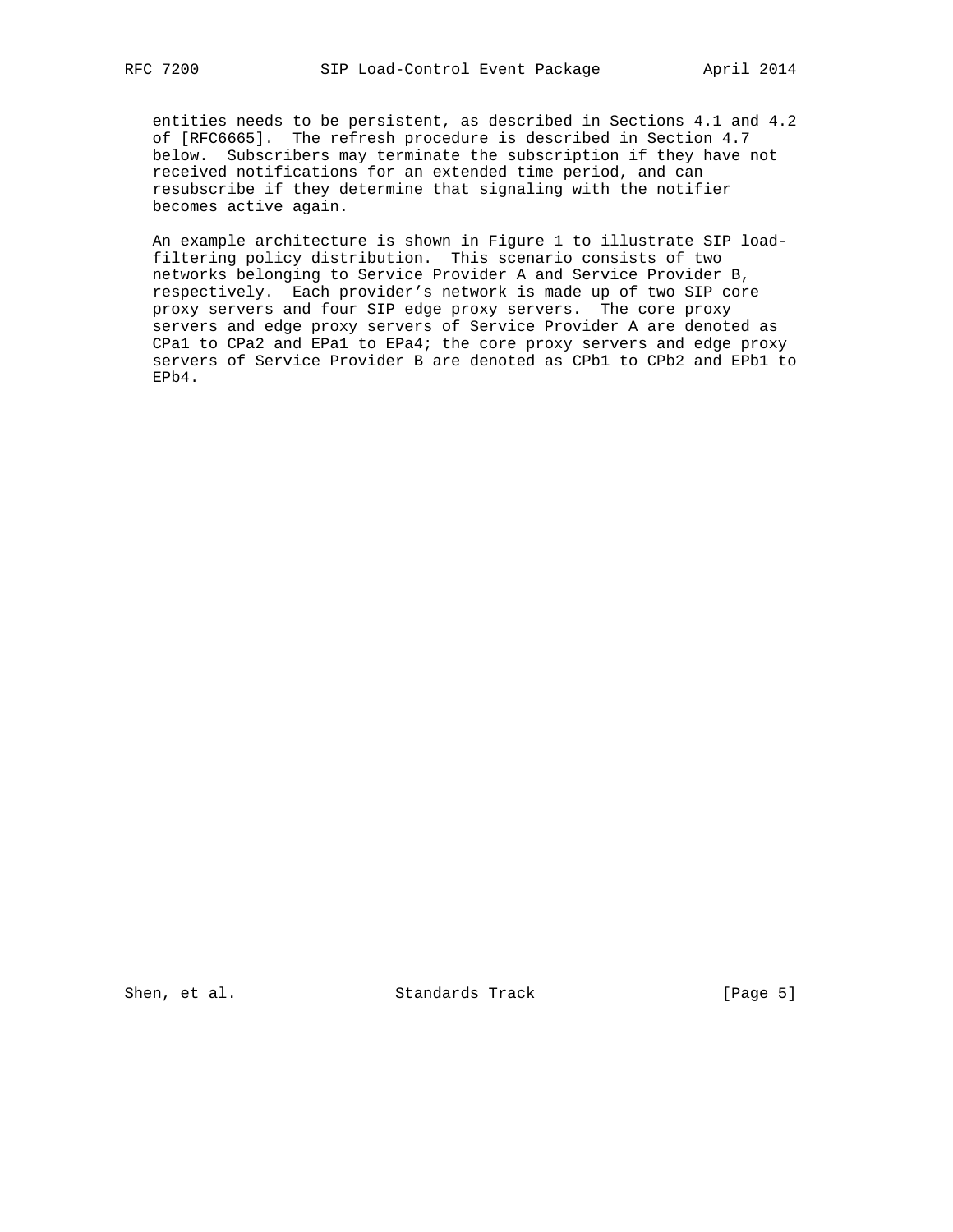

 Figure 1: Example Network Scenario Using SIP Load-Control Event Package Mechanism

 During the initialization stage, the proxy servers first identify all their outgoing signaling neighbors and subscribe to them. Service providers can provision neighbors, or the proxy servers can incrementally learn who their neighbors are by inspecting signaling messages that they send and receive. Assuming all signaling relationships in Figure 1 are bidirectional, after this initialization stage, each proxy server will be subscribed to all its neighbors.

Shen, et al. Standards Track [Page 6]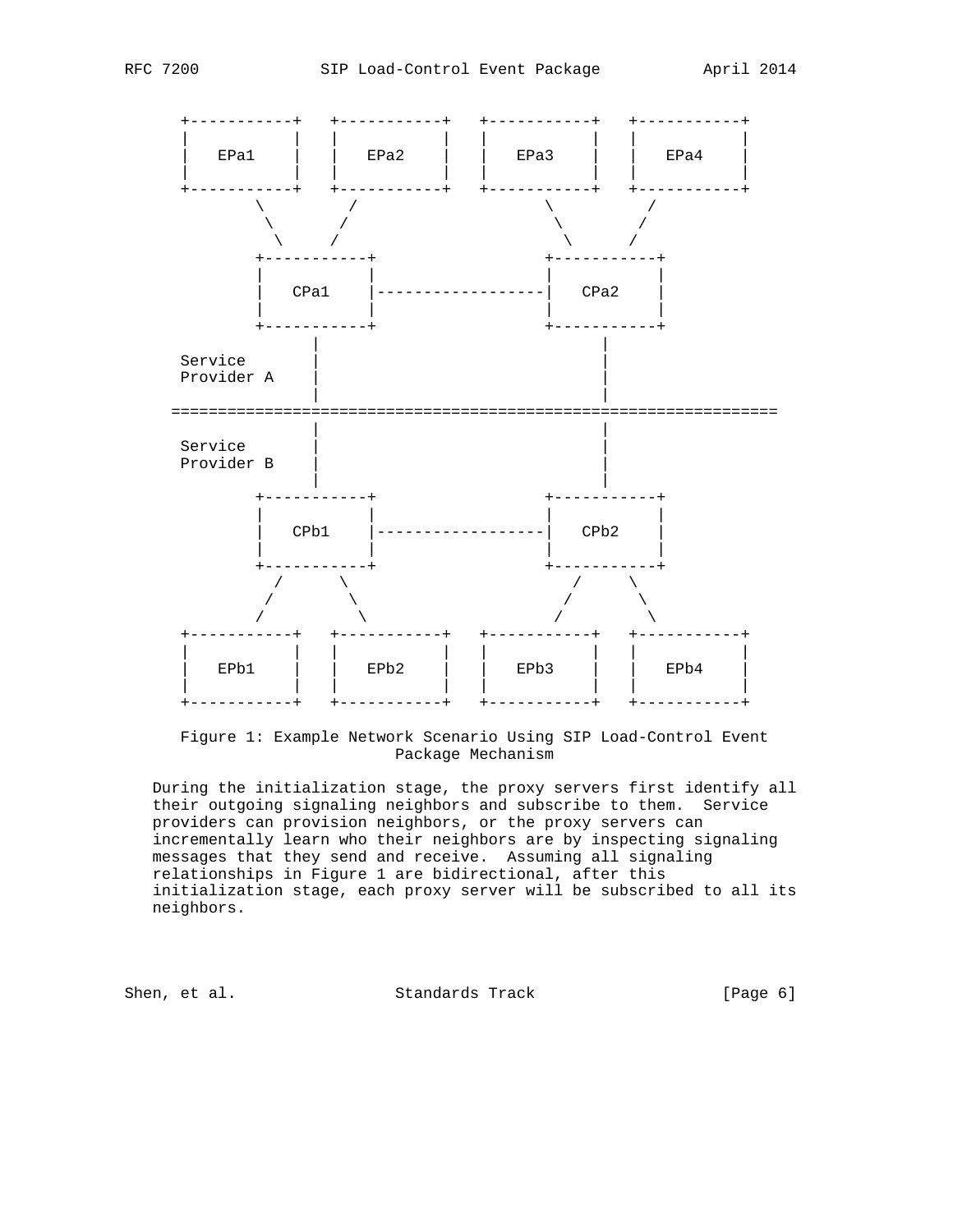Case I: EPa1 serves a TV program hotline and decides to limit the total number of incoming calls to the hotline to prevent an overload. To do so, EPa1 sends a notification to CPa1 with the specific hotline number, time of activation, and total acceptable call rate. Depending on the load-filtering policy computation algorithm, CPa1 may allocate the received total acceptable call rate among its neighbors, namely, EPa2, CPa2, and CPb1, and notify them about the resulting allocation along with the hotline number and the activation time. CPa2 and CPb1 may perform further allocation among their own neighbors and notify the corresponding proxy servers. This process continues until all edge proxy servers in the network have been informed about the event and have proper load-filtering policies configured.

 In the above case, the network entity where load-filtering policy is first introduced is the SIP server providing access to the resource that creates the overload situation. In other cases, the network entry point of introducing load-filtering policy could also be an entity that hosts this resource. For example, an operator may host an application server that performs toll-free-number ("800 number") translation services. The application server itself may be a SIP proxy server or a SIP Back-to-Back User Agent (B2BUA). If one of the toll-free numbers hosted at the application server creates the overload condition, the load-filtering policies can be introduced from the application server and then propagated to other SIP proxy servers in the network.

 Case II: A hurricane affects the region covered by CPb2, EPb3, and EPb4. All three of these SIP proxy servers are overloaded. The rescue team determines that outbound calls are more valuable than inbound calls in this specific situation. Therefore, EPb3 and EPb4 are configured with load-filtering policies to accept more outbound calls than inbound calls. CPb2 may be configured the same way or receive dynamically computed load-filtering policies from EPb3 and EPb4. Depending on the load-filtering policy computation algorithm, CPb2 may also send out notifications to its outside neighbors, namely CPb1 and CPa2, specifying a limit on the acceptable rate of inbound calls to CPb2's responsible domain. CPb1 and CPa2 may subsequently notify their neighbors about limiting the calls to CPb2's area. The same process could continue until all edge proxy servers are notified and have load-filtering policies configured.

 Note that this specification does not define the provisioning interface between the party who determines the load-filtering policy and the network entry point where the policy is introduced. One of the options for the provisioning interface is the Extensible Markup Language (XML) Configuration Access Protocol (XCAP) [RFC4825].

Shen, et al. Standards Track [Page 7]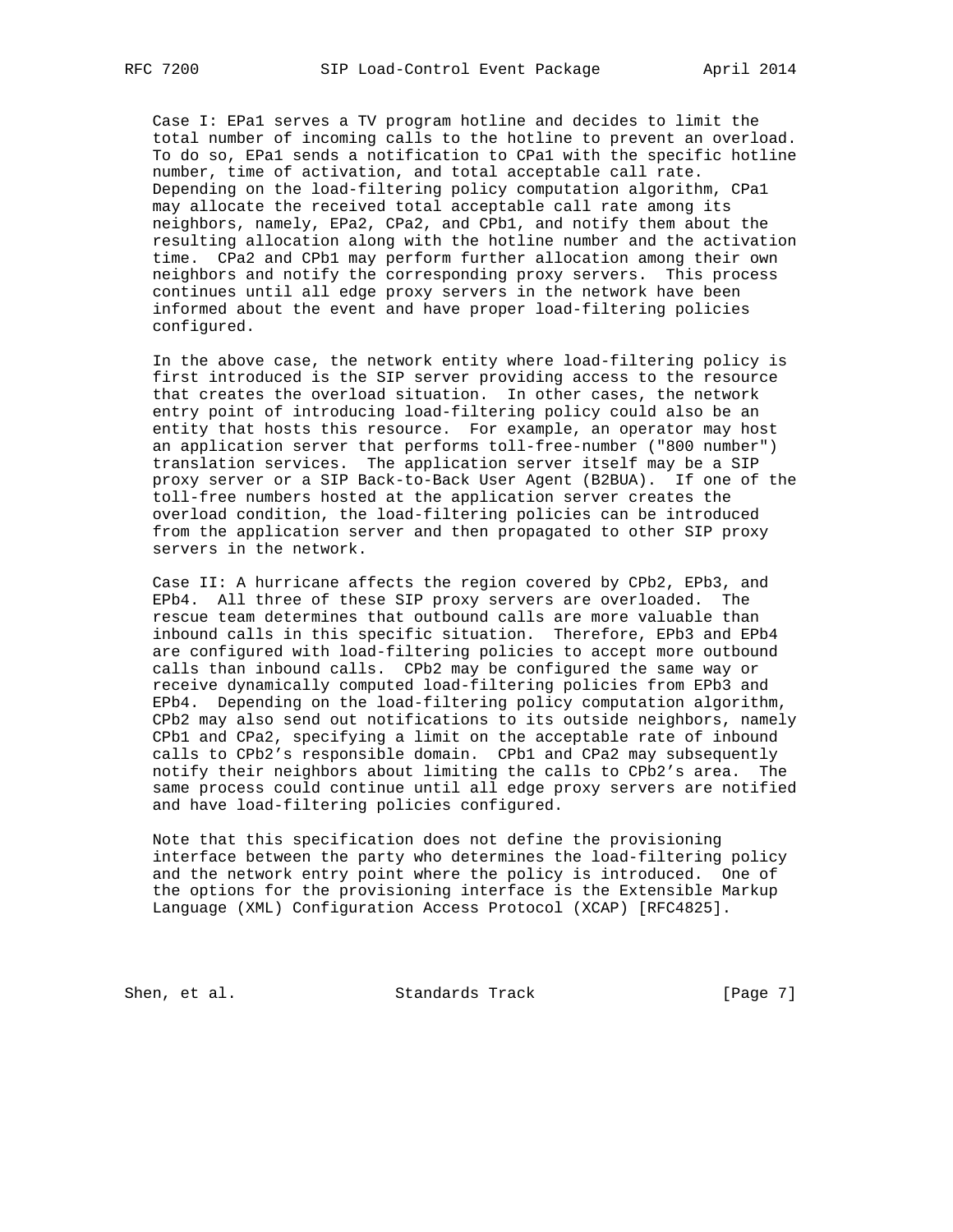## 3.4. Applicable Network Domains

 This specification MUST be applied inside a "Trust Domain". The concept of a Trust Domain is similar to that defined in [RFC3324] and [RFC3325]. A Trust Domain, for the purpose of SIP load filtering, is a set of SIP entities such as SIP proxy servers that are trusted to exchange load-filtering policies defined in this specification. In the simplest case, a Trust Domain is a network of SIP entities belonging to a single service provider who deploys it and accurately knows the behavior of those SIP entities. Such simple Trust Domains may be joined to form larger Trust Domains by bilateral agreements between the service providers of the SIP entities.

 The key requirement of a Trust Domain for the purpose of SIP load filtering is that the behavior of all SIP entities within a given Trust Domain is known to comply to the following set of specifications.

- o SIP entities in the Trust Domain agree on the mechanisms used to secure the communication among SIP entities within the Trust Domain.
- o SIP entities in the Trust Domain agree on the manner used to determine which SIP entities are part of the Trust Domain.
- o SIP entities in the Trust Domain are compliant to SIP [RFC3261].
- o SIP entities in the Trust Domain are compliant to SIP-Specific Event Notification[RFC6665].
- o SIP entities in the Trust Domain are compliant to this specification.
- o SIP entities in the Trust Domain agree on what types of calls can be affected by this SIP load-filtering mechanism. For example, <call-identity> condition elements (Section 5.3.1) <one> and <many> might be limited to describe within certain prefixes.
- o SIP entities in the Trust Domain agree on the destinations to which calls may be redirected when the "redirect" action (Section 5.4) is used. For example, the URI might have to match a given set of domains.

 SIP load filtering is only effective if all neighbors that are possible signaling sources participate and enforce the designated load-filtering policies. Otherwise, a single non-conforming neighbor could make all filtering efforts useless by pumping in excessive traffic to overload the server. Therefore, the SIP server that

Shen, et al. Standards Track [Page 8]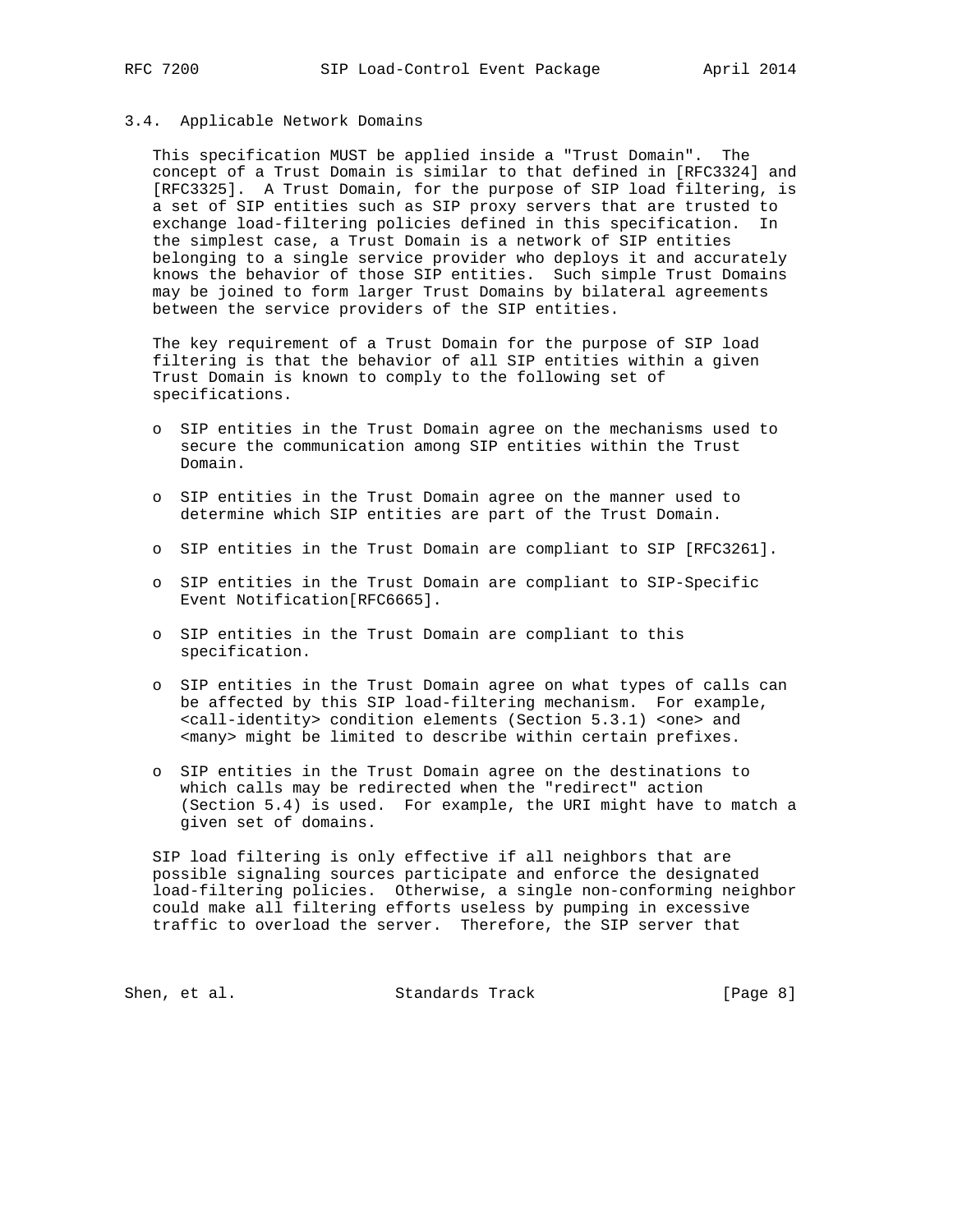distributes load-filtering policies needs to take countermeasures towards any non-conforming neighbors. A simple method is to reject excessive requests with 503 "Service Unavailable" response messages as if they were obeying the rate. Considering the rejection costs, a more complicated but fairer method would be to allocate at the overloaded server the same amount of processing to the combination of both normal processing and rejection as the overloaded server would devote to processing requests for a conforming upstream SIP server. These approaches work as long as the total rejection cost does not overwhelm the entire server resources. In addition, SIP servers need to handle message prioritization properly while performing load filtering, which is described in Section 4.8.

4. Load-Control Event Package

 The SIP load-filtering mechanism defines a load-control event package for SIP based on [RFC6665].

4.1. Event Package Name

 The name of this event package is "load-control". This name is carried in the Event and Allow-Events header, as specified in [RFC6665].

4.2. Event Package Parameters

 No package-specific event header field parameters are defined for this event package.

4.3. SUBSCRIBE Bodies

 This specification does not define the content of SUBSCRIBE bodies. Future specifications could define bodies for SUBSCRIBE messages, for example, to request specific types of load-control event notifications.

 A SUBSCRIBE request sent without a body implies the default subscription behavior as specified in Section 4.7.

#### 4.4. SUBSCRIBE Duration

 The default expiration time for a subscription to load-filtering policy is one hour. Since the desired expiration time may vary significantly for subscriptions among SIP entities with different signaling relationships, the subscribers and notifiers are RECOMMENDED to explicitly negotiate appropriate subscription duration when knowledge about the mutual signaling relationship is available.

Shen, et al. Standards Track [Page 9]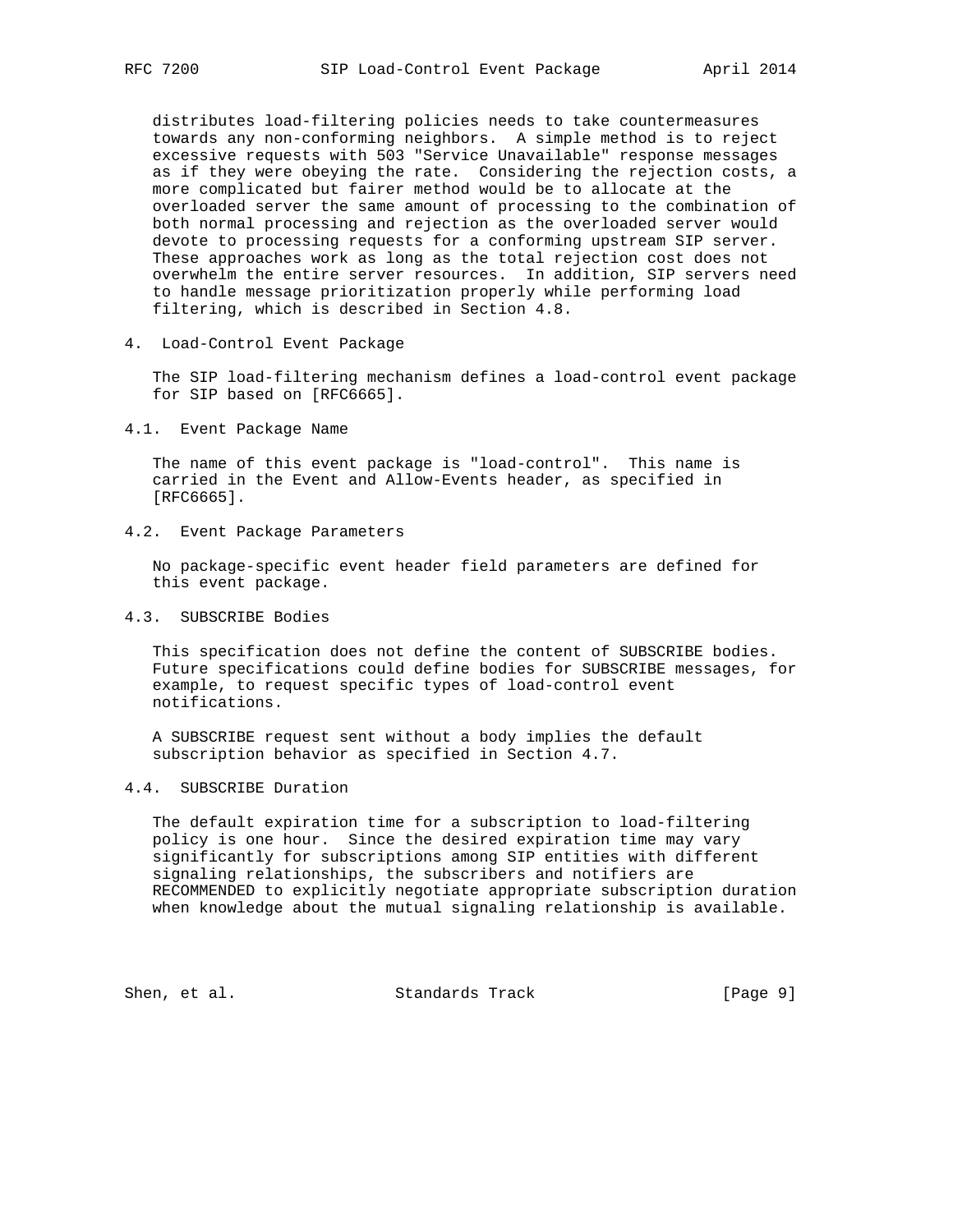#### 4.5. NOTIFY Bodies

 The body of a NOTIFY request in this event package contains load filtering policies. The format of the NOTIFY request body MUST be in one of the formats defined in the Accept header field of the SUBSCRIBE request or be the default format, as specified in [RFC6665]. The default data format for the NOTIFY request body of this event package is "application/load-control+xml" (defined in Section 5). This means that when a NOTIFY request body exists but no Accept header field is specified in a SUBSCRIBE request, the NOTIFY request body MUST contain content conforming to the "application/ load-control+xml" format.

## 4.6. Notifier Processing of SUBSCRIBE Requests

 The notifier accepts a new subscription or updates an existing subscription upon receiving a valid SUBSCRIBE request.

 If the identity of the subscriber sending the SUBSCRIBE request is not allowed to receive load-filtering policies, the notifier MUST return a 403 "Forbidden" response.

 If none of the media types specified in the Accept header of the SUBSCRIBE request are supported, the notifier SHOULD return a 406 "Not Acceptable" response.

#### 4.7. Notifier Generation of NOTIFY Requests

 A notifier MUST send a NOTIFY request with its current load-filtering policy to the subscriber upon successfully accepting or refreshing a subscription. If no load-filtering policy needs to be distributed when the subscription is received, the notifier SHOULD sent a NOTIFY request without a body to the subscriber. The content-type header field of this NOTIFY request MUST indicate the correct body format as if the body were present (e.g., "application/load-control+xml"). Notifiers are likely to send NOTIFY requests without a body when a subscription is initiated for the first time, e.g., when a SIP entity is just introduced, because there may be no planned events that require load filtering at that time. A notifier SHOULD generate NOTIFY requests each time the load-filtering policy changes, with the maximum notification rate not exceeding values defined in Section 4.10.

#### 4.8. Subscriber Processing of NOTIFY Requests

 The subscriber is the load-filtering server that enforces load filtering policies received from the notifier. The way subscribers process NOTIFY requests depends on the load-filtering policies

Shen, et al. Standards Track [Page 10]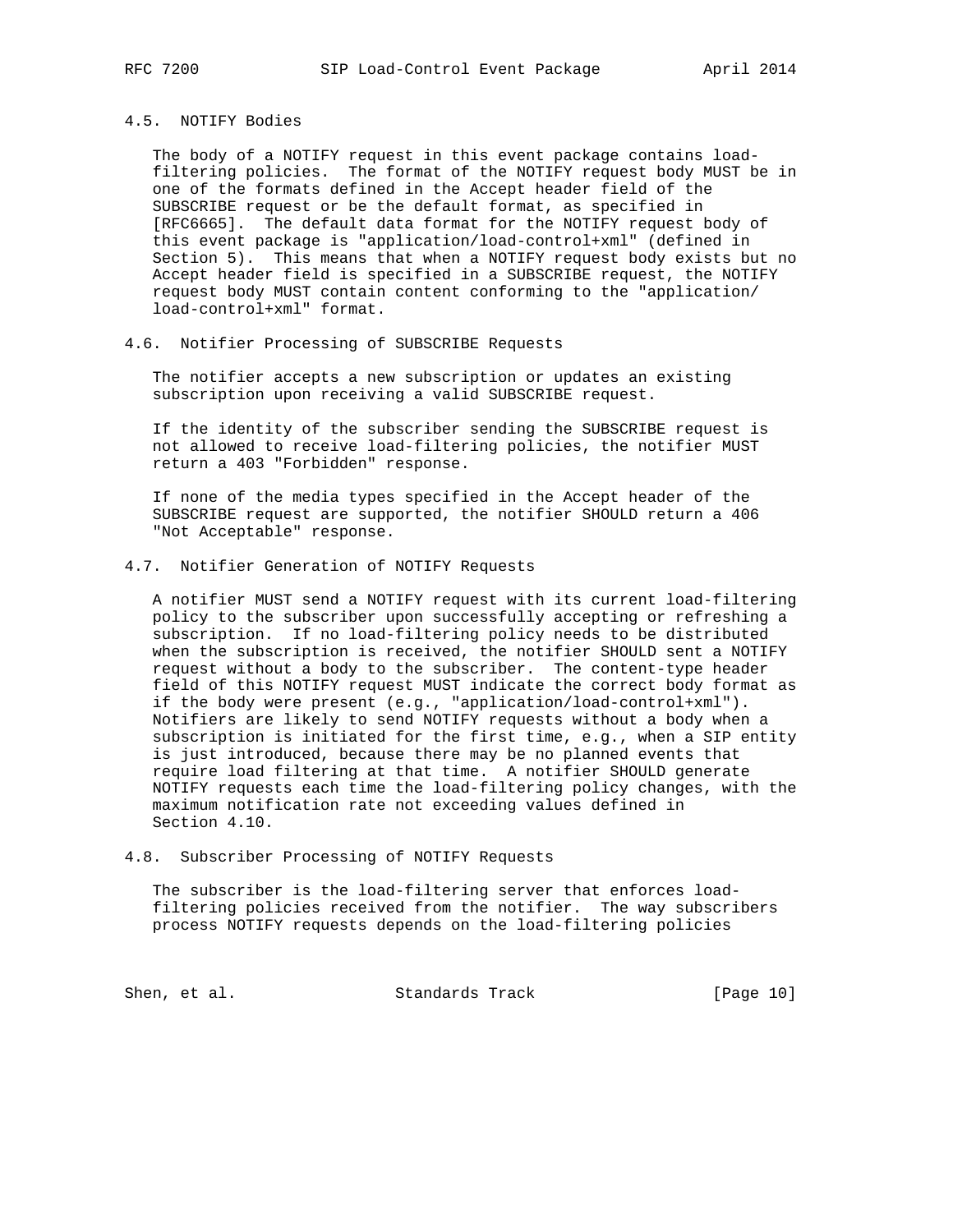conveyed in the notifications. Typically, load-filtering policies consist of rules specifying actions to be applied to requests matching certain conditions. A subscriber receiving a notification first installs these rules and then enforces corresponding actions on requests matching those conditions, for example, limiting the sending rate of call requests destined for a specific callee.

 In the case when load-filtering policies specify a future validity, it is possible that when the validity time arrives, the subscription to the specific notifier that conveyed the rules has expired. In this case, it is RECOMMENDED that the subscriber re-activate its subscription with the corresponding notifier. Regardless of whether or not this re-activation of subscription is successful, when the validity time is reached, the subscriber SHOULD enforce the corresponding rules.

 Upon receipt of a NOTIFY request with a Subscription-State header field containing the value "terminated", the subscription status with the particular notifier will be terminated. Meanwhile, subscribers MUST also terminate previously received load-filtering policies from that notifier.

 The subscriber MUST discard unknown bodies. If the NOTIFY request contains several bodies, none of them being supported, it SHOULD unsubscribe unless it has knowledge that it will possibly receive NOTIFY requests with supported bodies from that notifier. A NOTIFY request without a body indicates that no load-filtering policies need to be updated.

 When the subscriber enforces load-filtering policies, it needs to prioritize requests and select those requests that need to be rejected or redirected. This selection is largely a matter of local policy. It is expected that the subscriber will follow local policy as long as the result in reduction of traffic is consistent with the overload algorithm in effect at that node. Accordingly, the normative behavior described in the next three paragraphs should be interpreted with the understanding that the subscriber will aim to preserve local policy to the fullest extent possible.

- o The subscriber SHOULD honor the local policy for prioritizing SIP requests such as policies based on message type, e.g., INVITEs versus requests associated with existing sessions.
- o The subscriber SHOULD honor the local policy for prioritizing SIP requests based on the content of the Resource-Priority header (RPH, [RFC4412]). Specific (namespace.value) RPH contents may indicate high-priority requests that should be preserved as much

Shen, et al. Standards Track [Page 11]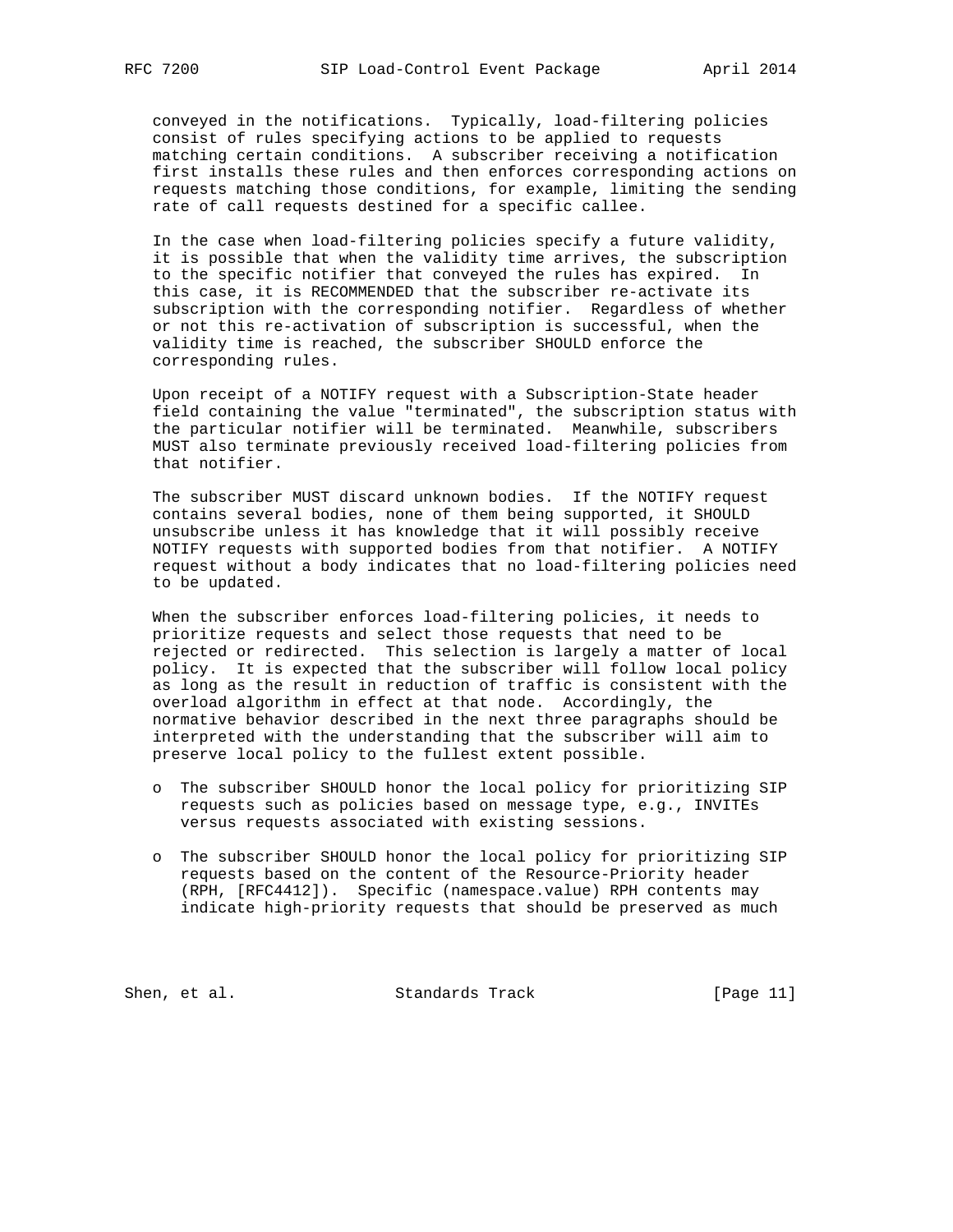as possible during overload. The RPH contents can also indicate a low-priority request that is eligible to be dropped during times of overload.

 o The subscriber SHOULD honor the local policy for prioritizing SIP requests relating to emergency calls as identified by the sos URN [RFC5031] indicating an emergency request.

 A local policy can be expected to combine both the SIP request type and the prioritization markings and SHOULD be honored when overload conditions prevail.

#### 4.9. Handling of Forked Requests

 Forking is not applicable when this load-control event package mechanism is used within a single-hop distance between neighboring SIP entities. If communication scope of the load-control event package mechanism is among multiple hops, forking is also not expected to happen because the subscription request is addressed to a clearly defined SIP entity. However, in the unlikely case when forking does happen, the load-control event package only allows the first potential dialog-establishing message to create a dialog, as specified in Section 5.4.9 of [RFC6665].

4.10. Rate of Notifications

 The rate of notifications is unlikely to be of concern for this local control event package mechanism when it is used in a non-real-time mode for relatively static load-filtering policies. Nevertheless, if a situation does arise in which a rather frequently used load filtering policy update is needed, it is RECOMMENDED that the notifier not generate notifications at a rate higher than once per second in all cases, in order to avoid the NOTIFY request itself overloading the system.

## 4.11. State Delta

 It is likely that updates to specific load-filtering policies are made by changing only part of the policy parameters (e.g., acceptable request rate or percentage, but not matching identities). This will typically be because the utilization of a resource subject to overload depends upon dynamic unknowns such as holding time and the relative distribution of offered loads over subscribing SIP entities. The updates could originate manually or be determined automatically by an algorithm that dynamically computes the load-filtering policies (Section 3.2). Another factor that is usually not known precisely or

Shen, et al. Standards Track [Page 12]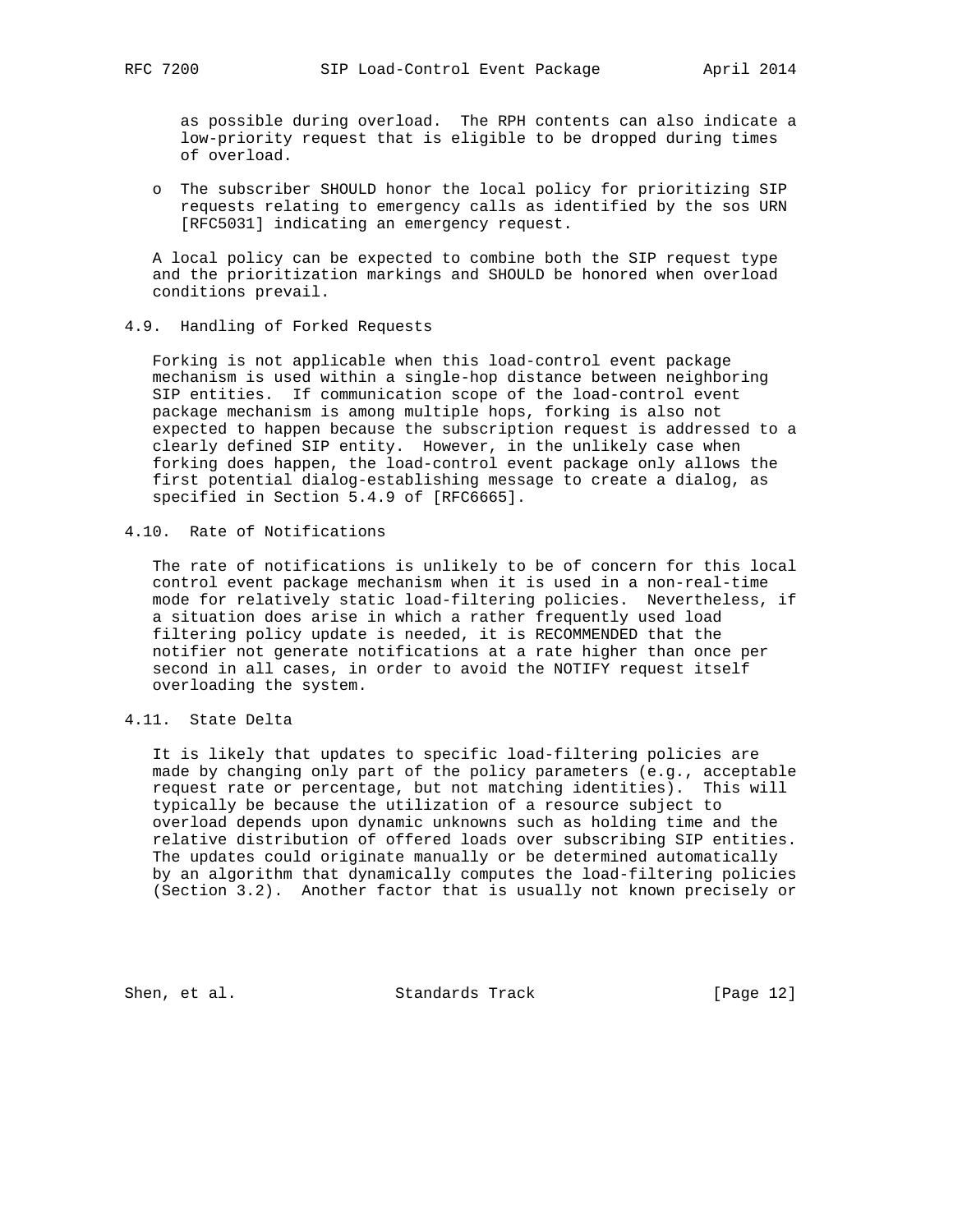needs to be computed automatically is the duration of the event requiring load filtering. Therefore, it would also be common for the validity to change frequently.

 This event package allows the use of state delta as in [RFC6665] to accommodate frequent updates of partial policy parameters. For each NOTIFY transaction in a subscription, a version number that increases by exactly one MUST be included in the NOTIFY request body when the body is present. When the subscriber receives a state delta, it associates the partial updates to the particular policy by matching the appropriate rule id (Appendix D). If the subscriber receives a NOTIFY request with a version number that is increased by more than one, it knows that it has missed a state delta and needs to ask for a full state snapshot. Therefore, the subscriber ignores that NOTIFY request containing the state delta, and resends a SUBSCRIBE request to force a NOTIFY request containing a complete state snapshot.

5. Load-Control Document

#### 5.1. Format

 A load-control document is an XML document that describes the load filtering policies. It inherits and enhances the common policy document defined in [RFC4745]. A common policy document contains a set of rules. Each rule consists of three parts: conditions, actions, and transformations. The conditions part is a set of expressions containing attributes such as identity, domain, and validity time information. Each expression evaluates to TRUE or FALSE. Conditions are matched on "equality" or "greater than" style comparison. There is no regular expression matching. Conditions are evaluated on receipt of an initial SIP request for a dialog or standalone transaction. If a request matches all conditions in a rule set, the action part and the transformation part are consulted to determine the "permission" on how to handle the request. Each action or transformation specifies a positive grant to the policy server to perform the resulting actions. Well-defined mechanism are available for combining actions and transformations obtained from more than one sources.

# 5.2. Namespace

 The namespace URI for elements defined by this specification is a Uniform Resource Namespace (URN) ([RFC2141]), using the namespace identifier "ietf" defined by [RFC2648] and extended by [RFC3688]. The URN is as follows:

urn:ietf:params:xml:ns:load-control

Shen, et al. Standards Track [Page 13]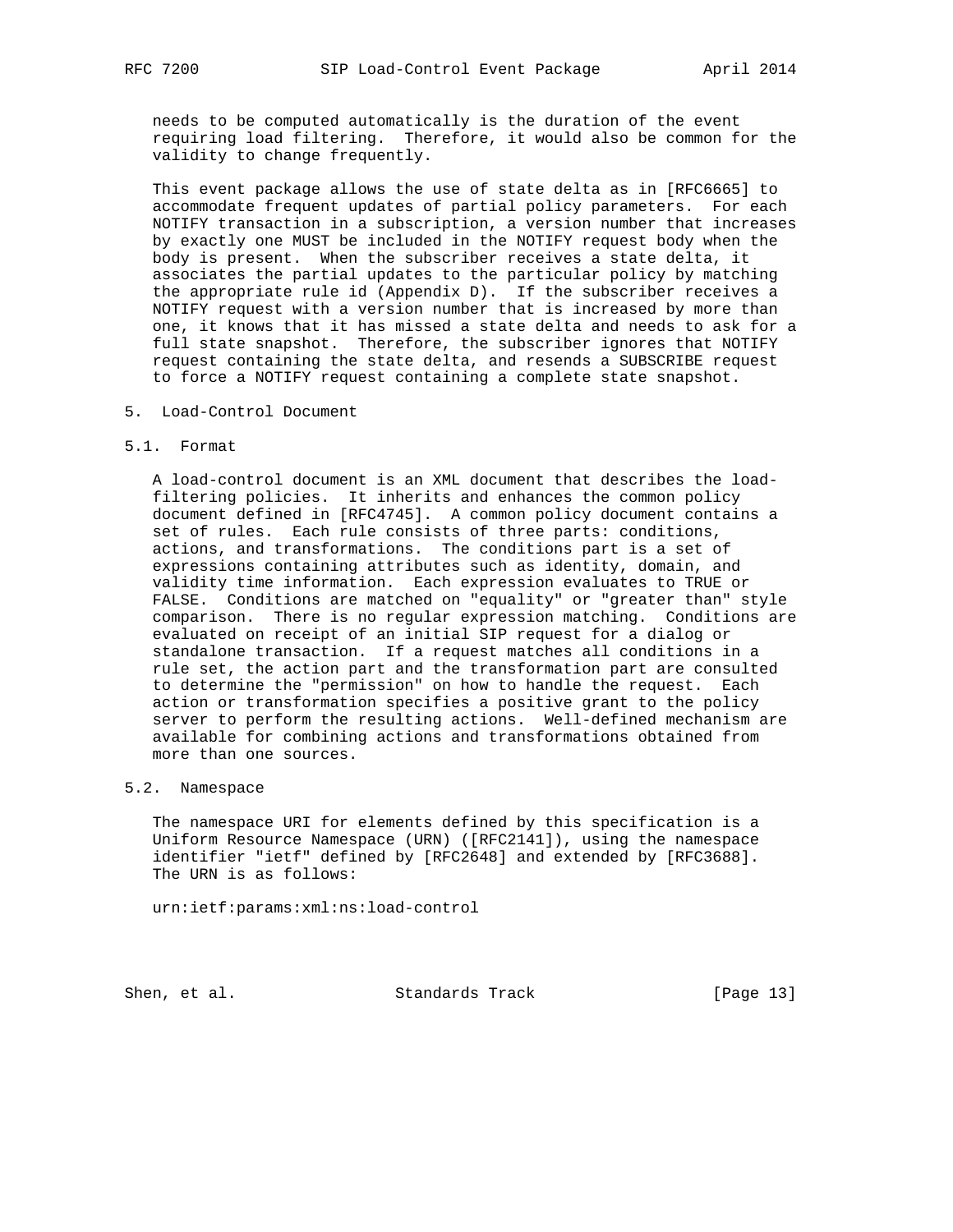# 5.3. Conditions

[RFC4745] defines three condition elements: <identity>, <sphere>, and <validity>. This specification defines new condition elements and reuses the <validity> element. The <sphere> element is not used.

#### 5.3.1. Call Identity

 Since the problem space of this specification is different from that of [RFC4745], the [RFC4745] <identity> element is not sufficient for use with load filtering. First, load filtering may be applied to different identities contained in a request, including identities of both the receiving entity and the sending entity. Second, the importance of authentication varies when different identities of a request are concerned. This specification defines new identity conditions that can accommodate the granularity of specific SIP identity header fields. The requirement for authentication depends on which field is to be matched.

 The identity condition for load filtering is specified by the <call-identity> element and its sub-element <sip>. The <sip> element itself contains sub-elements representing SIP sending and receiving identity header fields: <from>, <to>, <request-uri>, and <p-asserted-identity>. All those sub-elements are of an extended form of the [RFC4745] <identity> element. In addition to the sub elements including <one>, <except>, and <many> in the <identity> element from [RFC4745], the extended form adds two new sub-elements, namely, <many-tel> and <except-tel>, which will be explained later in this section.

The [RFC4745] <one> and <except> elements may contain an "id" attribute, which is the URI of a single entity to be included or excluded in the condition. When used in the <from>, <to>, <request-uri>, and <p-asserted-identity> elements, this "id" value is the URI contained in the corresponding SIP header field, i.e., From, To, Request-URI, and P-Asserted-Identity.

When the <call-identity> element contains multiple <sip> sub elements, the result is combined using logical OR. When the <from>, <to>, <request-uri>, and <p-asserted-identity> elements contain multiple <one>, <many>, or <many-tel> sub-elements, the result is also combined using logical OR. When the <many> sub-element further contains one or more <except> sub-elements, or when the <many-tel> sub-element further contains one or more <except-tel> sub-elements, the result of each <except> or <except-tel> sub-element is combined using a logical OR, similar to that of the [RFC4745] <identity> element. However, when the <sip> element contains multiple <from>, <to>, <request-uri>, and <p-asserted-identity> sub-elements, the

Shen, et al. Standards Track [Page 14]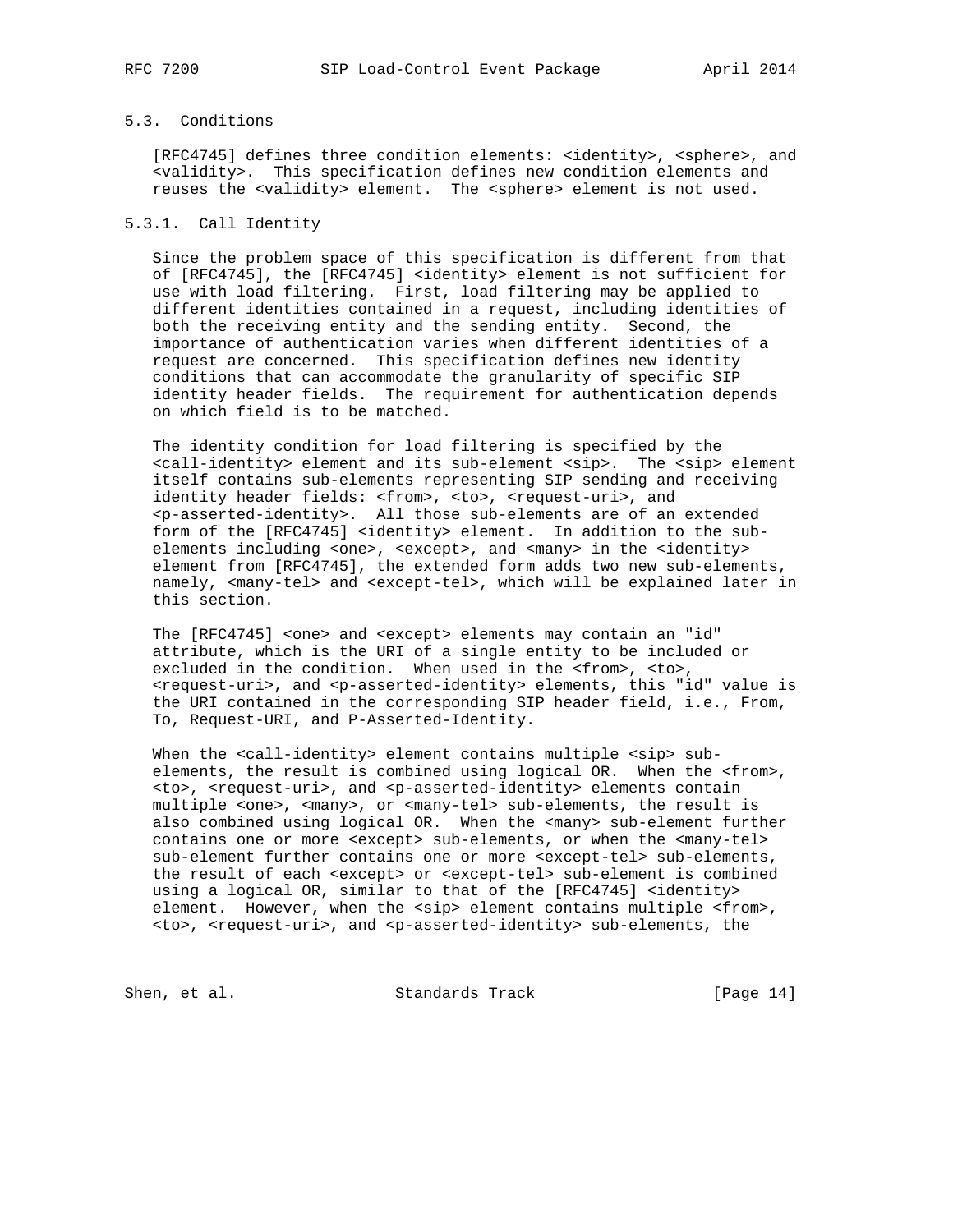result is combined using logical AND. This allows the call identity to be specified by multiple fields of a SIP request simultaneously, e.g., both the From and the To header fields.

The following shows an example of the <call-identity> element, which matches call requests whose To header field contains the SIP URI "sip:alice@hotline.example.com" or the 'tel' URI "tel:+1-212-555-1234".

```
 <call-identity>
      <sip>
          <sub>+\n0</sub></sub>
                <one id="sip:alice@hotline.example.com"/>
                <one id="tel:+1-212-555-1234"/>
          \langle /to>
      </sip>
 </call-identity>
```
 Before evaluating <call-identity> conditions, the subscriber shall convert URIs received in SIP header fields in canonical form as per [RFC3261], except that the "phone-context" parameter shall not be removed, if present.

 The [RFC4745] <many> and <except> elements may take a "domain" attribute. The "domain" attribute specifies a domain name to be matched by the domain part of the candidate identity. Thus, it allows matching a large and possibly unknown number of entities within a domain. The "domain" attribute works well for SIP URIs.

 A URI identifying a SIP user, however, can also be a 'tel' URI. Therefore, a similar way to match a group of 'tel' URIs is needed. There are two forms of 'tel' URIs: for global numbers and local numbers. According to [RFC3966], "All phone numbers MUST use the global form unless they cannot be represented as such...Local numbers MUST be tagged with a 'phone-context'". The global number 'tel' URIs start with a "+". The "phone-context" parameter of local numbers may be labeled as a global number or any number of its leading digits or a domain name. Both forms of the 'tel' URI make the resulting URI globally unique.

 'tel' URIs of global numbers can be grouped by prefixes consisting of any number of common leading digits. For example, a prefix formed by a country code or both the country and area code identifies telephone numbers within a country or an area. Since the length of the country and area code for different regions are different, the length of the number prefix also varies. This allows further flexibility such as

Shen, et al. Standards Track [Page 15]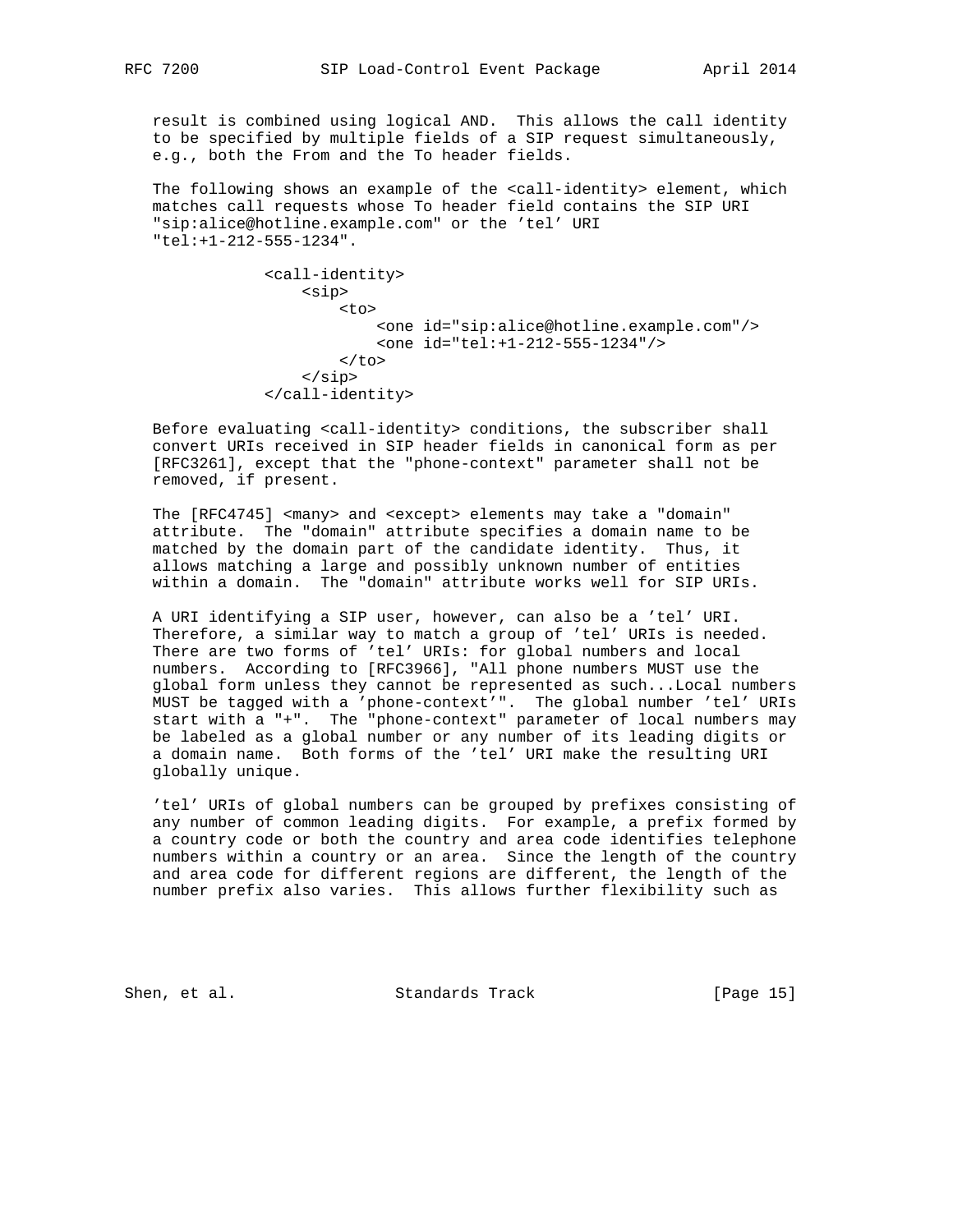grouping the numbers into sub-areas within the same area code. 'tel' URIs of local numbers can be grouped by the value of the "phone-context" parameter.

The <many> and <except> sub-elements in the <identity> element of [RFC4745] do not allow additional attributes to be added directly. Redefining behavior of their existing "domain" attribute creates backward-compatibility issues. Therefore, this specification defines the <many-tel> and <except-tel> sub-elements that extend the [RFC4745] <identity> element. Both of them have a "prefix" attribute for grouping 'tel' URIs, similar to the "domain" attribute for grouping SIP URIs in existing <many> and <except> sub-elements. For global numbers, the "prefix" attribute value holds any number of common leading digits, for example, "+1-212" for US phone numbers within area code "212" or "+1-212-854" for the organization with US area code "212" and local prefix "854". For local numbers, the "prefix" attribute value contains the "phone-context" parameter value. It should be noted that visual separators (such as the "-" sign) in 'tel' URIs are not used for URI comparison as per [RFC3966].

 The following example shows the use of the "prefix" attribute along with the "domain" attribute. It matches those requests calling to the number  $"+1-202-999-1234"$  but are not calling from a  $"+1-212"$ prefix or a SIP From URI domain of "manhattan.example.com".

 <call-identity> <sip> <from> <many> <except domain="manhattan.example.com"/> </many> <many-tel> <except-tel prefix="+1-212"/> </many-tel> </from> the contract of the contract of the contract of the contract of the contract of the contract of the contract of the contract of the contract of the contract of the contract of the contract of the contract of the contract o <one id="tel:+1-202-999-1234"/>  $\langle$ to> </sip> </call-identity>

5.3.2. Method

 The load created on a SIP server depends on the type of initial SIP requests for dialogs or standalone transactions. The <method> element specifies the SIP method to which the load-filtering action applies. When this element is not included, the load-filtering actions are applicable to all applicable initial requests. These

Shen, et al. Standards Track [Page 16]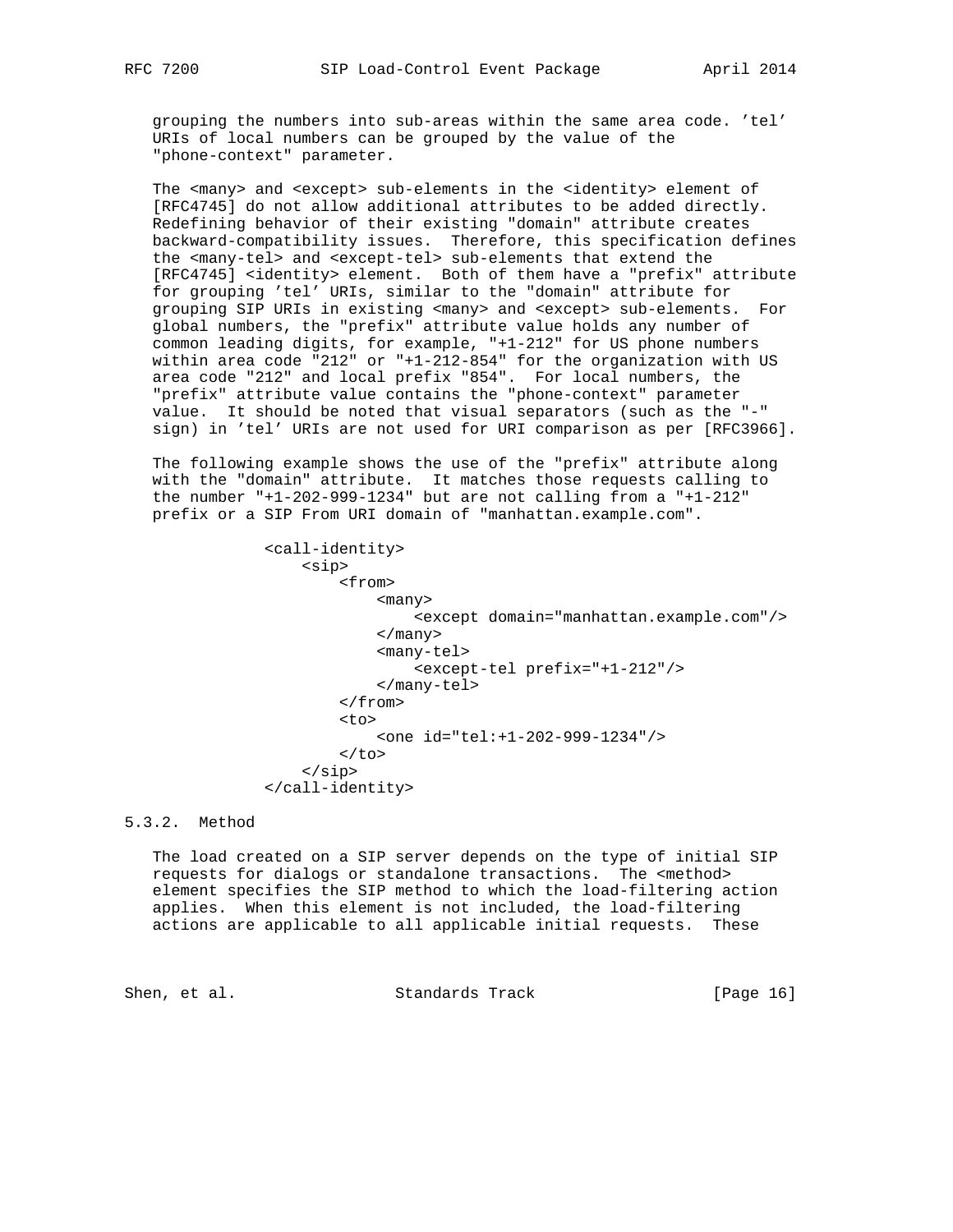requests include INVITE, MESSAGE, REGISTER, SUBSCRIBE, OPTIONS, and PUBLISH. Non-initial requests, such as ACK, BYE, and CANCEL MUST NOT be subjected to load filtering. In addition, SUBSCRIBE requests are not filtered if the event-type header field indicates the event package defined in this specification.

 The following example shows the use of the <method> element in the case the filtering actions should be applied to INVITE requests.

<method>INVITE</method>

#### 5.3.3. Target SIP Entity

 A SIP server that performs load-filtering may have multiple paths to route call requests matching the same set of call identity elements. In those situations, the SIP load-filtering server may desire to take advantage of alternative paths and only apply load-filtering actions to matching requests for the next-hop SIP entity that originated the corresponding load-filtering policy. To achieve that, the SIP load filtering server needs to associate every load-filtering policy with its originating SIP entity. The <target-sip-entity> element is defined for that purpose, and it contains the URI of the entity that initiated the load-filtering policy, which is generally the corresponding notifier. A notifier MAY include this element as part of the condition of its filtering policy being sent to the subscriber, as below.

<target-sip-entity>sip:biloxi.example.com</target-sip-entity>

 When a SIP load-filtering server receives a policy with a <target-sip-entity> element, it SHOULD record it and take it into consideration when making load-filtering decisions. If the load filtering server receives a load-filtering policy that does not contain a <target-sip-entity> element, it MAY still record the URI of the load-filtering policy's originator as the <target-sip-entity> information and consider it when making load-filtering decisions.

 The following are two examples of using the <target-sip-entity> element.

 Use case I: The network has user A connected to SIP Proxy 1 (SP1), user B connected to SIP Proxy 3 (SP3), SP1 and SP3 connected via SIP Proxy 2 (SP2), and SP2 connected to an Application Server (AS). Under normal load conditions, a call from A to B is routed along the following path: A-SP1-SP2-AS-SP3-B. The AS provides a nonessential service and can be bypassed in case of overload. Now let's assume that AS is overloaded and sends to SP2 a load filtering policy requesting that 50% of all INVITE requests be

Shen, et al. Standards Track [Page 17]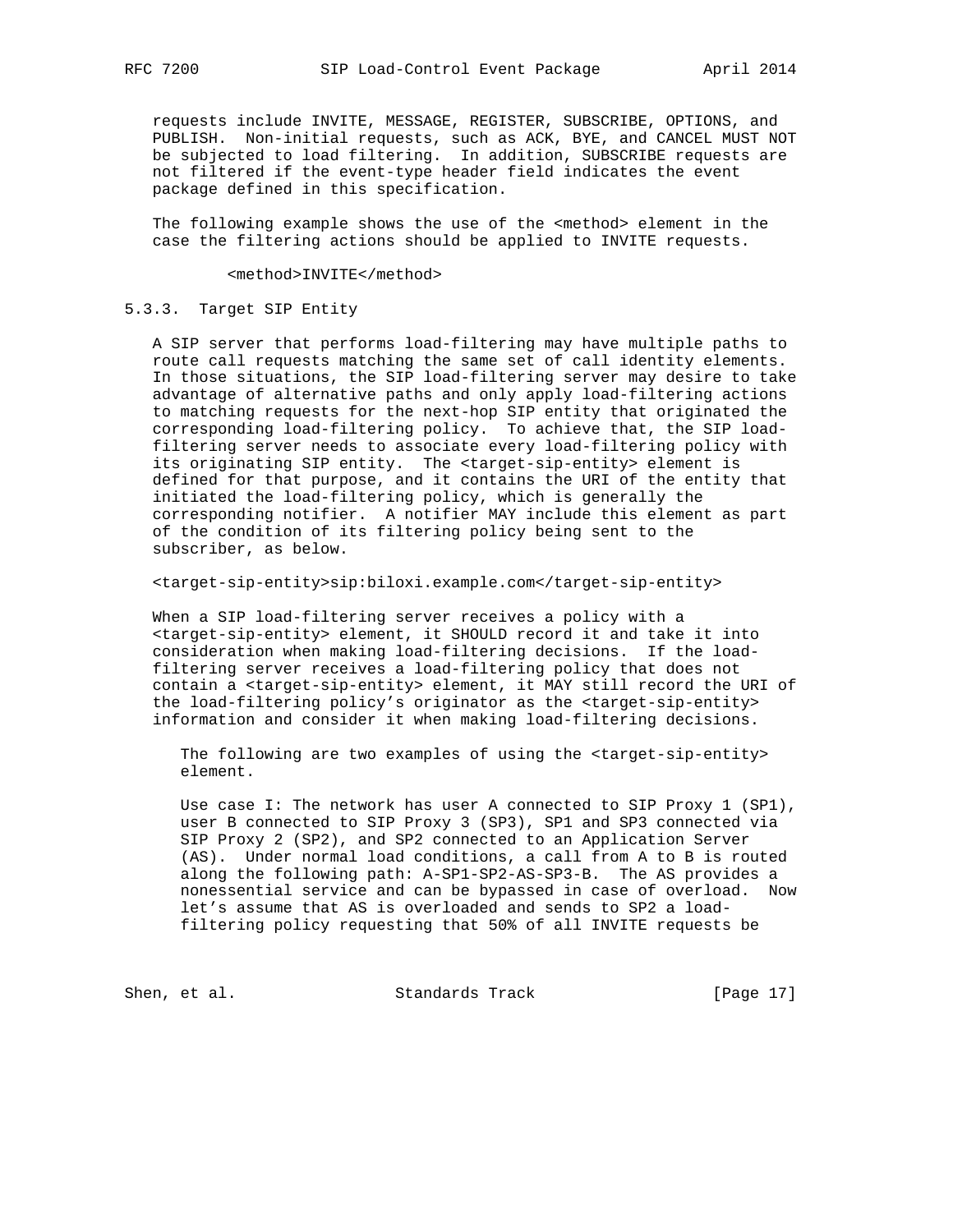dropped. SP2 can maintain AS as the <target-sip-entity> for that policy so that it knows the 50% drop action is only applicable to call requests that must go through AS, without affecting those calls directly routed through SP3 to B.

 Use case II: A translation service for toll-free numbers is installed on two Application Servers, AS1 and AS2. User A is connected to SP1 and calls 800-1234-4529, which is translated by AS1 and AS2 into a regular E.164 number depending on, e.g., the caller's location. SP1 forwards INVITE requests with Request-URI = "800 number" to AS1 or AS2 based on a load-balancing strategy. As calls to 800-1234-4529 create a pre-overload condition in AS1, AS1 sends to SP1 a load-filtering policy requesting that 50% of calls towards 800-1234-4529 be rejected. In this case, SP1 can maintain AS1 as the <target-sip-entity> for the rule, and only apply the load-filtering policy on incoming requests that are intended to be sent to AS1. Those requests that are sent to AS2, although matching the <call-identity> of the filter, will not be affected.

## 5.3.4. Validity

 A filtering policy is usually associated with a validity period condition. This specification reuses the <validity> element of [RFC4745], which specifies a period of validity time by pairs of <from> and <until> sub-elements. When multiple time periods are defined, the validity condition is evaluated to TRUE if the current time falls into any of the specified time periods. That is, it represents a logical OR operation across all validity time periods.

 The following example shows a <validity> element specifying a valid period from 12:00 to 15:00 US Eastern Standard Time on 2008-05-31.

> <validity> <from>2008-05-31T12:00:00-05:00</from> <until>2008-05-31T15:00:00-05:00</until> </validity>

# 5.4. Actions

 The actions a load-filtering server takes on loads matching the load filtering conditions are defined by the <accept> element in the load filtering policy, which includes any one of the three sub-elements <rate>, <percent>, and <win>. The <rate> element denotes an absolute value of the maximum acceptable request rate in requests per second; the <percent> element specifies the relative percentage of incoming requests that should be accepted; the <win> element describes the acceptable window size supplied by the receiver, which is applicable

Shen, et al. Standards Track [Page 18]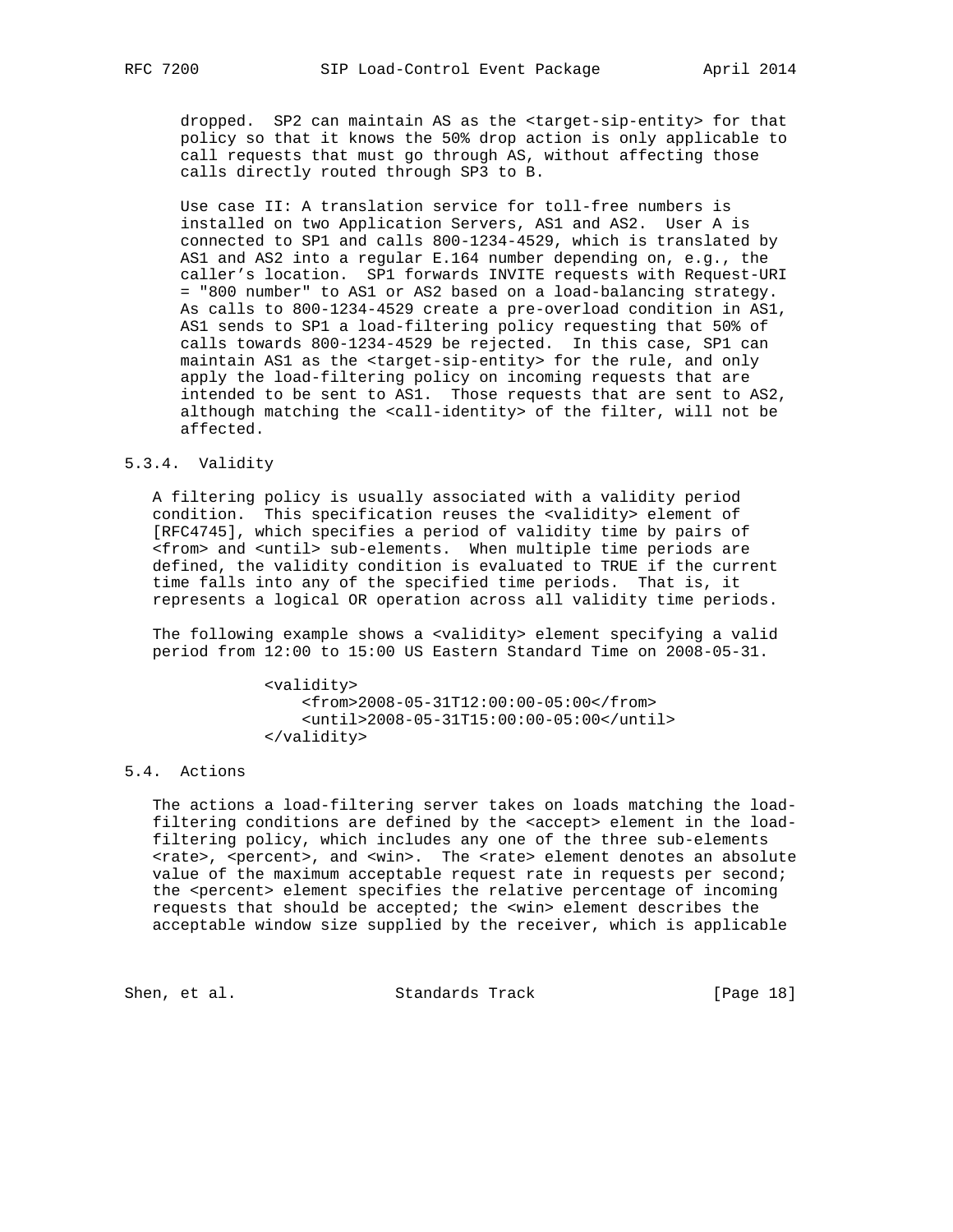in window-based load-filtering. In static load-filtering policy configuration scenarios, using the <rate> sub-element is RECOMMENDED because it is hard to enforce the percentage rate or window-based load filtering when incoming load from upstream or reactions from downstream are uncertain. (See [SIP-OVERLOAD] and [RFC6357] for more details on rate-based, loss-based, and window-based load control.)

 In addition, the <accept> element takes an optional "alt-action" attribute that can be used to explicitly specify the desired action in case a request cannot be processed. The "alt-action" can take one of the following three values: "reject", "redirect", or "drop".

- o The "reject" action is the default value for "alt-action". It means that the load-filtering server will reject the request with a 503 "Service Unavailable" response message.
- o The "redirect" action means redirecting the request to another target. When it is used, an "alt-target" attribute MUST be defined. The "alt-target" specifies one URI or a list of URIs where the request should be redirected. The server sends out the redirect URIs in a 300-class response message.
- o The "drop" action means simply ignoring the request without doing anything, which can, in certain cases, help save processing capability during overload. For example, when SIP is running over a reliable transport such as TCP, the "drop" action does not send out the rejection response, neither does it close the transport connection. However, when running SIP over an unreliable transport such as UDP, using the "drop" action will create message retransmissions that further worsen the possible overload situation. Therefore, any "drop" action applied to an unreliable transport MUST be treated as if it were "reject".

 The above "alt-action" processing can also be illustrated through the following pseudocode.

> SWITCH "alt-action" "redirect": "redirect" "drop": IF unreliable-transport THEN treat as "reject" ELSE "drop" "reject": "reject" default: "reject" END

Shen, et al. Standards Track [Page 19]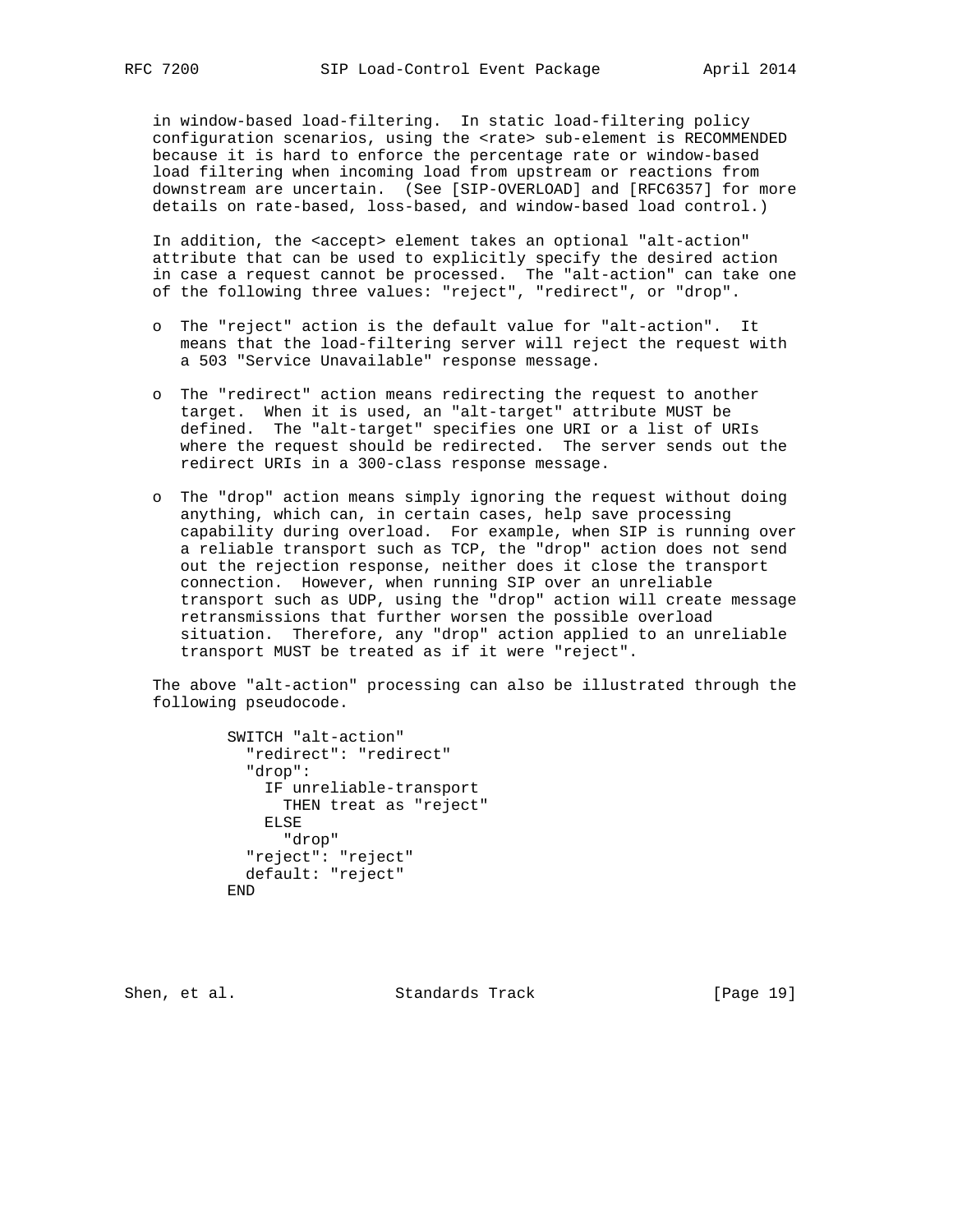In the following <actions> element example, the server accepts maximum of 100 call requests per second. The remaining calls are redirected to an answering machine.

```
 <actions>
     <accept alt-action="redirect" alt-target=
             "sip:answer-machine@example.com">
         <rate>100</rate>
     </accept>
 </actions>
```
6. XML Schema Definition for Load Control

 This section defines the XML schema for the load-control document. It extends the Common Policy schema in [RFC4745] in two ways. Firstly, it defines two mandatory attributes for the <ruleset> element: "version" and "state". The "version" attribute allows the recipient of the notification to properly order them. Versions start at zero and increase by one for each new document sent to a subscriber within the same subscription. Versions MUST be representable using a non-negative 32-bit integer. The "state" attribute indicates whether the document contains a full load filtering policy update or only state delta as partial update. Secondly, it defines new members of the <conditions> and <actions> elements.

```
 <?xml version="1.0" encoding="UTF-8"?>
 <xs:schema targetNamespace="urn:ietf:params:xml:ns:load-control"
     xmlns:lc="urn:ietf:params:xml:ns:load-control"
    xmlns:cp="urn:ietf:params:xml:ns:common-policy"
    xmlns:xs="http://www.w3.org/2001/XMLSchema"
     elementFormDefault="qualified"
     attributedFormDefault="unqualified">
```
<xs:import namespace="urn:ietf:params:xml:ns:common-policy"/>

```
 <!-- RULESET -->
```

```
 <xs:element name="ruleset">
  <xs:complexType>
     <xs:complexContent>
       <xs:restriction base="xs:anyType">
         <xs:sequence>
           <xs:element name="rule" type="cp:ruleType"
           minOccurs="0" maxOccurs="unbounded"/>
         </xs:sequence>
       </xs:restriction>
     </xs:complexContent>
```
Shen, et al. Standards Track [Page 20]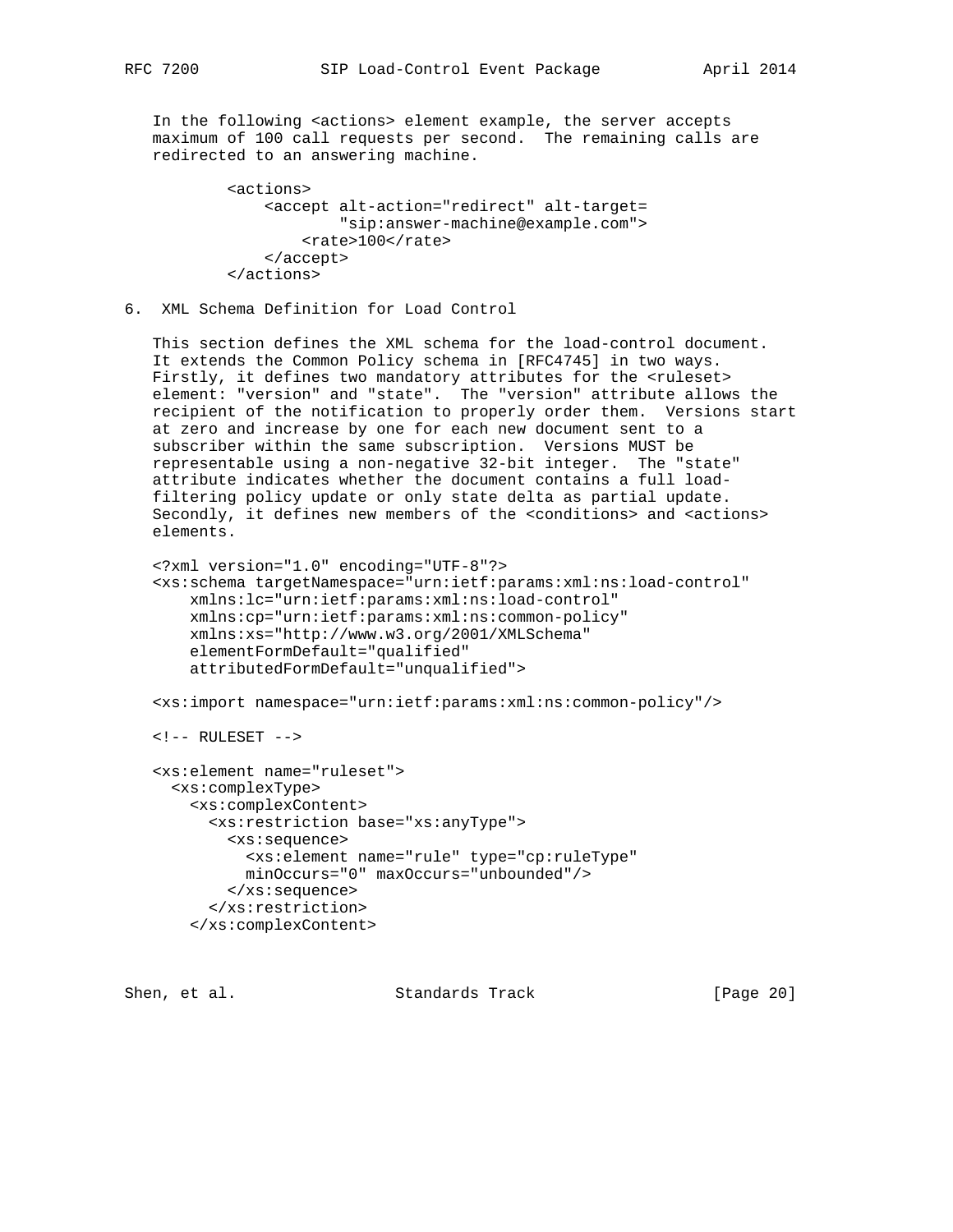```
 <xs:attribute name="version" type="xs:integer" use="required"/>
        <xs:attribute name="state" use="required">
          <xs:simpleType>
            <xs:restriction base="xs:string">
              <xs:enumeration value="full"/>
              <xs:enumeration value="partial"/>
            </xs:restriction>
          </xs:simpleType>
        </xs:attribute>
      </xs:complexType>
    </xs:element>
    <!-- CONDITIONS -->
    <!-- CALL IDENTITY -->
    <xs:element name="call-identity" type="lc:call-identity-type"/>
    <!-- CALL IDENTITY TYPE -->
    <xs:complexType name="call-identity-type">
      <xs:choice>
        <xs:element name="sip" type="lc:sip-id-type"/>
       <any namespace="##other" processContents="lax" minOccurs="0"
       maxOccurs="unbounded"/>
      </xs:choice>
      <anyAtrribute namespace="##other" processContents="lax"/>
    </xs:complexType>
   \texttt{<!--} SIP ID TYPE \texttt{--}> <xs:complexType name="sip-id-type">
      <xs:sequence>
       <element name="from" type="lc:identityType" minOccurs="0"/>
       <element name="to" type="lc:identityType" minOccurs="0"/>
       <element name="request-uri" type="lc:identityType"
       minOccurs="0"/>
       <element name="p-asserted-identity" type="lc:identityType"
       minOccurs="0"/>
       <any namespace="##other" processContents="lax" minOccurs="0"
       maxOccurs="unbounded"/>
      </xs:sequence>
      <anyAtrribute namespace="##other" processContents="lax"/>
    </xs:complexType>
    <!-- IDENTITY TYPE -->
    <xs:complexType name="identityType">
      <xs:complexContent>
       <xs:restriction base="xs:anyType">
          <xs:choice minOccurs="1" maxOccurs="unbounded">
            <xs:element name="one" type="cp:oneType"/>
Shen, et al. Standards Track [Page 21]
```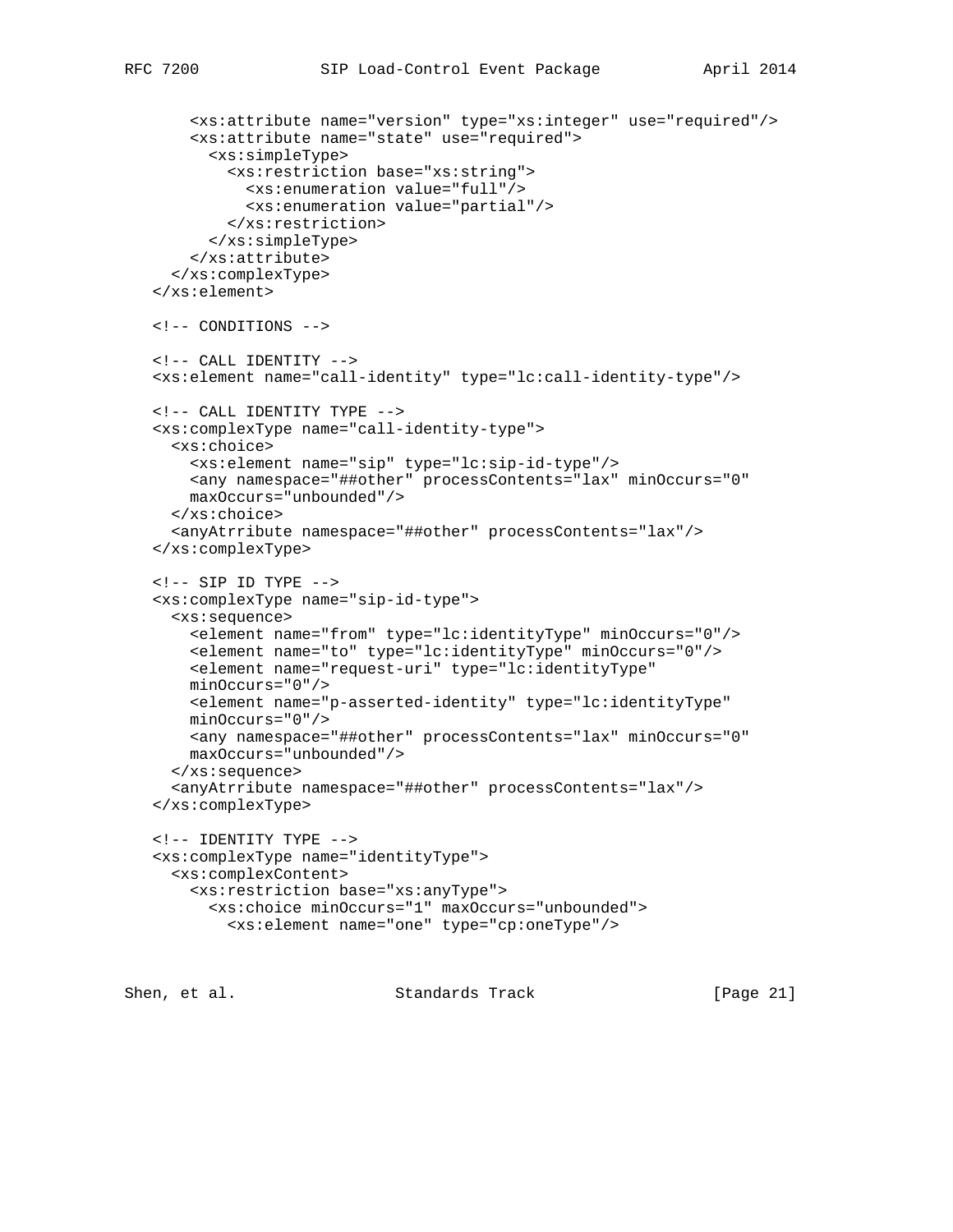```
 <xs:element name="many" type="lc:manyType"/>
```

```
 <xs:element name="many-tel" type="lc:manyTelType"/>
         <xs:any namespace="##other" processContents="lax"/>
       </xs:choice>
     </xs:restriction>
   </xs:complexContent>
 </xs:complexType>
\texttt{<!--} MANY-TEL TYPE -->
 <xs:complexType name="manyTelType">
   <xs:complexContent>
     <xs:restriction base="xs:anyType">
       <xs:choice minOccurs="0" maxOccurs="unbounded">
         <xs:element name="except-tel" type="lc:exceptTelType"/>
         <xs:any namespace="##other"
         minOccurs="0" processContents="lax"/>
       </xs:choice>
       <xs:attribute name="prefix"
       use="optional" type="xs:string"/>
     </xs:restriction>
   </xs:complexContent>
 </xs:complexType>
 <!-- EXCEPT-TEL TYPE -->
 <xs:complexType name="exceptTelType">
   <xs:attribute name="prefix" type="xs:string" use="optional"/>
   <xs:attribute name="id" type="xs:anyURI" use="optional"/>
 </xs:complexType>
\langle !-- METHOD -->
 <xs:element name="method" type="lc:method-type"/>
\langle !-- METHOD TYPE -->
 <xs:simpleType name="method-type">
   <xs:restriction base="xs:string">
     <xs:enumeration value="INVITE"/>
     <xs:enumeration value="MESSAGE"/>
     <xs:enumeration value="REGISTER"/>
     <xs:enumeration value="SUBSCRIBE"/>
     <xs:enumeration value="OPTIONS"/>
     <xs:enumeration value="PUBLISH"/>
   </xs:restriction>
 </xs:simpleType>
 <!-- TARGET SIP ENTITY -->
 <xs:element name="target-sip-entity" type="xs:anyURI" minOccurs="0"/>
\langle !-- ACTIONS -->
```
Shen, et al. Standards Track [Page 22]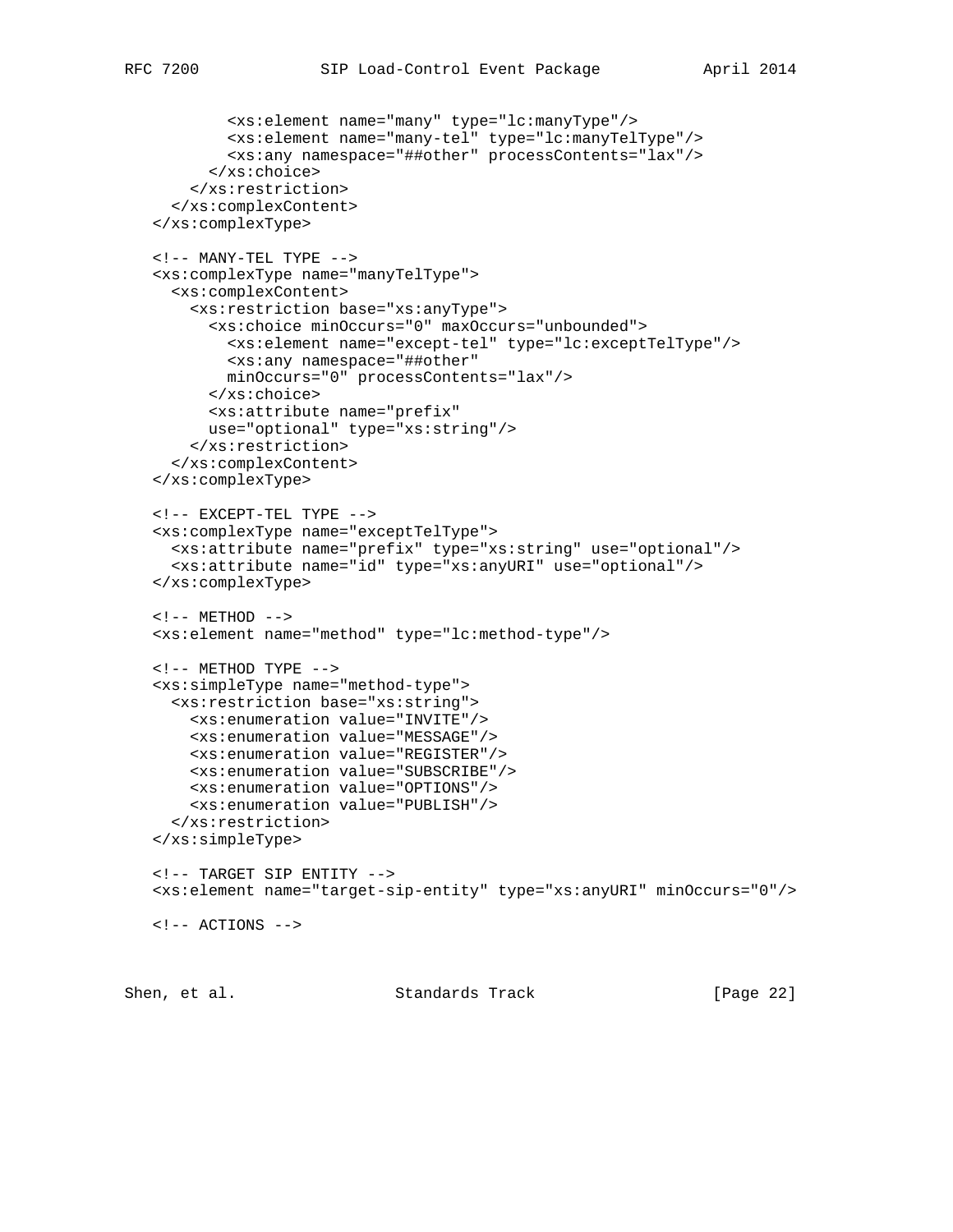```
 <xs:element name="accept">
   <xs:choice>
     <element name="rate" type="xs:decimal" minOccurs="0"/>
     <element name="win" type="xs:integer" minOccurs="0"/>
    <element name="percent" type="xs:decimal" minOccurs="0"/>
    <any namespace="##other" processContents="lax" minOccurs="0"
    maxOccurs="unbounded"/>
   </xs:choice>
  <xs:attribute name="alt-action" type="xs:string" default="reject"/>
  <xs:attribute name="alt-target" type="lc:alt-target-type"
  use="optional"/>
   <anyAtrribute namespace="##other" processContents="lax"/>
 </xs:element>
 <!-- ALT TARGET TYPE -->
 <xs:simpleType name="alt-target-type">
   <xs:list itemType="xs:anyURI"/>
 </xs:simpleType>
```
</xs:schema>

7. Security Considerations

 Two primary security considerations arise from this specification. One is the distribution mechanism for the load filtering policy that is based on the SIP event notification framework, and the other is the enforcement mechanism for the load-filtering policy.

 Security considerations for SIP event package mechanisms are covered in Section 6 of [RFC6665]. A particularly relevant security concern for this event package is that if the notifiers can be spoofed, attackers can send fake notifications asking subscribers to throttle all traffic, leading to denial-of-service (DoS) attacks. Therefore, this SIP load-filtering mechanism MUST be used in a Trust Domain (Section 3.4). But if a legitimate notifier in the Trust Domain is itself compromised, additional mechanisms will be needed to detect the attack.

 Security considerations for load-filtering policy enforcement depends very much on the contents of the policy. This specification defines a possible match of the following SIP header fields in a load filtering policy: <from>, <to>, <request-uri>, and <p-asserted-identity>. The exact requirement to authenticate and authorize these fields is up to the service provider. In general, if the identity field represents the source of the request, it SHOULD be authenticated and authorized; if the identity field represents the destination of the request, the authentication and authorization is optional.

Shen, et al. Standards Track [Page 23]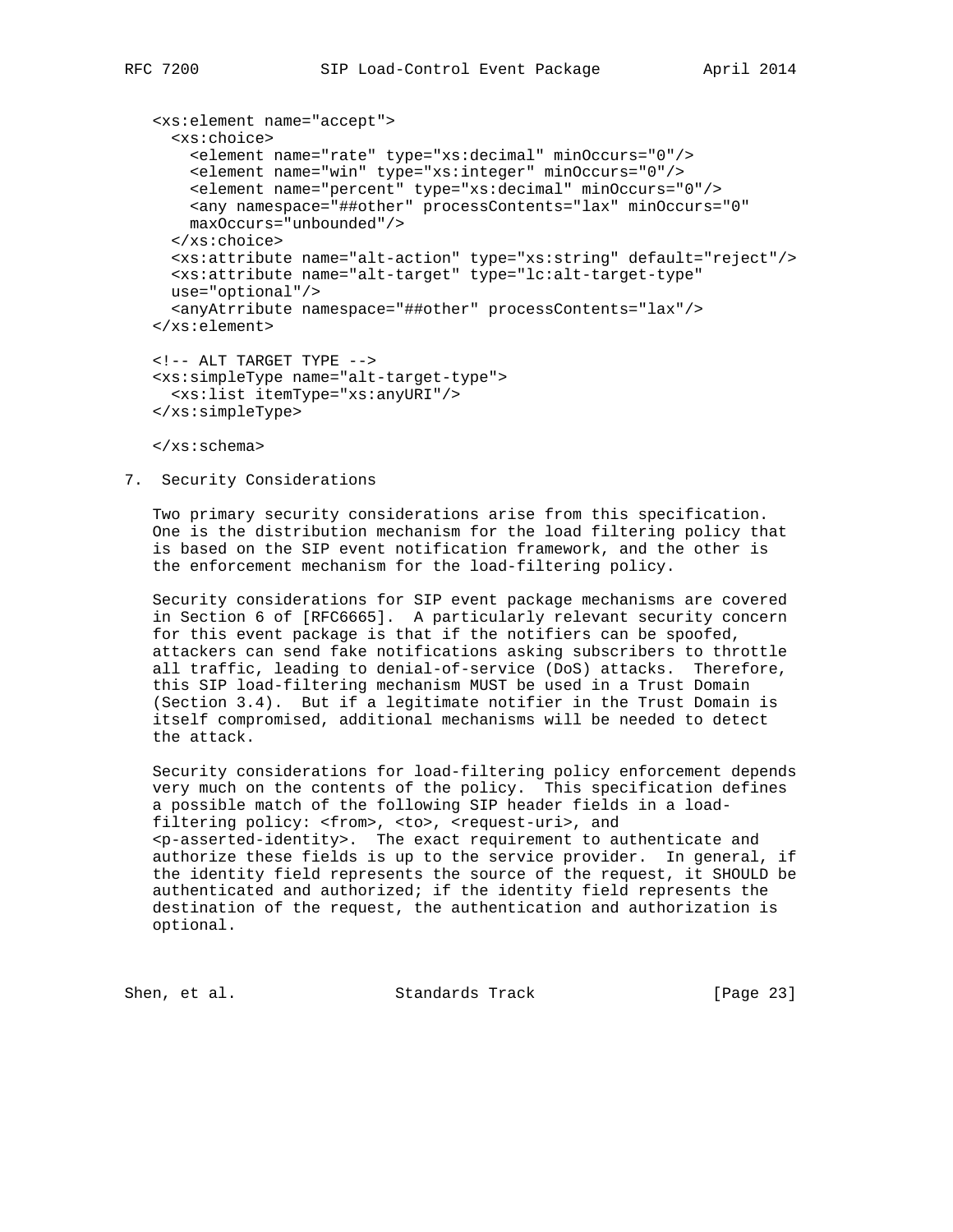In addition, the "redirect" action (Section 5.4) could facilitate a reflection denial-of-service attack. If a number of SIP proxy servers in a Trust Domain are using UDP and configured to get their policies from a central server. An attacker spoofs the central server's address to send a number of NOTIFY bodies telling the proxy servers to redirect all calls to victim@outside-of-trust-domain.com. The proxy servers then redirect all calls to the victim, who then becomes a victim of Denial of Service attack and becomes inaccessiable from the Internet. To address this type of threat, this specification requires that a Trust Domain agrees on what types of calls can be affected as well as on the destinations to which calls may be redirected, as in Section 3.4.

8. IANA Considerations

 This specification registers a SIP event package, a new media type, a new XML namespace, and a new XML schema.

8.1. Load-Control Event Package Registration

 This section registers an event package based on the registration procedures defined in [RFC6665].

Package name: load-control

Type: package

Published specification: This specification

Person to contact: Charles Shen, charles@cs.columbia.edu

8.2. application/load-control+xml Media Type Registration

 This section registers a new media type based on the procedures defined in [RFC6838] and guidelines in [RFC3023].

Type name: application

Subtype name: load-control+xml

Required parameters: none

 Optional parameters: Same as charset parameter of application/xml as specified in [RFC3023].

 Encoding considerations: Same as encoding considerations of application/xml as specified in [RFC3023].

Shen, et al. Standards Track [Page 24]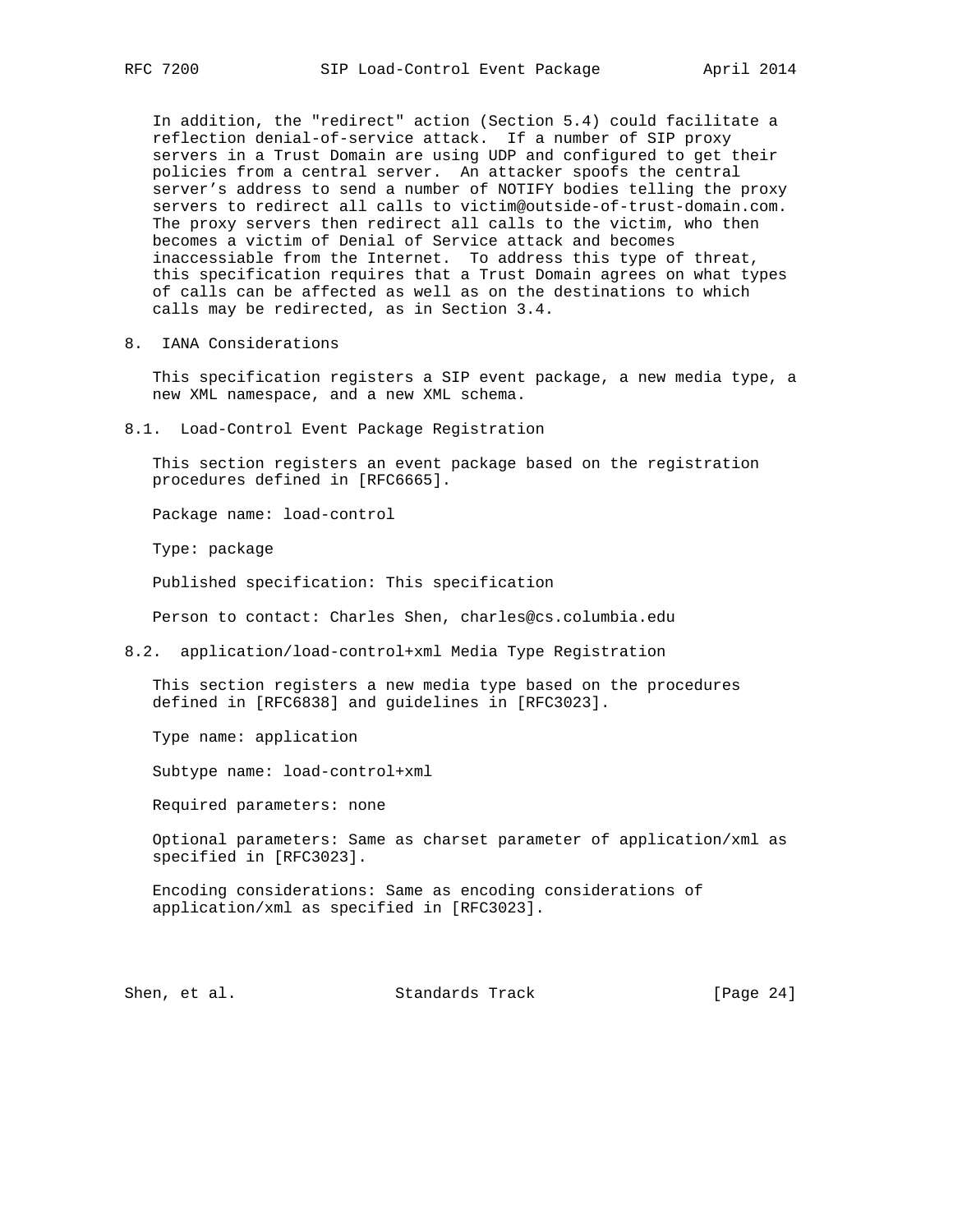Security considerations: See Section 10 of [RFC3023] and Section 7 of this specification.

Interoperability considerations: none

Published specification: This specification

 Applications that use this media type: Applications that perform load control of SIP entities.

 Fragment identifier considerations: Same as fragment identifier considerations of application/xml as specified in [RFC3023].

Additional Information:

Deprecated alias names for this type: none

Magic Number(s): none

File Extension(s): .xml

Macintosh file type code(s): "TEXT"

 Person and email address for further information: Charles Shen, charles@cs.columbia.edu

Intended usage: COMMON

Restrictions on usage: none

Author: Charles Shen, Henning Schulzrinne, Arata Koike

Change controller: IESG

Provisional registration? (standards tree only): no

8.3. URN Sub-Namespace Registration

 This section registers a new XML namespace, as per the guidelines in [RFC3688]

URI: The URI for this namespace is

urn:ietf:params:xml:ns:load-control

 Registrant Contact: IETF SOC Working Group <sip-overload@ietf.org>, as designated by the IESG <iesg@ietf.org>

Shen, et al. Standards Track [Page 25]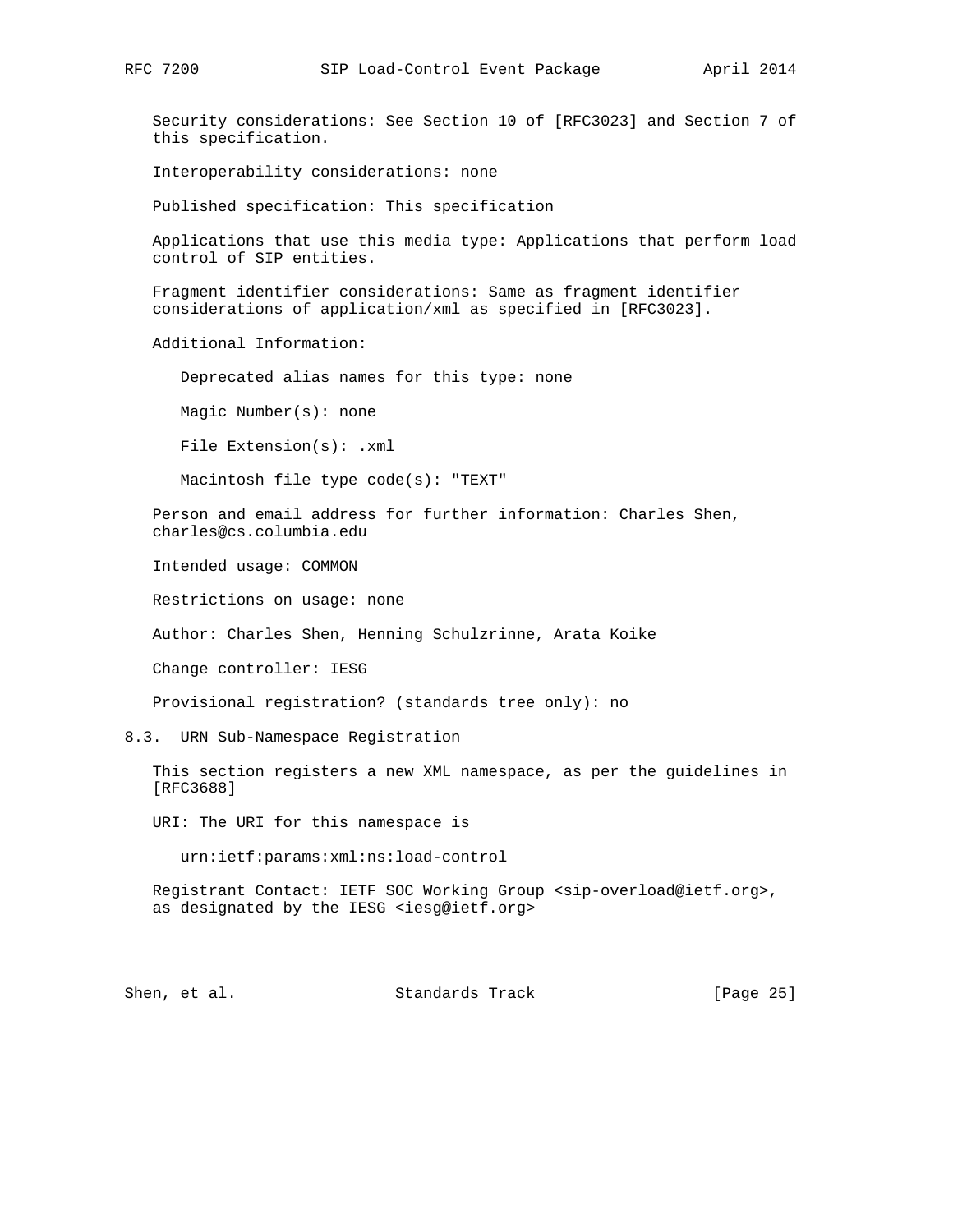XML:

```
 BEGIN
    <?xml version="1.0"?>
    <!DOCTYPE html PUBLIC "-//W3C//DTD XHTML Basic 1.0//EN"
                 "http://www.w3.org/TR/xhtml-basic/xhtml-basic10.dtd">
    <html xmlns="http://www.w3.org/1999/xhtml">
    <head>
      <meta http-equiv="content-type"
       content="text/html;charset=iso-8859-1"/>
     <title>SIP Load-Control Namespace</title>
    </head>
    <body>
      <h1>Namespace for SIP Load Control</h1>
      <h2>urn:ietf:params:xml:ns:load-control</h2>
     <p>See <a href="http://www.rfc-editor.org/rfc/rfc7200.txt">
         RFC 7200</a>.</p>
    </body>
    </html>
    END
8.4. Load-Control Schema Registration
```
URI: urn:ietf:params:xml:schema:load-control

 Registrant Contact: IETF SOC working group, Charles Shen (charles@cs.columbia.edu).

XML: the XML schema contained in Section 6 has been registered.

Its first line is

<?xml version="1.0" encoding="UTF-8"?>

and its last line is

</xs:schema>

Shen, et al. Standards Track [Page 26]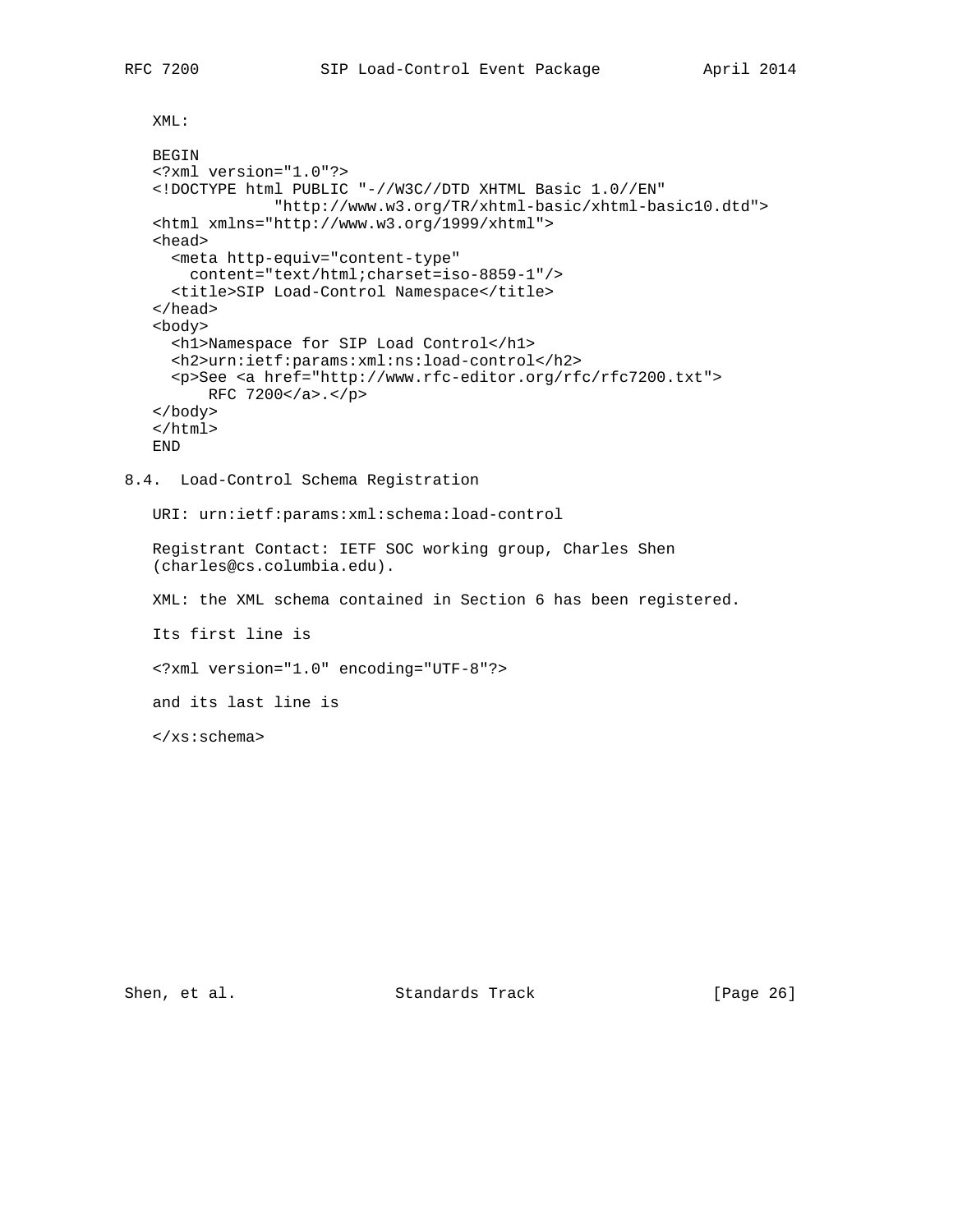#### 9. Acknowledgements

 The authors would like to thank Jari Arkko, Richard Barnes, Stewart Bryant, Gonzalo Camarillo, Bruno Chatras, Benoit Claise, Spencer Dawkins, Martin Dolly, Keith Drage, Ashutosh Dutta, Donald Eastlake, Adrian Farrel, Stephen Farrell, Janet Gunn, Vijay Gurbani, Brian Haberman, Volker Hilt, Geoff Hunt, Carolyn Johnson, Hadriel Kaplan, Paul Kyzivat, Barry Leiba, Pearl Liang, Salvatore Loreto, Timothy Moran, Eric Noel, Parthasarathi R, Pete Resnick, Adam Roach, Dan Romascanu, Shida Schubert, Robert Sparks, Martin Stiemerling, Sean Turner, Phil Williams, and other members of the SOC and SIPPING working groups for many helpful comments. In particular, Bruno Chatras proposed the <method> and <target-sip-entity> condition elements along with many other text improvements. Janet Gunn provided detailed text suggestions including Appendix C. Eric Noel suggested clarification on load-filtering policy distribution initialization process. Shida Schubert made many suggestions such as terminology usage. Phil Williams suggested adding support for delta updates. Ashutosh Dutta gave pointers to Public Switched Telephone Network (PSTN) references. Adam Roach suggested improvements related to RFC 6665 and offered other helpful clarifications. Richard Barnes made many suggestions such as referencing the Trust Domain concept of RFCs 3324 and 3325, the use of a separate element for 'tel' URI grouping, and addressing the "redirect" action security threat.

## 10. References

## 10.1. Normative References

- [RFC2119] Bradner, S., "Key words for use in RFCs to Indicate Requirement Levels", BCP 14, RFC 2119, March 1997.
- [RFC2141] Moats, R., "URN Syntax", RFC 2141, May 1997.
- [RFC3023] Murata, M., St. Laurent, S., and D. Kohn, "XML Media Types", RFC 3023, January 2001.
- [RFC3261] Rosenberg, J., Schulzrinne, H., Camarillo, G., Johnston, A., Peterson, J., Sparks, R., Handley, M., and E. Schooler, "SIP: Session Initiation Protocol", RFC 3261, June 2002.
- [RFC3688] Mealling, M., "The IETF XML Registry", BCP 81, RFC 3688, January 2004.
- [RFC3966] Schulzrinne, H., "The tel URI for Telephone Numbers", RFC 3966, December 2004.

| Shen, et al. |  | Standards Track | [Page 27] |  |
|--------------|--|-----------------|-----------|--|
|--------------|--|-----------------|-----------|--|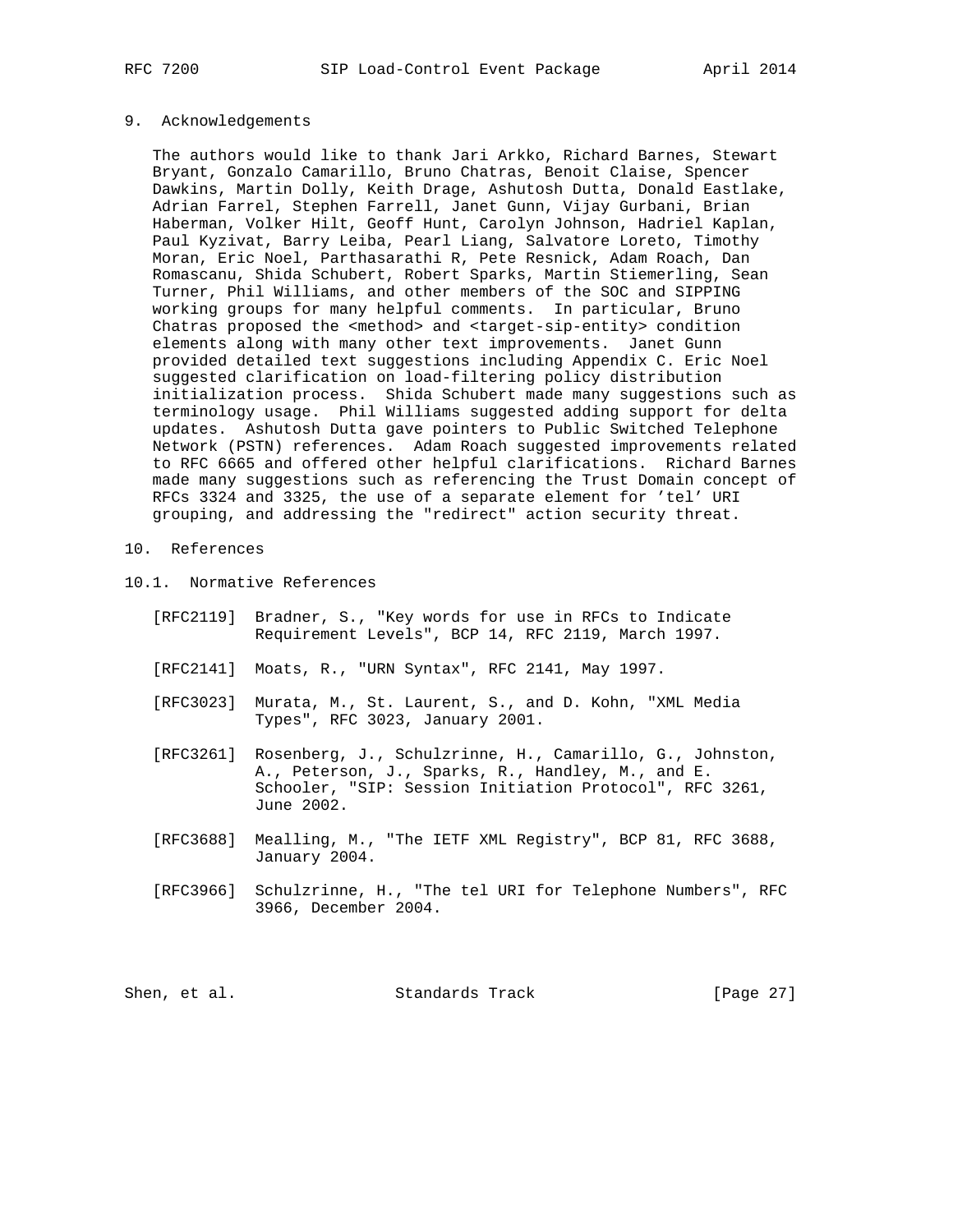- [RFC4745] Schulzrinne, H., Tschofenig, H., Morris, J., Cuellar, J., Polk, J., and J. Rosenberg, "Common Policy: A Document Format for Expressing Privacy Preferences", RFC 4745, February 2007.
- [RFC6665] Roach, A., "SIP-Specific Event Notification", RFC 6665, July 2012.
- [RFC6838] Freed, N., Klensin, J., and T. Hansen, "Media Type Specifications and Registration Procedures", BCP 13, RFC 6838, January 2013.
- 10.2. Informative References
	- [E.300SerSup3] ITU-T, "North American Precise Audible Tone Plan", Recommendation E.300 Series Supplement 3, November 1988.
	- [E.412] ITU-T, "Network Management Controls", Recommendation E.412-2003, January 2003.
	- [Q.1248.2] ITU-T, "Interface Recommendation for Intelligent Network Capability Set4:SCF-SSF interface", Recommendation Q.1248.2, July 2001.
	- [RFC2648] Moats, R., "A URN Namespace for IETF Documents", RFC 2648, August 1999.
	- [RFC3324] Watson, M., "Short Term Requirements for Network Asserted Identity", RFC 3324, November 2002.
	- [RFC3325] Jennings, C., Peterson, J., and M. Watson, "Private Extensions to the Session Initiation Protocol (SIP) for Asserted Identity within Trusted Networks", RFC 3325, November 2002.
	- [RFC4412] Schulzrinne, H. and J. Polk, "Communications Resource Priority for the Session Initiation Protocol (SIP)", RFC 4412, February 2006.
	- [RFC4825] Rosenberg, J., "The Extensible Markup Language (XML) Configuration Access Protocol (XCAP)", RFC 4825, May 2007.
	- [RFC5031] Schulzrinne, H., "A Uniform Resource Name (URN) for Emergency and Other Well-Known Services", RFC 5031, January 2008.

Shen, et al. Standards Track [Page 28]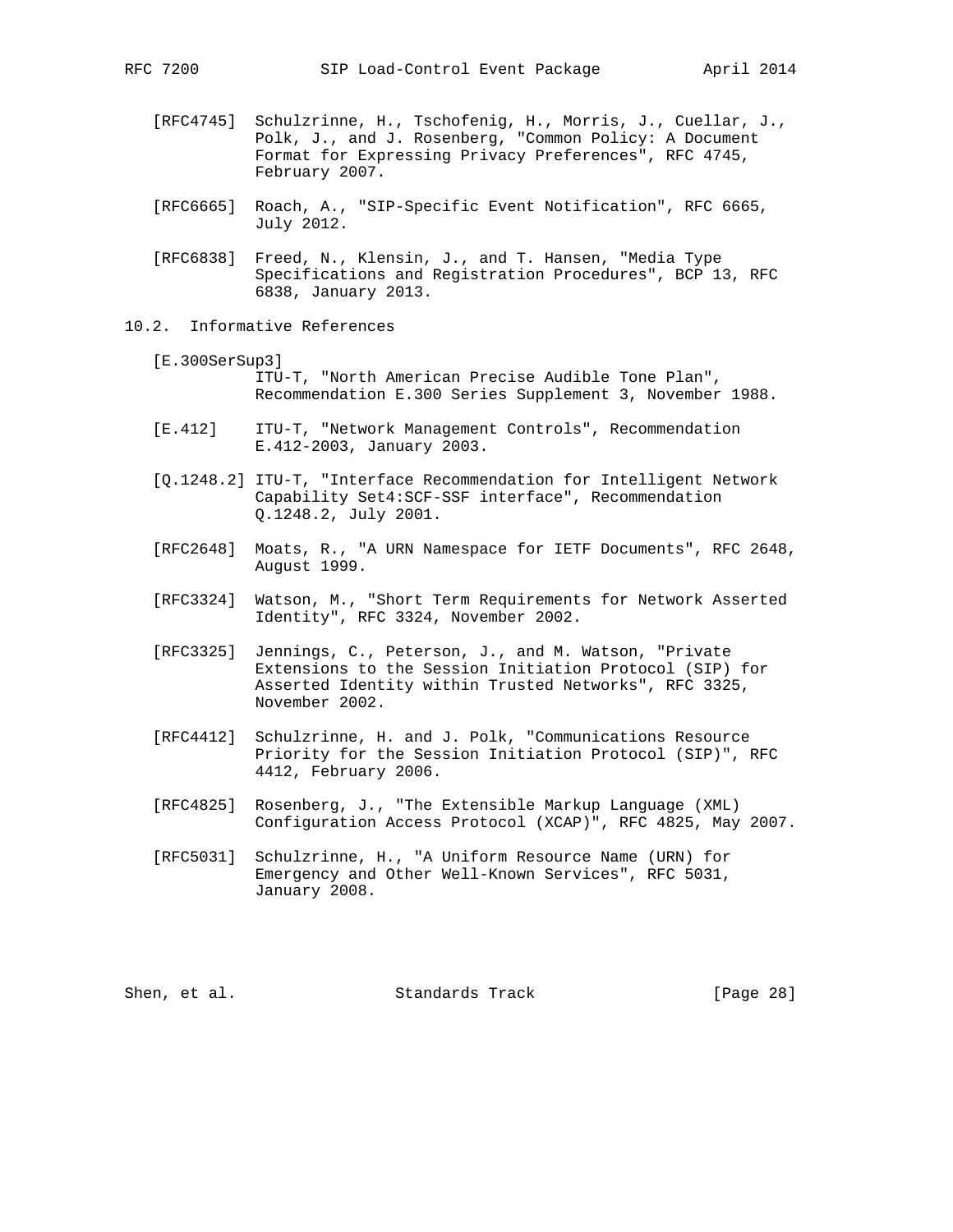- [RFC5390] Rosenberg, J., "Requirements for Management of Overload in the Session Initiation Protocol", RFC 5390, December 2008.
- [RFC6357] Hilt, V., Noel, E., Shen, C., and A. Abdelal, "Design Considerations for Session Initiation Protocol (SIP) Overload Control", RFC 6357, August 2011.

[SIP-OVERLOAD]

 Gurbani, V., Ed., Hilt, V., and H. Schulzrinne, "Session Initiation Protocol (SIP) Overload Control", Work in Progress, March 2014.

Shen, et al. Standards Track [Page 29]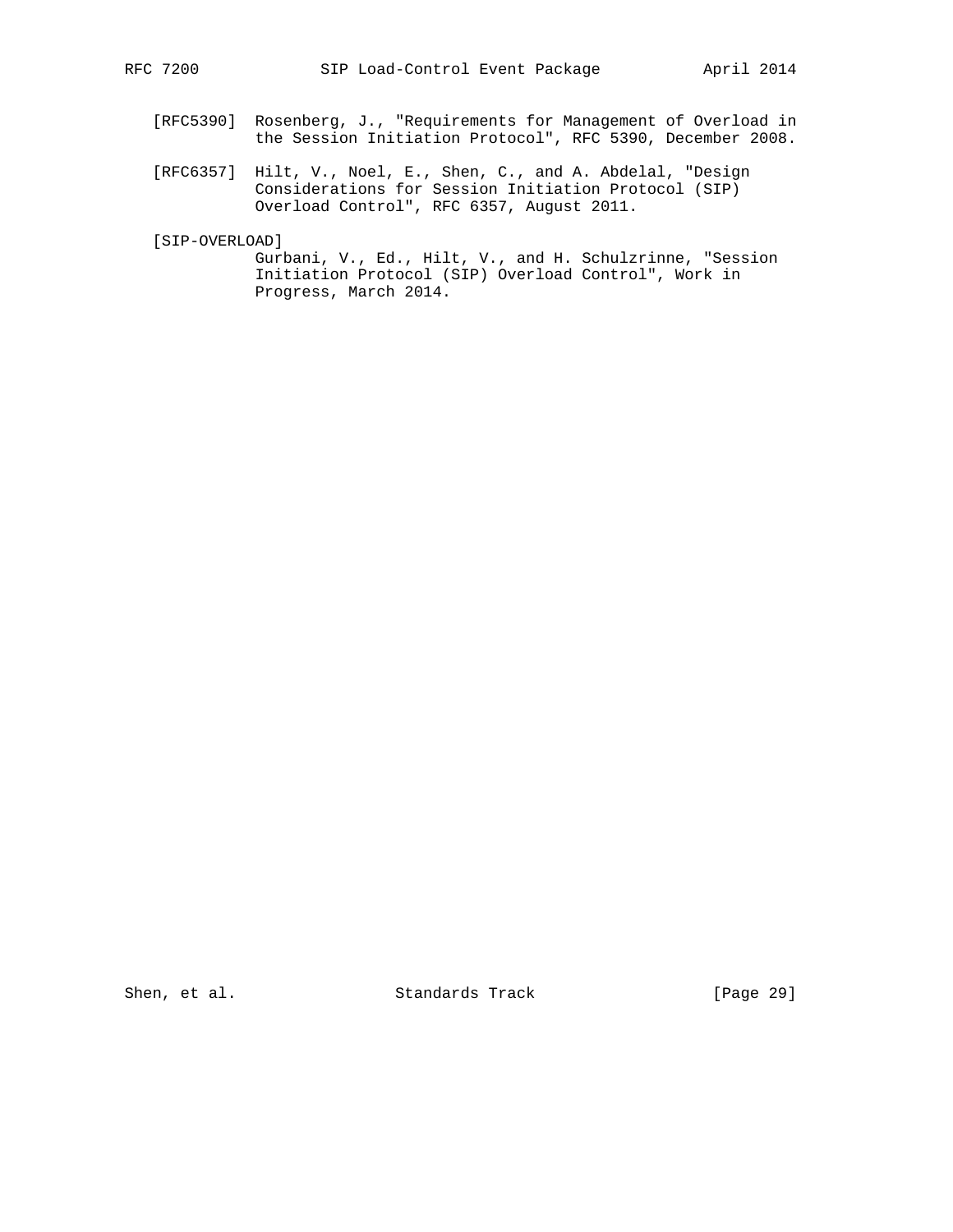Appendix A. Definitions

 This specification reuses the definitions for "Event Package", "Notification", "Notifier", "Subscriber", and "Subscription" as in [RFC6665]. The following additional definitions are also used.

- Load Filtering: A load-control mechanism that applies specific actions to selected loads (e.g., SIP requests) matching specific conditions.
- Load-Filtering Policy: A set of zero or more load-filtering rules, also known as load-filtering rule set.
- Load-Filtering Rule: Conditions and actions to be applied for load filtering.
- Load-Filtering Condition: Elements that describe how to select loads to apply load-filtering actions. This specification defines the <call-identity>, <method>, <target-sip-identity>, and <validity> condition elements (Section 5.3).
- Load-Filtering Action: An operation to be taken by a load-filtering server on loads that match the load-filtering conditions. This specification allows actions such as accept, reject, and redirect of loads (Section 5.4).
- Load-Filtering Server: A server that performs load filtering. In the context of this specification, the load-filtering server is the subscriber, which receives load-filtering policies from the notifier and enforces those policies during load filtering.
- Load-Control Document: An XML document that describes the load filtering policies (Section 5). It inherits and enhances the common policy document defined in [RFC4745].

Appendix B. Design Requirements

 The SIP load-filtering mechanism needs to satisfy the following requirements:

- o For simplicity, the solution should focus on a method for controlling SIP load, rather than a generic application-layer mechanism.
- o The load-filtering policy needs to be distributed efficiently to possibly a large subset of all SIP elements.

Shen, et al. Standards Track [Page 30]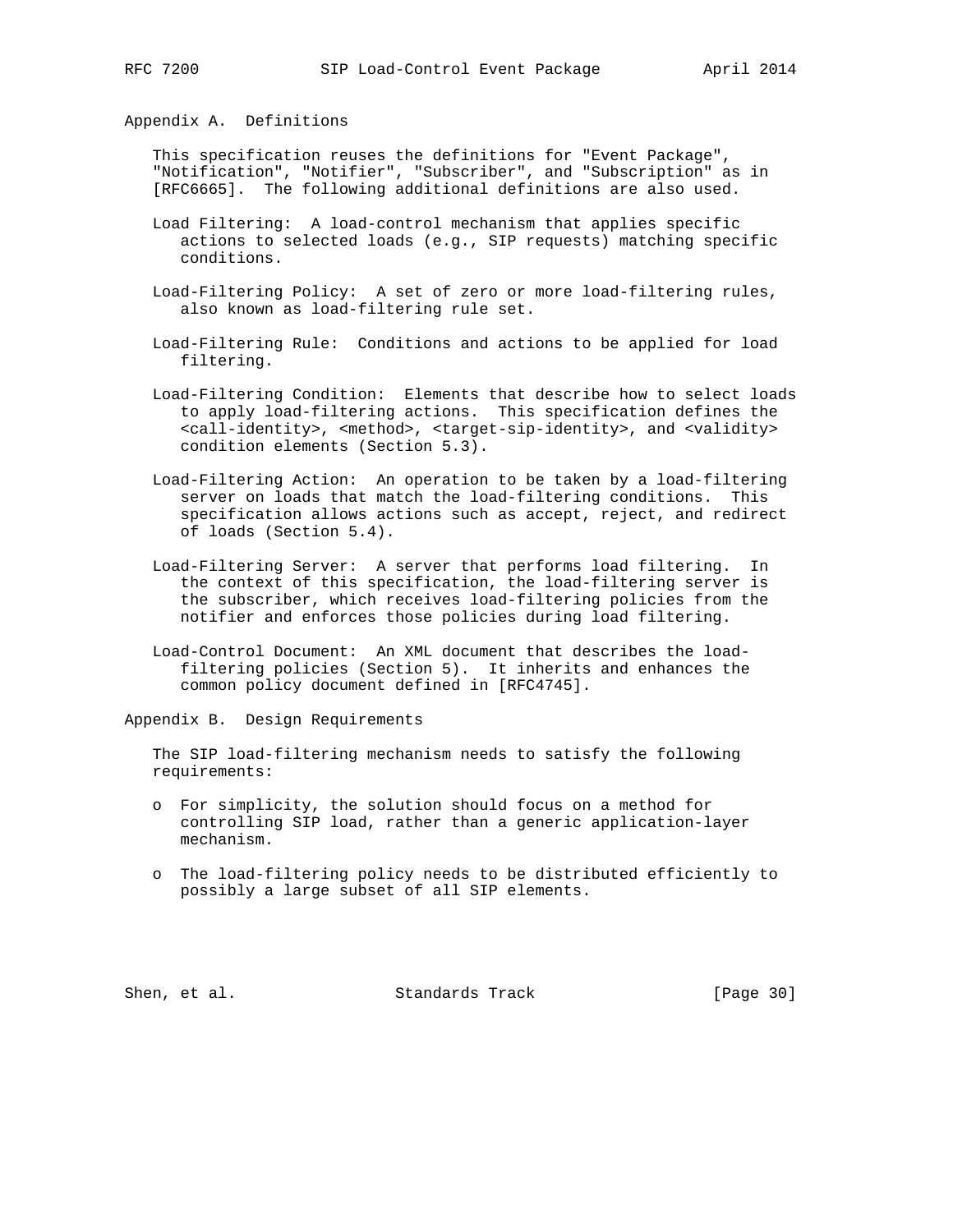- o The solution should reuse existing SIP protocol mechanisms to reduce implementation and deployment complexity.
- o For predictable overload situations, such as holidays and mass calling events, the load-filtering policy should specify during what time it is to be applied, so that the information can be distributed ahead of time.
- o For destination-specific overload situations, the load-filtering policy should be able to describe the destination domain or the callee.
- o To address accidental and intentional high-volume call generators, the load-filtering policy should be able to specify the caller.
- o Caller and callee need to be specified as both SIP URIs and 'tel' URIs [RFC3966] in load-filtering policies.
- o It should be possible to specify particular information in the SIP headers (e.g., prefixes in telephone numbers) that allow load filtering over limited regionally focused overloads.
- o The solution should draw upon experiences from related PSTN mechanisms [Q.1248.2] [E.412] [E.300SerSup3] where applicable.
- o The solution should be extensible to meet future needs.

Appendix C. Discussion of How This Specification Meets the Requirements of RFC 5390

 This section evaluates whether the load-control event package mechanism defined in this specification satisfies various SIP overload control requirements set forth by [RFC5390]. As mentioned in Section 1, this specification complements other efforts in the overall SIP load-control solution space. Therefore, not all RFC 5390 requirements are found applicable to this specification. This specification categorizes the assessment results into Yes (the requirement is met), P/A (Partially Applicable), No (must be used in conjunction with another mechanism to meet the requirement), and N/A (Not Applicable).

 REQ 1: The overload mechanism shall strive to maintain the overall useful throughput (taking into consideration the quality-of service needs of the using applications) of a SIP server at reasonable levels, even when the incoming load on the network is far in excess of its capacity. The overall throughput under load is the ultimate measure of the value of an overload control mechanism.

Shen, et al. Standards Track [Page 31]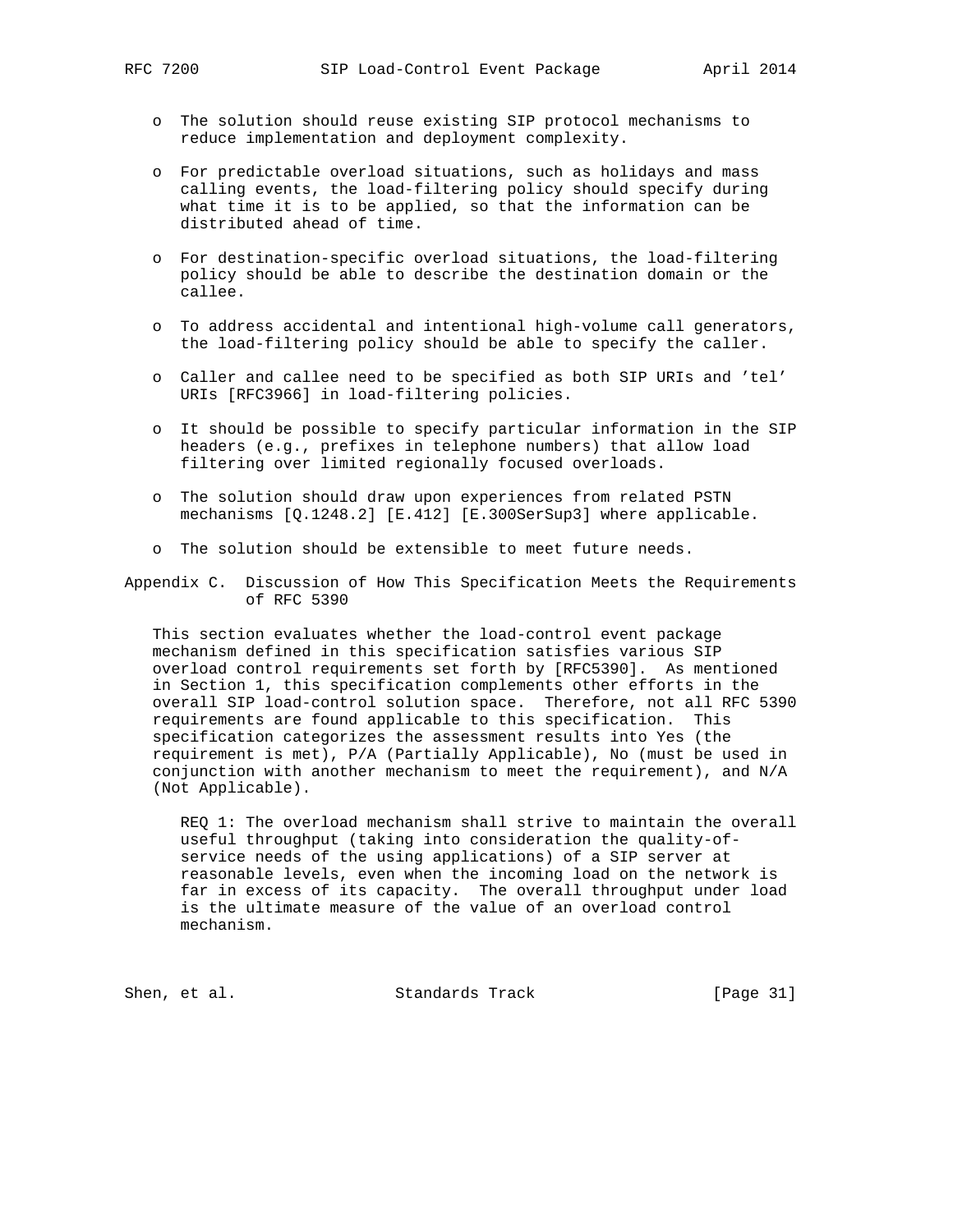P/A. The goal of load filtering is to prevent overload or maintain overall goodput during the time of overload, but it is dependent on the predictions of the load and the computations as well as distribution of the filtering policies. If the load predictions or filtering policy computations are incorrect, or the filtering policy is not properly distributed, the mechanism will be less effective. On the other hand, if the load can be accurately predicted and filtering policies be computed and distributed appropriately, this requirement can be met.

 REQ 2: When a single network element fails, goes into overload, or suffers from reduced processing capacity, the mechanism should strive to limit the impact of this on other elements in the network. This helps to prevent a small-scale failure from becoming a widespread outage.

 N/A if load-filtering policies are installed in advance and do not change during the potential overload period, P/A if load-filtering policies are dynamically adjusted. The algorithm to dynamically compute load-filtering policies is outside the scope of this specification, while the distribution of the updated filtering policies uses the event package mechanism of this specification.

 REQ 3: The mechanism should seek to minimize the amount of configuration required in order to work. For example, it is better to avoid needing to configure a server with its SIP message throughput, as these kinds of quantities are hard to determine.

 No. This mechanism is entirely dependent on advance configuration, based on advance knowledge. In order to satisfy REQ 3, it should be used in conjunction with other mechanisms that are not based on advance configuration.

 REQ 4: The mechanism must be capable of dealing with elements that do not support it, so that a network can consist of a mix of elements that do and don't support it. In other words, the mechanism should not work only in environments where all elements support it. It is reasonable to assume that it works better in such environments, of course. Ideally, there should be incremental improvements in overall network throughput as increasing numbers of elements in the network support the mechanism.

 No. This mechanism is entirely dependent on the participation of all possible neighbors. In order to satisfy REQ 4, it should be used in conjunction with other mechanisms, some of which are described in Section 3.4.

Shen, et al. Standards Track [Page 32]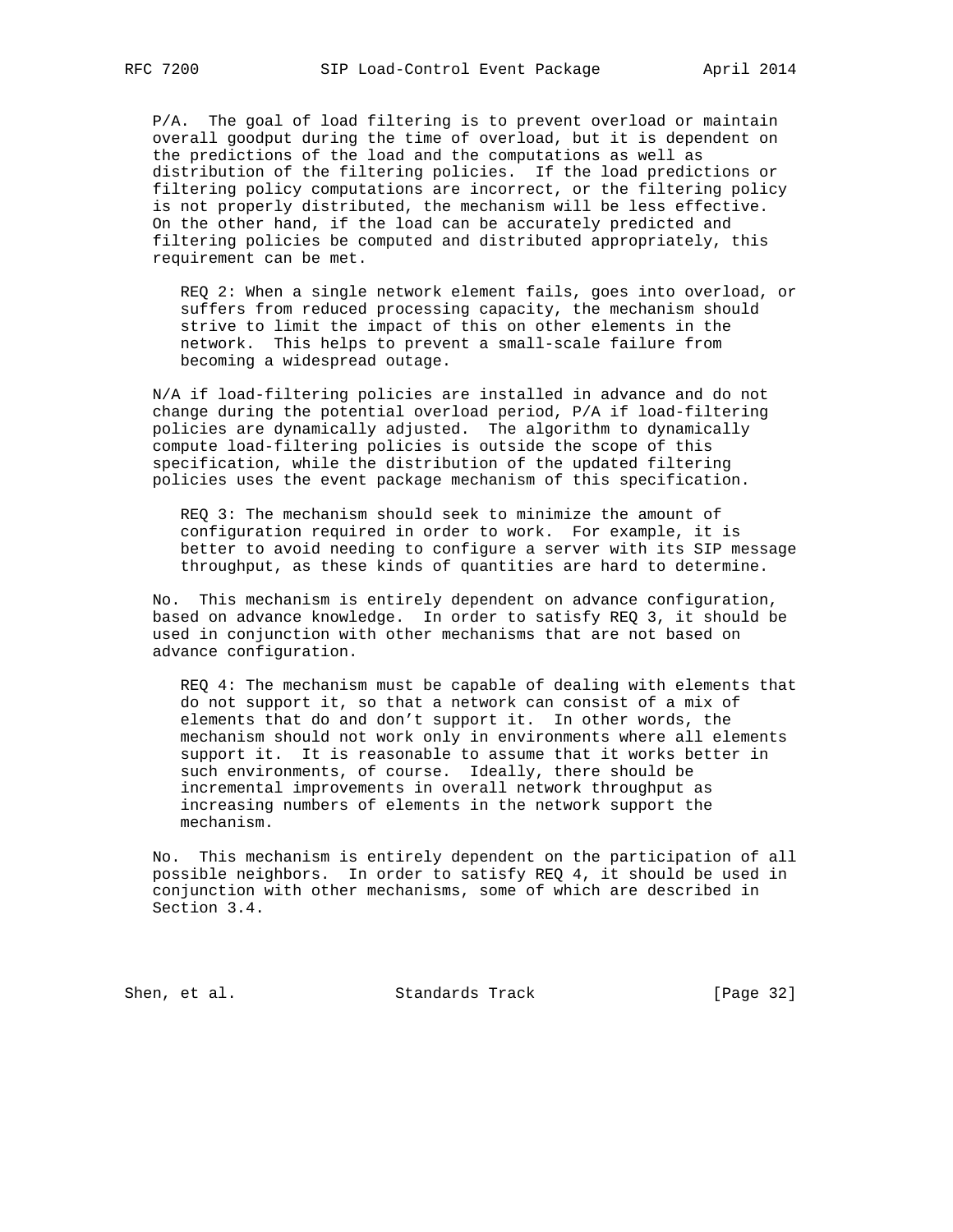REQ 5: The mechanism should not assume that it will only be deployed in environments with completely trusted elements. It should seek to operate as effectively as possible in environments where other elements are malicious; this includes preventing malicious elements from obtaining more than a fair share of service.

 No. This mechanism is entirely dependent on the non-malicious participation of all possible neighbors. In order to satisfy REQ 5, it should be used in conjunction with other mechanisms, some of which are described in Section 3.4.

 REQ 6: When overload is signaled by means of a specific message, the message must clearly indicate that it is being sent because of overload, as opposed to other, non overload-based failure conditions. This requirement is meant to avoid some of the problems that have arisen from the reuse of the 503 response code for multiple purposes. Of course, overload is also signaled by lack of response to requests. This requirement applies only to explicit overload signals.

 N/A. This mechanism signals anticipated overload, not actual overload. However, the signals in this mechanism are not used for any other purpose.

 REQ 7: The mechanism shall provide a way for an element to throttle the amount of traffic it receives from an upstream element. This throttling shall be graded so that it is not all or-nothing as with the current 503 mechanism. This recognizes the fact that "overload" is not a binary state and that there are degrees of overload.

 Yes. This event package allows rate-/loss-/window-based overload control options as discussed in Section 5.4.

 REQ 8: The mechanism shall ensure that, when a request was not processed successfully due to overload (or failure) of a downstream element, the request will not be retried on another element that is also overloaded or whose status is unknown. This requirement derives from REQ 1.

N/A to the load-control event package mechanism itself.

 REQ 9: That a request has been rejected from an overloaded element shall not unduly restrict the ability of that request to be submitted to and processed by an element that is not overloaded. This requirement derives from REQ 1.

Shen, et al. Standards Track [Page 33]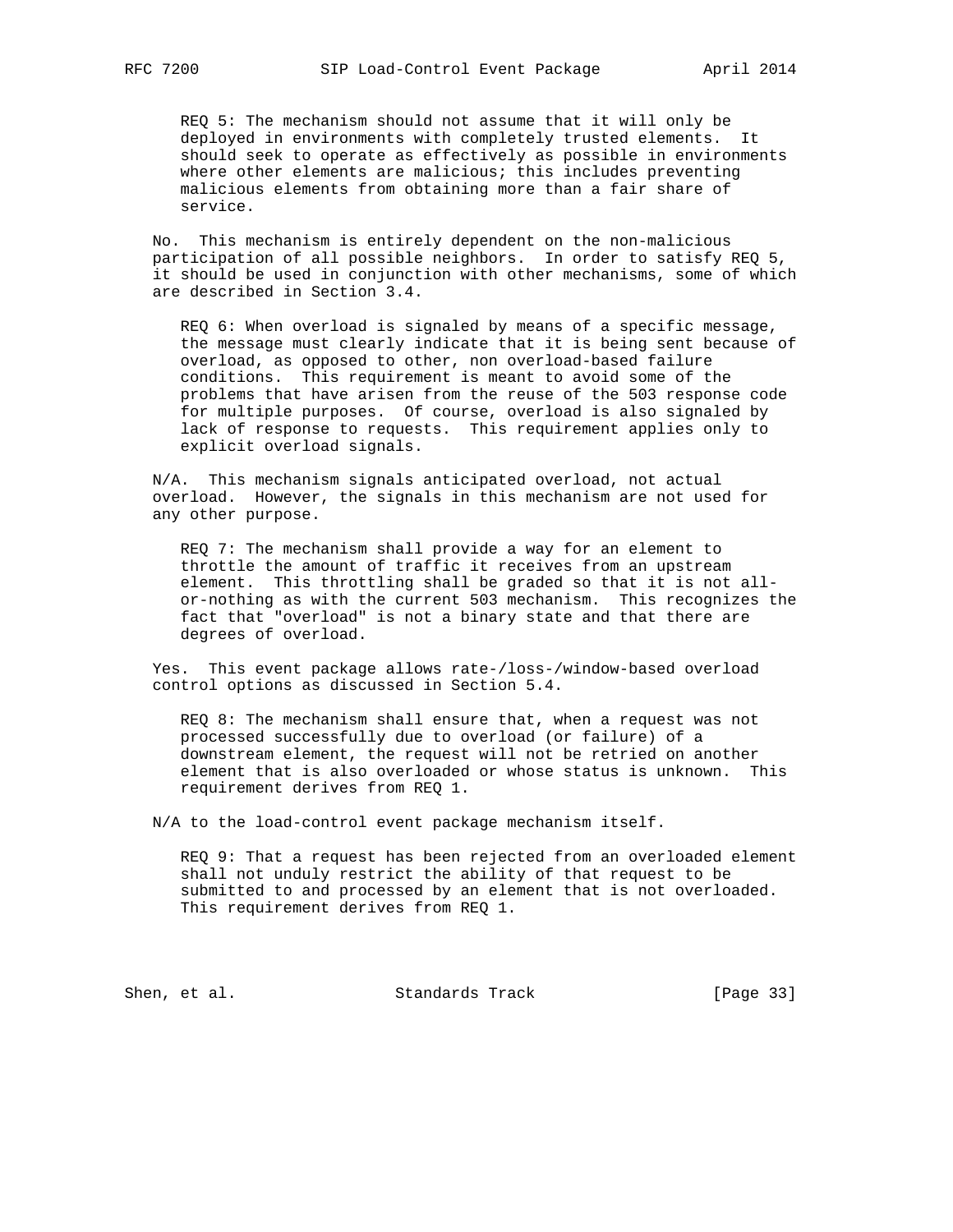Yes. For example, load-filtering policy (Section 3.1) can include alternative forwarding destinations for rejected requests.

 REQ 10: The mechanism should support servers that receive requests from a large number of different upstream elements, where the set of upstream elements is not enumerable.

 No. Because this mechanism requires advance configuration of specifically identified neighbors, it does not support environments where the number and identity of the upstream neighbors are not known in advance. In order to satisfy REQ 10, it should be used in conjunction with other mechanisms.

 REQ 11: The mechanism should support servers that receive requests from a finite set of upstream elements, where the set of upstream elements is enumerable.

Yes. See also answer to REQ 10.

 REQ 12: The mechanism should work between servers in different domains.

 Yes. The load-control event package mechanism is not limited by domain boundaries. However, it is likely more applicable in intra domain scenarios than in inter-domain scenarios due to security and other concerns (see also Section 3.4).

 REQ 13: The mechanism must not dictate a specific algorithm for prioritizing the processing of work within a proxy during times of overload. It must permit a proxy to prioritize requests based on any local policy, so that certain ones (such as a call for emergency services or a call with a specific value of the Resource-Priority header field [RFC4412]) are given preferential treatment, such as not being dropped, being given additional retransmission, or being processed ahead of others.

 P/A. This mechanism does not specifically address the prioritizing of work during times of overload. But it does not preclude any particular local policy.

 REQ 14: The mechanism should provide unambiguous directions to clients on when they should retry a request and when they should not. This especially applies to TCP connection establishment and SIP registrations, in order to mitigate against avalanche restart.

N/A to the load-control event package mechanism itself.

Shen, et al. Standards Track [Page 34]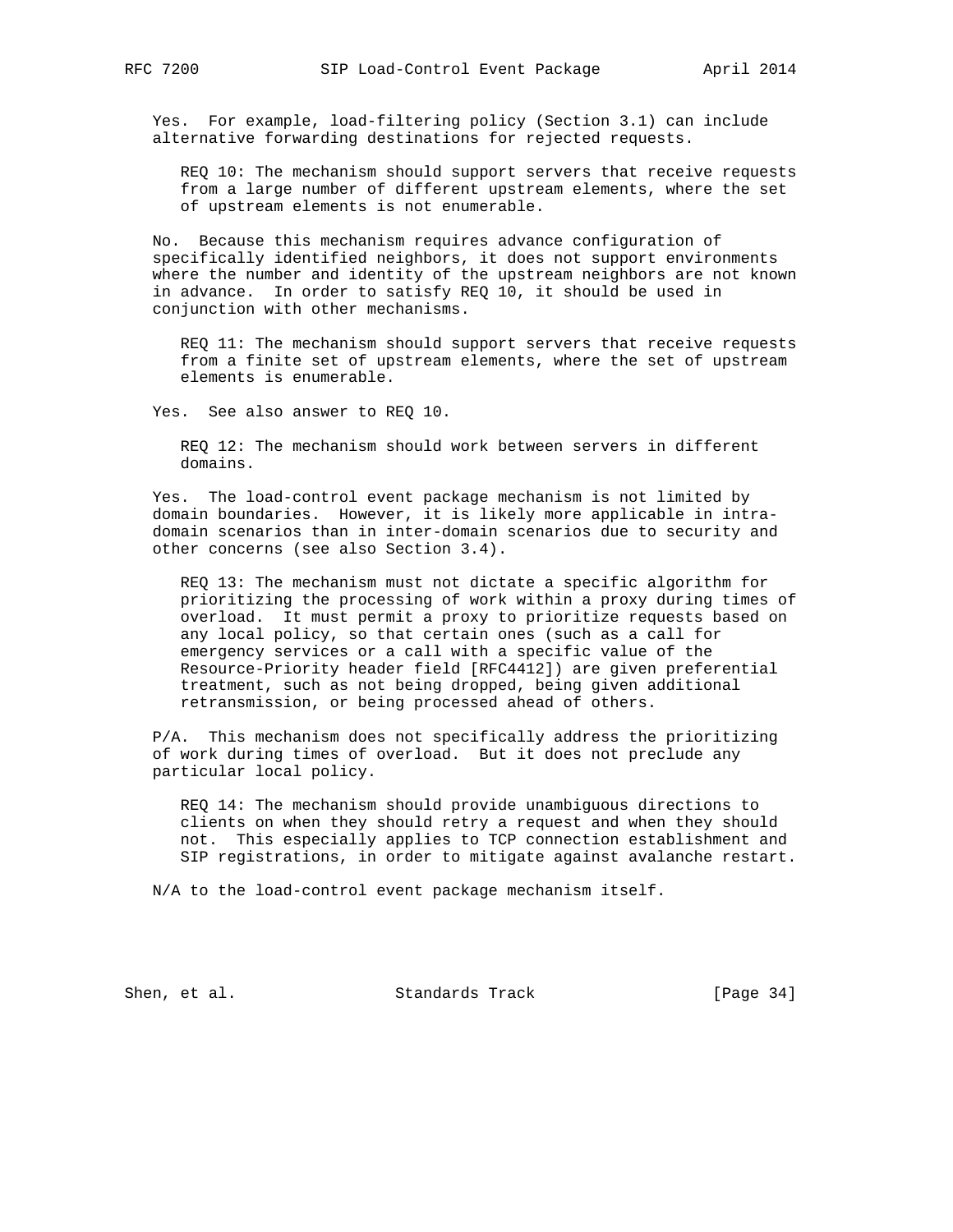REQ 15: In cases where a network element fails, is so overloaded that it cannot process messages, or cannot communicate due to a network failure or network partition, it will not be able to provide explicit indications of the nature of the failure or its levels of congestion. The mechanism must properly function in these cases.

 P/A. Because the load-filtering policies are provisioned in advance, they are not affected by the overload or failure of other network elements. On the other hand, they may not, in those cases, be able to protect the overloaded network elements (see REQ 1).

 REQ 16: The mechanism should attempt to minimize the overhead of the overload control messaging.

Yes. The standardized SIP event package mechanism [RFC6665] is used.

 REQ 17: The overload mechanism must not provide an avenue for malicious attack, including DoS and DDoS attacks.

 P/A. This mechanism does provide a potential avenue for malicious attacks. Therefore, the security mechanisms for SIP event packages, in general, [RFC6665] and Section 7 of this specification should be used.

 REQ 18: The overload mechanism should be unambiguous about whether a load indication applies to a specific IP address, host, or URI, so that an upstream element can determine the load of the entity to which a request is to be sent.

 Yes. The identity of load indication is covered in the load filtering policy format definition in Section 3.1.

 REQ 19: The specification for the overload mechanism should give guidance on which message types might be desirable to process over others during times of overload, based on SIP-specific considerations. For example, it may be more beneficial to process a SUBSCRIBE refresh with Expires of zero than a SUBSCRIBE refresh with a non-zero expiration (since the former reduces the overall amount of load on the element), or to process re-INVITEs over new INVITEs.

N/A to the load-control event package mechanism itself.

 REQ 20: In a mixed environment of elements that do and do not implement the overload mechanism, no disproportionate benefit shall accrue to the users or operators of the elements that do not implement the mechanism.

Shen, et al. Standards Track [Page 35]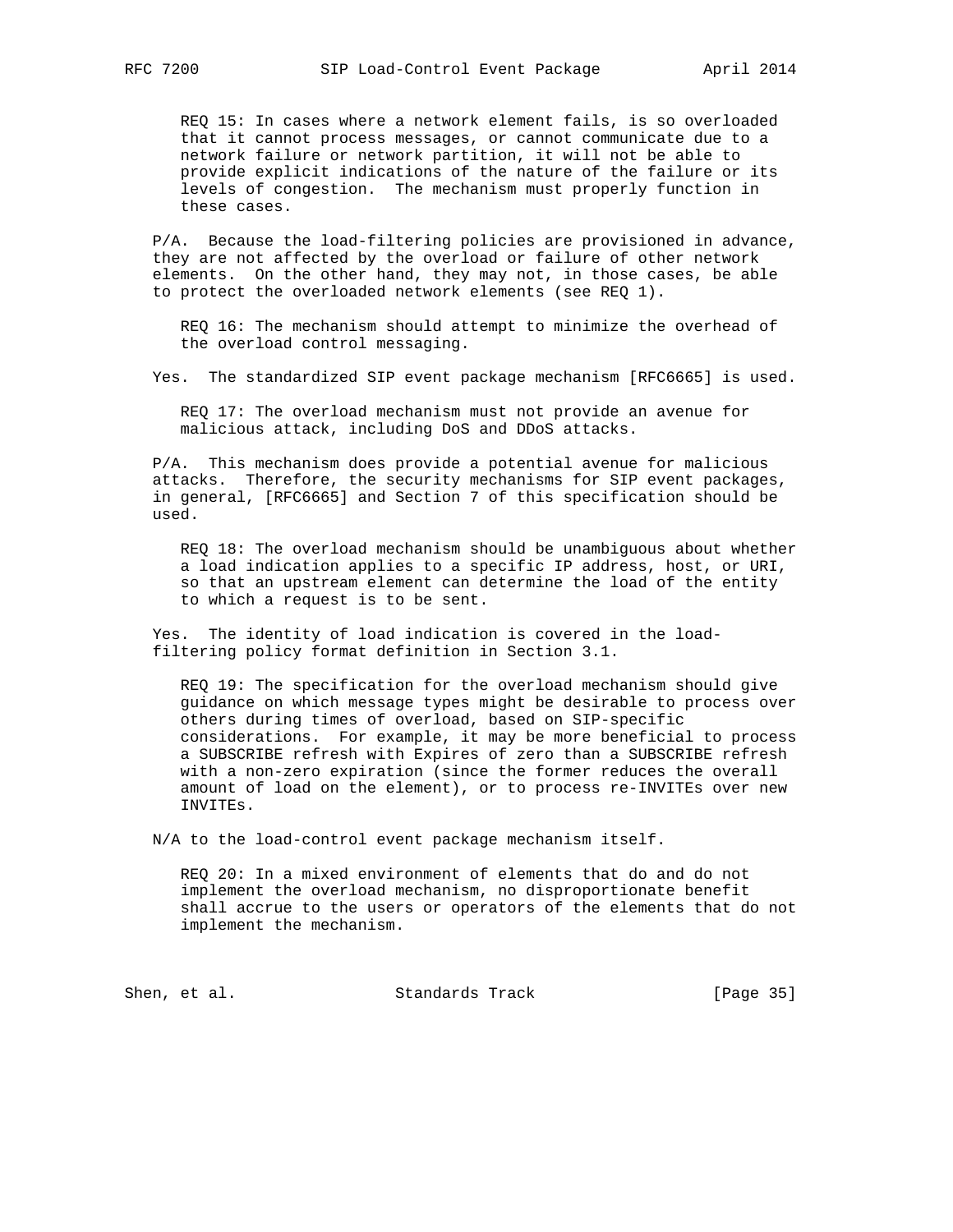No. This mechanism is entirely dependent on the participation of all possible neighbors. In order to satisfy REQ 20, it should be used in conjunction with other mechanisms, some of which are described in Section 3.4.

 REQ 21: The overload mechanism should ensure that the system remains stable. When the offered load drops from above the overall capacity of the network to below the overall capacity, the throughput should stabilize and become equal to the offered load.

N/A to the load-control event package mechanism itself.

 REQ 22: It must be possible to disable the reporting of load information towards upstream targets based on the identity of those targets. This allows a domain administrator who considers the load of their elements to be sensitive information, to restrict access to that information. Of course, in such cases, there is no expectation that the overload mechanism itself will help prevent overload from that upstream target.

N/A to the load-control event package mechanism itself.

 REQ 23: It must be possible for the overload mechanism to work in cases where there is a load balancer in front of a farm of proxies.

 Yes. The load-control event package mechanism does not preclude its use in a scenario with server farms.

Appendix D. Complete Examples

D.1. Load-Control Document Examples

 This section presents two complete examples of load-control documents valid with respect to the XML schema defined in Section 6.

 The first example assumes that a set of hotlines are set up at "sip:alice@hotline.example.com" and "tel:+1-212-555-1234". The hotlines are activated from 12:00 to 15:00 US Eastern Standard Time on 2008-05-31. The goal is to limit the incoming calls to the hotlines to 100 requests per second. Calls that exceed the rate limit are explicitly rejected.

Shen, et al. Standards Track [Page 36]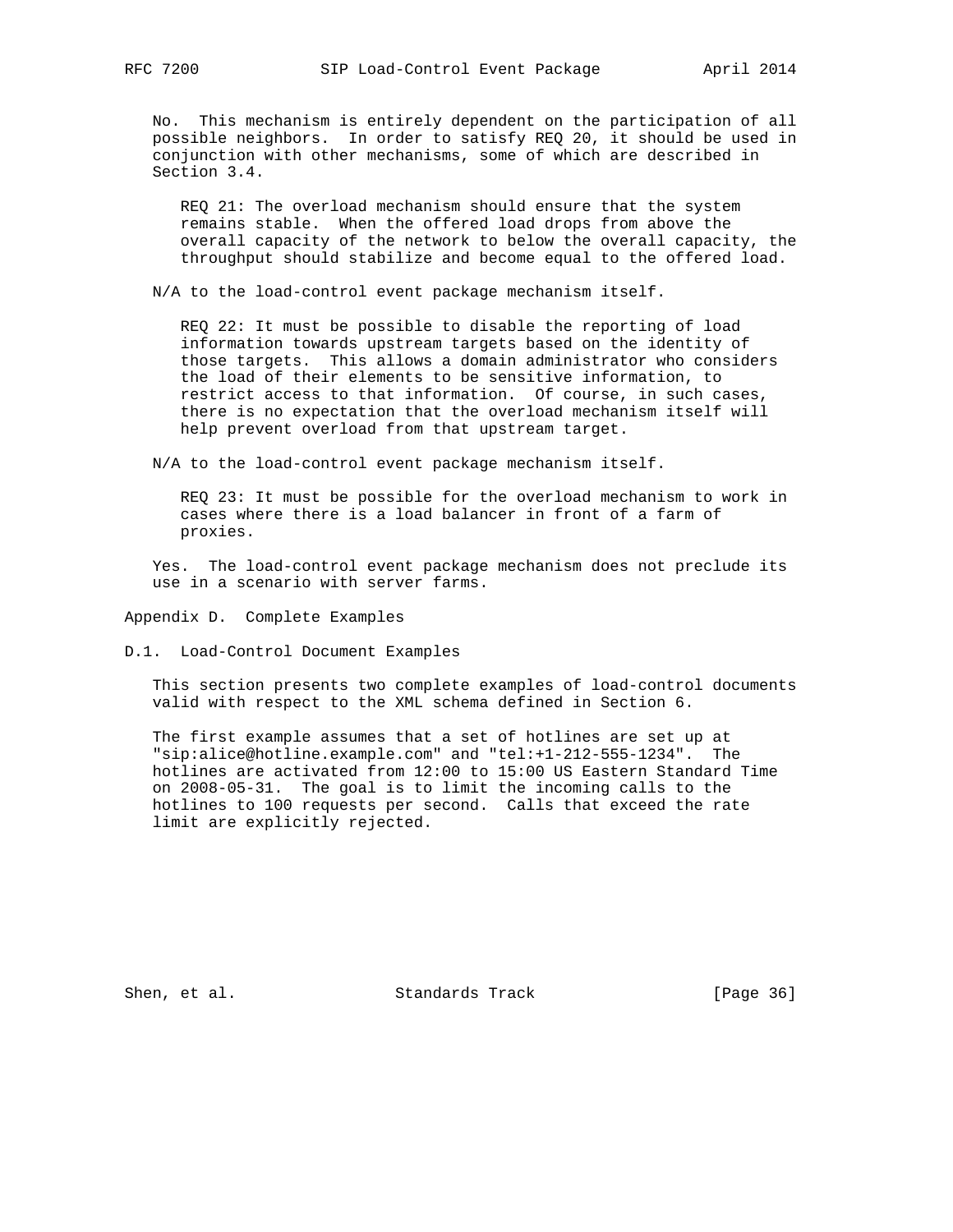```
 <?xml version="1.0" encoding="UTF-8"?>
 <ruleset xmlns="urn:ietf:params:xml:ns:common-policy"
             xmlns:lc="urn:ietf:params:xml:ns:load-control"
             version="0" state="full">
     <rule id="f3g44k1">
         <conditions>
             <lc:call-identity>
                  <lc:sip>
                      <lc:to>
                          <one id="sip:alice@hotline.example.com"/>
                          <one id="tel:+1-212-555-1234"/>
                     \langlelc:to>
                  </lc:sip>
             </lc:call-identity>
             <method>INVITE</method>
             <validity>
                  <from>2008-05-31T12:00:00-05:00</from>
                  <until>2008-05-31T15:00:00-05:00</until>
             </validity>
         </conditions>
         <actions>
             <lc:accept alt-action="reject">
                  <lc:rate>100</lc:rate>
             </lc:accept>
         </actions>
     </rule>
```
</ruleset>

 The second example optimizes the usage of server resources during the three-day period following a hurricane. Incoming calls to the domain "sandy.example.com" or to call destinations with prefix "+1-212" will be limited to a rate of 100 requests per second, except for those calls originating from a particular rescue team domain "rescue.example.com". Outgoing calls from the hurricane domain or calls within the local domain are never limited. All calls that are throttled due to the rate limit will be forwarded to an answering machine with updated hurricane rescue information.

Shen, et al. Standards Track [Page 37]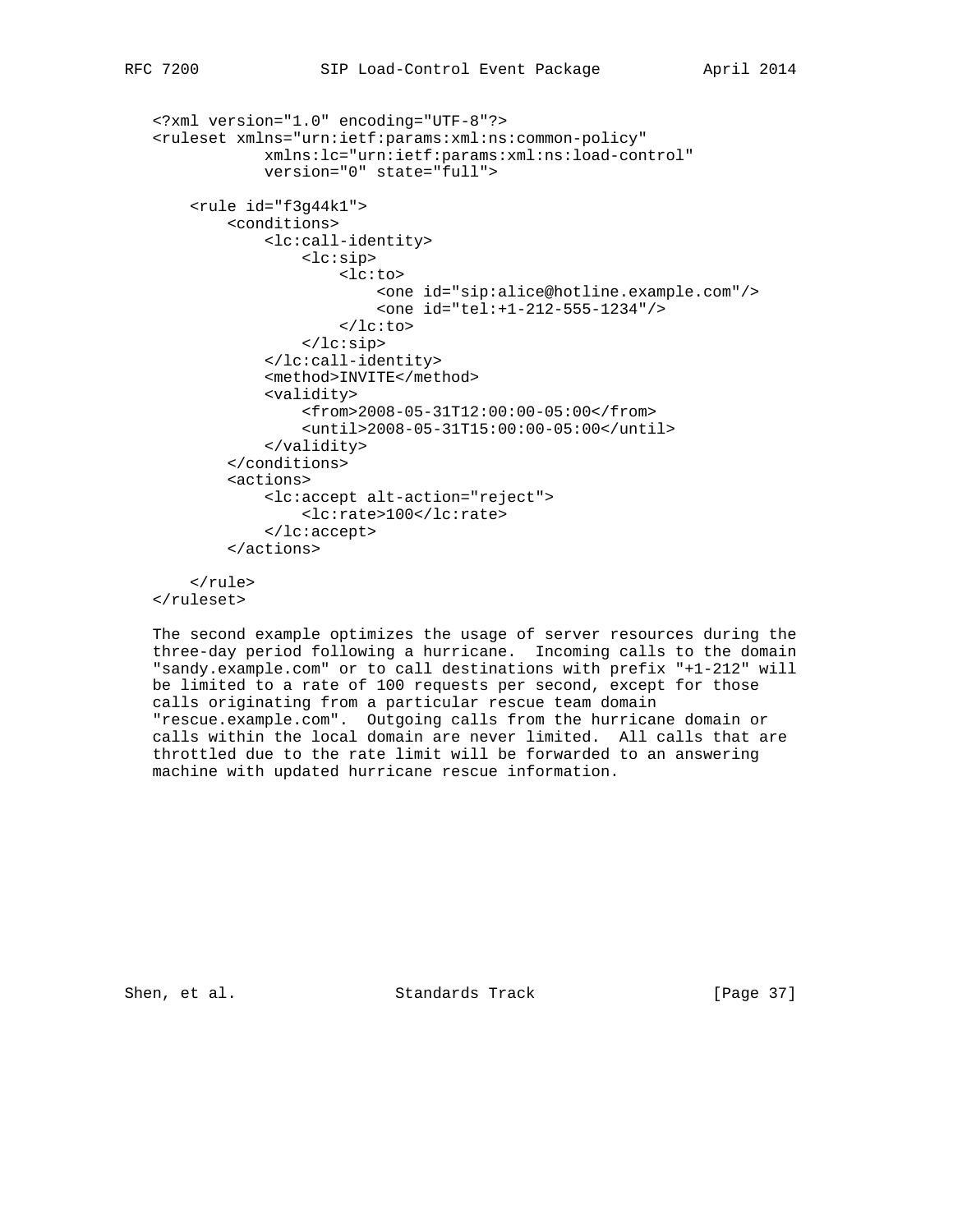```
 <?xml version="1.0" encoding="UTF-8"?>
 <ruleset xmlns="urn:ietf:params:xml:ns:common-policy"
     xmlns:lc="urn:ietf:params:xml:ns:load-control"
     version="1" state="full">
     <rule id="f3g44k2">
         <conditions>
             <lc:call-identity>
                  <lc:sip>
                      <lc:to>
                          <many domain="sandy.example.com"/>
                          <many-tel prefix="+1-212"/>
                     \langlelc:to>
                      <lc:from>
                           <many>
                               <except domain="sandy.example.com"/>
                               <except domain="rescue.example.com"/>
                           </many>
                      </lc:from>
                  </lc:sip>
             </lc:call-identity>
             <method>INVITE</method>
             <validity>
                  <from>2012-10-25T09:00:00+01:00</from>
                  <until>2012-10-28T09:00:00+01:00</until>
             </validity>
         </conditions>
         <actions>
             <lc:accept alt-action="redirect" alt-target=
                      "sip:sandy@update.example.com">
                  <lc:rate>100</lc:rate>
             </lc:accept>
         </actions>
```
 </rule> </ruleset>

 Sometimes it may occur that multiple rules in a ruleset define actions that match the same methods, call identity and validity. In those cases, the "first-match-wins" principle is used. For example, in the following ruleset, the first rule requires all calls from the "example.com" domain to be rejected. Even though the rule following that one specifies that calls from "sip:alice@example.com" be redirected to a specific target "sip:eve@example.com", the calls from "sip:alice@example.com" will still be rejected because they have already been matched by the earlier rule.

Shen, et al. Standards Track [Page 38]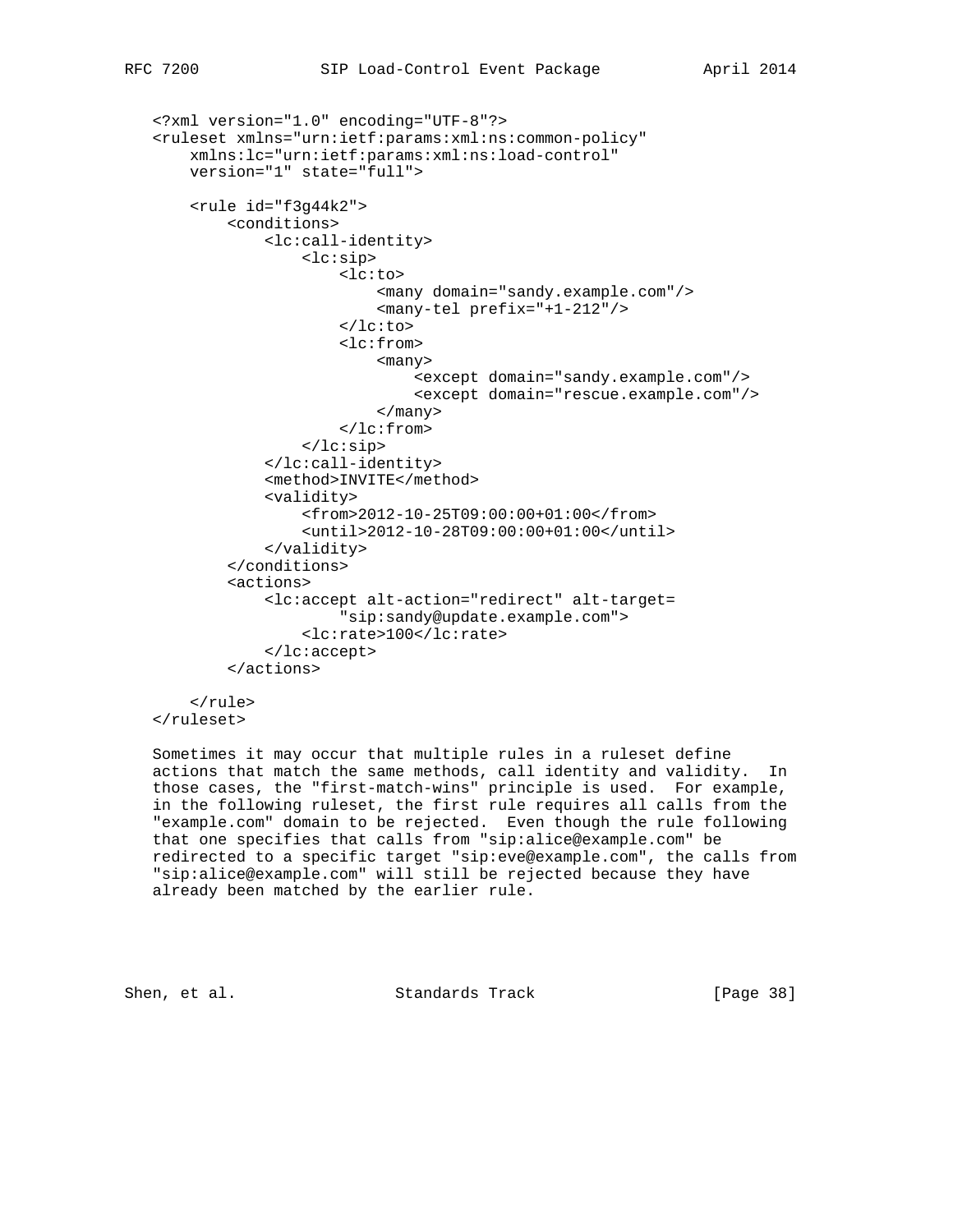```
 <?xml version="1.0" encoding="UTF-8"?>
 <ruleset xmlns="urn:ietf:params:xml:ns:common-policy"
     xmlns:lc="urn:ietf:params:xml:ns:load-control"
     version="1" state="full">
     <rule id="f3g44k3">
         <conditions>
             <lc:call-identity>
                  <lc:sip>
                      <lc:from>
                          <many domain="example.com"/>
                      </lc:from>
                  </lc:sip>
             </lc:call-identity>
             <method>INVITE</method>
             <validity>
                  <from>2013-7-2T09:00:00+01:00</from>
                  <until>2013-7-3T09:00:00+01:00</until>
             </validity>
         </conditions>
         <actions>
             <lc:accept alt-action="reject">
                  <lc:rate>0</lc:rate>
             </lc:accept>
         </actions>
     </rule>
     <rule id="f3g44k4">
         <conditions>
             <lc:call-identity>
                  <lc:sip>
                      <lc:from>
                          <one id="sip:alice@example.com"/>
                      </lc:from>
                  </lc:sip>
             </lc:call-identity>
             <method>INVITE</method>
             <validity>
                  <from>2013-7-2T09:00:00+01:00</from>
                  <until>2013-7-3T09:00:00+01:00</until>
             </validity>
         </conditions>
         <actions>
             <lc:accept alt-action="redirect" alt-target=
                      "sip:eve@example.com">
                  <lc:rate>0</lc:rate>
             </lc:accept>
         </actions>
```
Shen, et al. Standards Track [Page 39]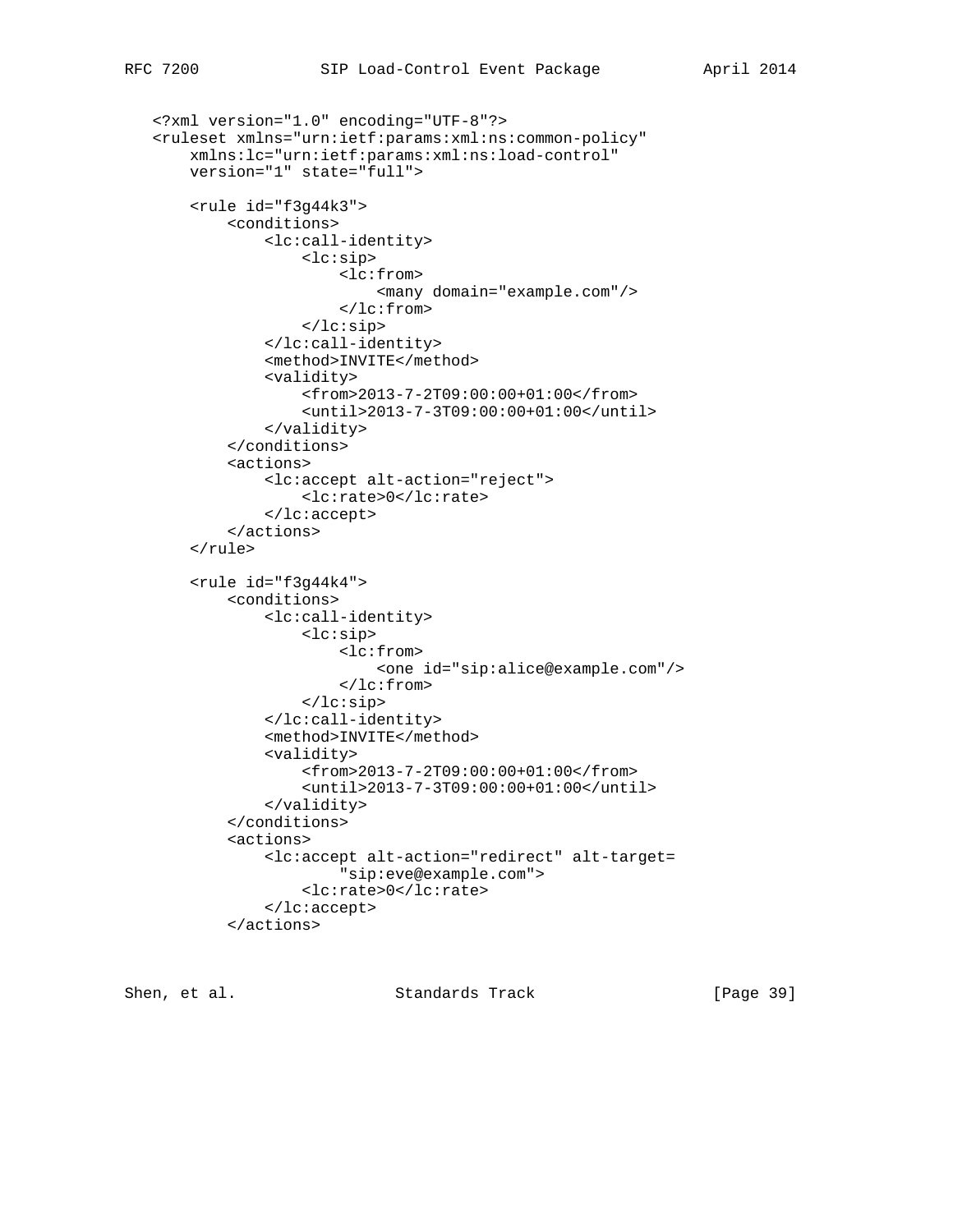```
 </rule>
 </ruleset>
```
D.2. Message Flow Examples

 This section presents an example message flow of using the load control event package mechanism defined in this specification.

```
 atlanta biloxi
  | F1 SUBSCRIBE |
    |------------------>|
    | F2 200 OK |
    |<------------------|
   F3 NOTIFY
    |<------------------|
   F4 200 OK
    |------------------>|
```
F1 SUBSCRIBE atlanta.example.com -> biloxi.example.com

```
 SUBSCRIBE sip:biloxi.example.com SIP/2.0
 Via: SIP/2.0/TCP atlanta.example.com;branch=z9hG4bKy7cjbu3
 From: sip:atlanta.example.com;tag=162ab5
 To: sip:biloxi.example.com
 Call-ID: 2xTb9vxSit55XU7p8@atlanta.example.com
 CSeq: 2012 SUBSCRIBE
 Contact: sip:atlanta.example.com
 Event: load-control
 Max-Forwards: 70
 Accept: application/load-control+xml
 Expires: 3600
 Content-Length: 0
```
F2 200 OK biloxi.example.com -> atlanta.example.com

```
 SIP/2.0 200 OK
 Via: SIP/2.0/TCP biloxi.example.com;branch=z9hG4bKy7cjbu3
  ;received=192.0.2.1
 To: <sip:biloxi.example.com>;tag=331dc8
From: <sip:atlanta.example.com>;tag=162ab5
 Call-ID: 2xTb9vxSit55XU7p8@atlanta.example.com
 CSeq: 2012 SUBSCRIBE
 Expires: 3600
 Contact: sip:biloxi.example.com
 Content-Length: 0
```
Shen, et al. Standards Track [Page 40]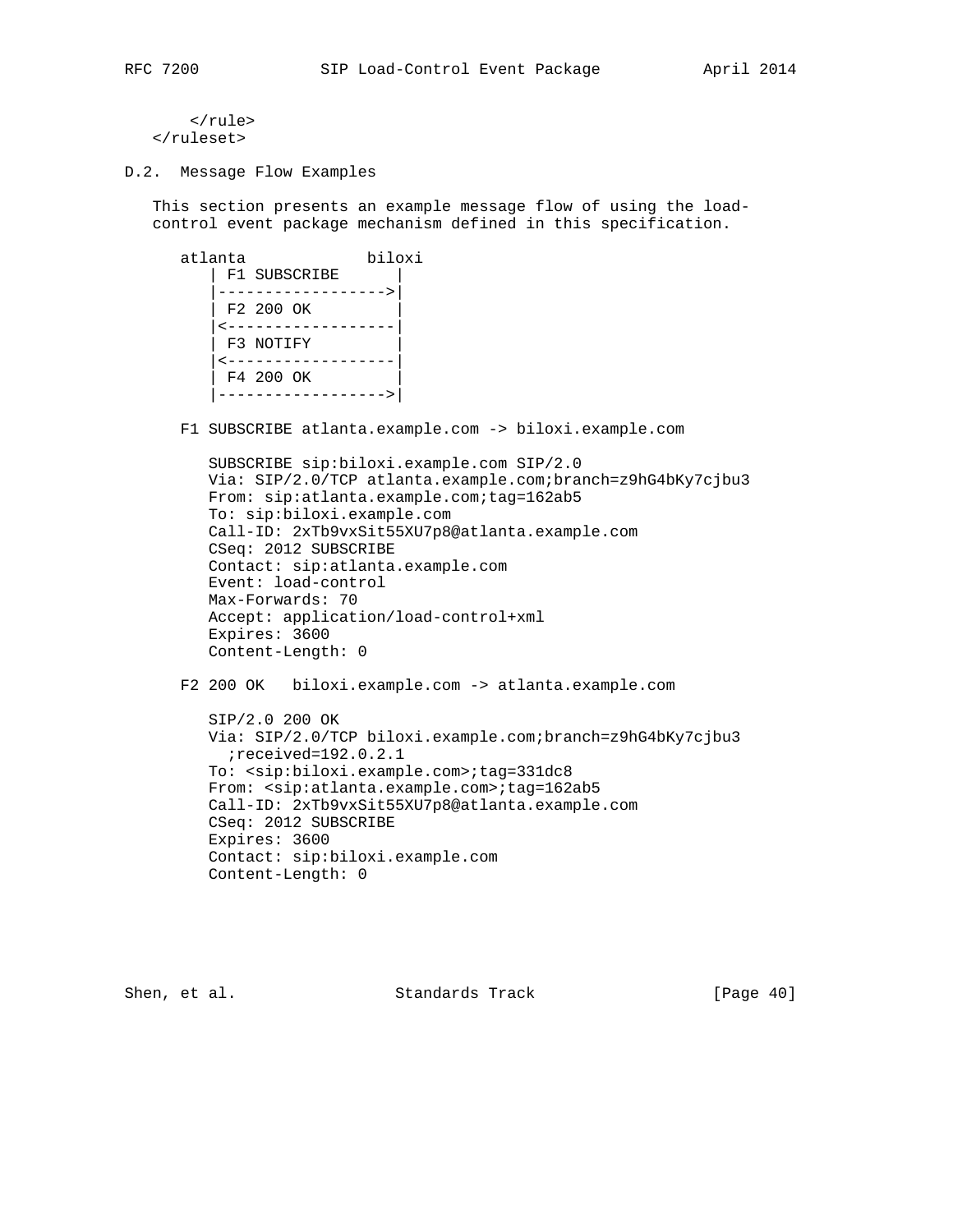F3 NOTIFY biloxi.example.com -> atlanta.example.com

 NOTIFY sip:atlanta.example.com SIP/2.0 Via: SIP/2.0/TCP biloxi.example.com;branch=z9hG4bKy71g2ks From: <sip:biloxi.example.com>;tag=331dc8 To: <sip:atlanta.example.com>;tag=162ab5 Call-ID: 2xTb9vxSit55XU7p8@atlanta.example.com Event: load-control Subscription-State: active;expires=3599 Max-Forwards: 70 CSeq: 1775 NOTIFY Contact: sip:biloxi.example.com Content-Type: application/load-control+xml Content-Length: ...

[Load-Control Document]

F4 200 OK atlanta.example.com -> biloxi.example.com

 SIP/2.0 200 OK Via: SIP/2.0/TCP atlanta.example.com;branch=z9hG4bKy71g2ks ;received=192.0.2.2 From: <sip:biloxi.example.com>;tag=331dc8 To: <sip:atlanta.example.com>;tag=162ab5 Call-ID: 2xTb9vxSit55XU7p8@atlanta.example.com CSeq: 1775 NOTIFY Content-Length: 0

Appendix E. Related Work

E.1. Relationship to Load Filtering in PSTN

 It is known that an existing PSTN network also uses a load-filtering mechanism to prevent overload and the filtering policy configuration is done manually except in specific cases when the Intelligent Network architecture is used [Q.1248.2][E.412]. This specification defines a load-filtering mechanism based on the SIP event notification framework that allows automated filtering policy distribution in suitable environments.

 PSTN overload control uses messages that specify an outgoing control list, call gap duration, and control duration [Q.1248.2][E.412]. These items correspond roughly to the identity, action, and time fields of the SIP load-filtering policy defined in this specification. However, the load-filtering policy defined in this specification is much more generic and flexible as opposed to its PSTN counterpart.

Shen, et al. Standards Track [Page 41]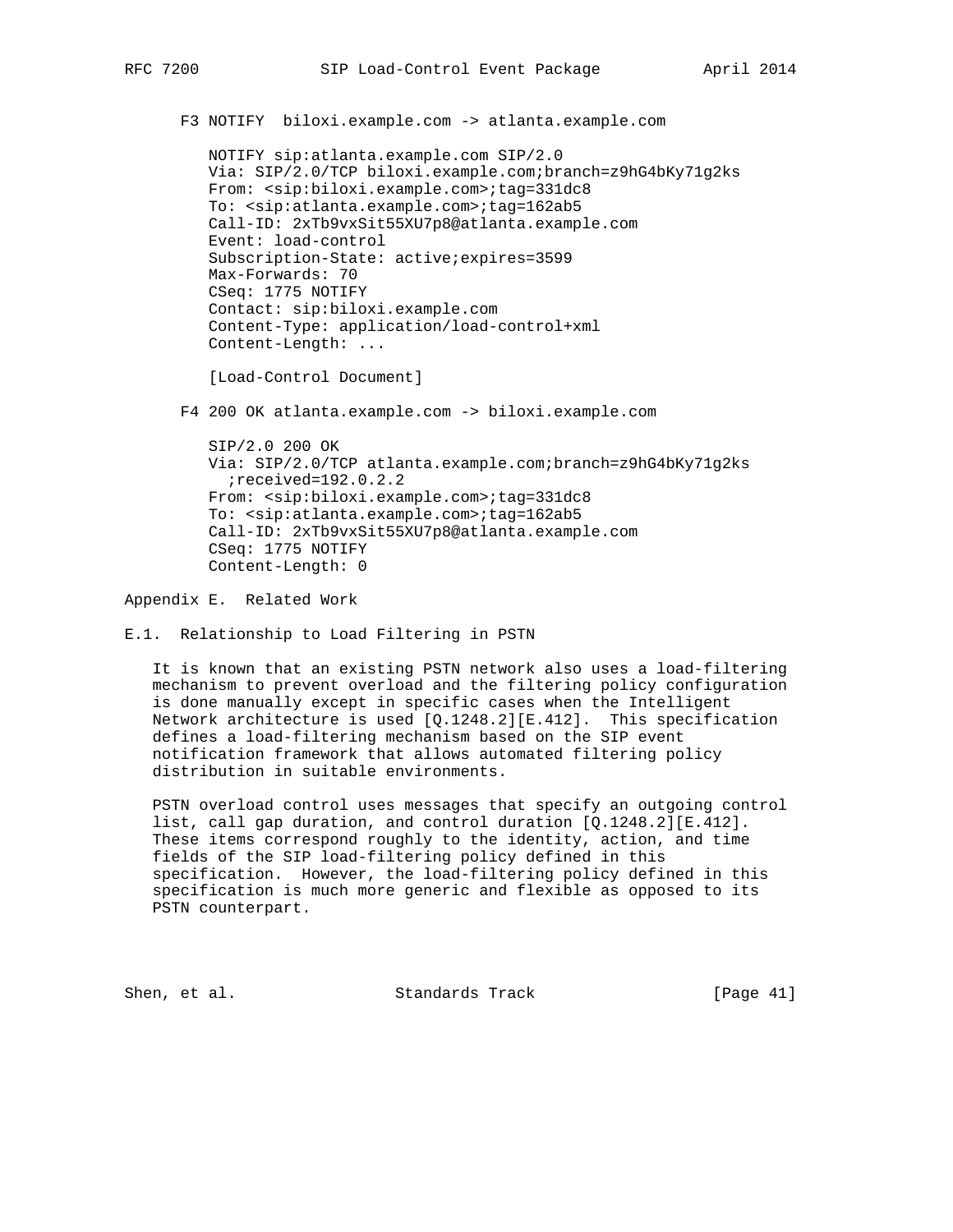Firstly, PSTN load filtering only applies to telephone numbers. The identity element of SIP load-filtering policy allows both SIP URI and telephone numbers (through 'tel' URI) to be specified. These identities can be arbitrarily grouped by SIP domains or any number of leading prefixes of the telephone numbers.

 Secondly, the PSTN load-filtering action is usually limited to call gapping. The action field in SIP load-filtering policy allows more flexible possibilities such as rate throttle and others.

 Thirdly, the duration field in PSTN load filtering specifies a value in seconds for the load-filtering duration only, and the allowed values are mapped into a value set. The time field in SIP load filtering policy may specify not only a duration, but also a future activation time that could be especially useful for automating load filtering for predictable overloads.

 PSTN load filtering can be performed in both edge switches and transit switches; the SIP load filtering can also be applied in both edge proxy servers and core proxy servers, and even in capable user agents.

 PSTN load filtering also has special accommodation for High Probability of Completion (HPC) calls, which would be similar to calls designated by the SIP Resource Priority Headers [RFC4412]. The SIP load-filtering mechanism also allows prioritizing the treatment of these calls by specifying favorable actions for them.

 PSTN load filtering also provides an administrative option for routing failed call attempts to either a reorder tone [E.300SerSup3] indicating overload conditions or a special recorded announcement. A similar capability can be provided in the SIP load-filtering mechanism by specifying appropriate "alt-action" attribute in the SIP load-filtering action field.

# E.2. Relationship with Other IETF SIP Overload Control Efforts

 The load-filtering policies in this specification consist of identity, action, and time. The identity can range from a single specific user to an arbitrary user aggregate, domains, or areas. The user can be identified by either the source or the destination. When the user is identified by the source and a favorable action is specified, the result is, to some extent, similar to identifying a priority user based on authorized Resource Priority Headers [RFC4412] in the requests. Specifying a source user identity with an unfavorable action would cause an effect to some extent similar to an inverse SIP resource priority mechanism.

Shen, et al. Standards Track [Page 42]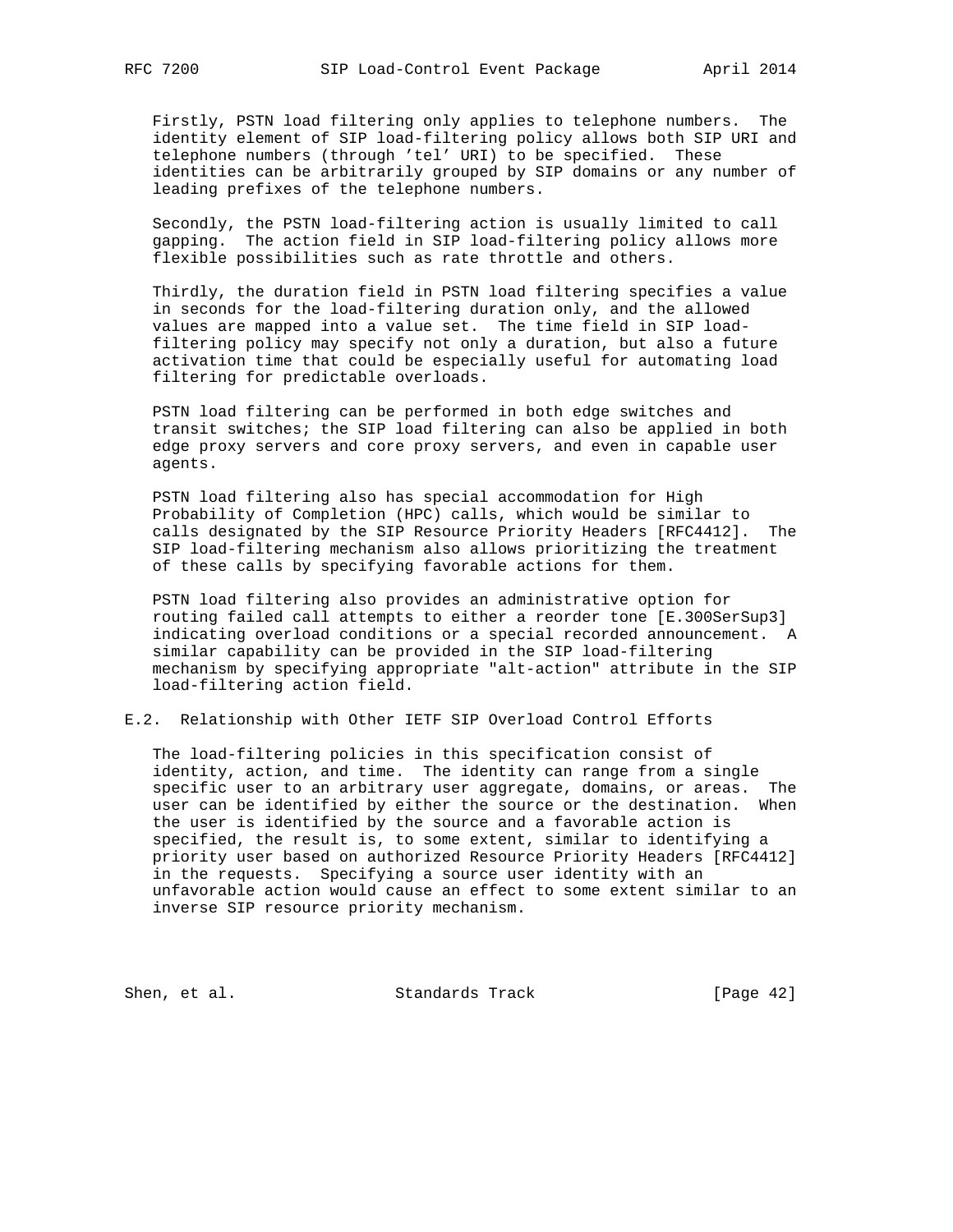The load-filtering policy defined in this specification is generic and expected to be applicable not only to the load-filtering mechanism but also to the feedback overload control mechanism in [SIP-OVERLOAD]. In particular, both mechanisms could use specific or wildcard identities for load control and could share well-known load control actions. The time duration field in the load-filtering policy could also be used in both mechanisms. As mentioned in Section 1, the load-filtering policy distribution mechanism and the feedback overload control mechanism address complementary areas in the overload control problem space. Load filtering is more proactive and focuses on distributing filtering policies towards the source of the traffic; the hop-by-hop feedback-based approach is reactive and reduces traffic already accepted by the network. Therefore, they could also make different use of the generic load-filtering policy components. For example, the load-filtering mechanism may use the time field in the filtering policy to specify not only a control duration but also a future activation time to accommodate a predicable overload such as the one caused by Mother's Day greetings or a viewer-voting program; the feedback-based control might not need to use the time field or might use the time field to specify an immediate load-control duration.

Shen, et al. Standards Track [Page 43]